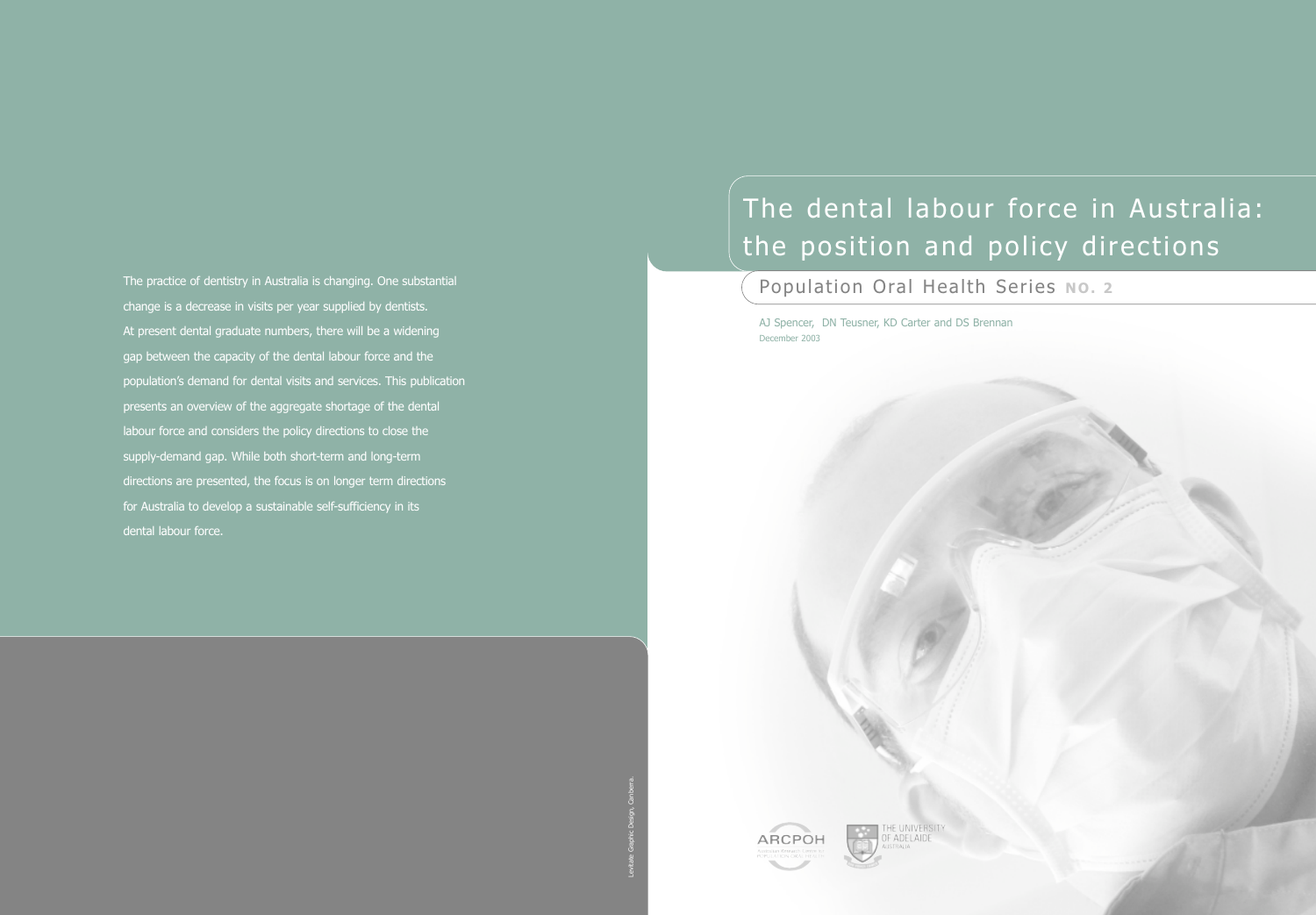POPULATION ORAL HEALTH SERIES Number 2

# **The dental labour force in Australia: the position and policy directions**

### **Professor A John Spencer**

Director Australian Research Centre for Population Oral Health The University of Adelaide

### **Dana N Teusner**

Research Officer Australian Research Centre for Population Oral Health The University of Adelaide

### **Knute D Carter**

Research Officer Australian Research Centre for Population Oral Health The University of Adelaide

### **Dr David S Brennan**

Senior Research Fellow Australian Research Centre for Population Oral Health The University of Adelaide

### **2003**

AIHW cat. no. POH 2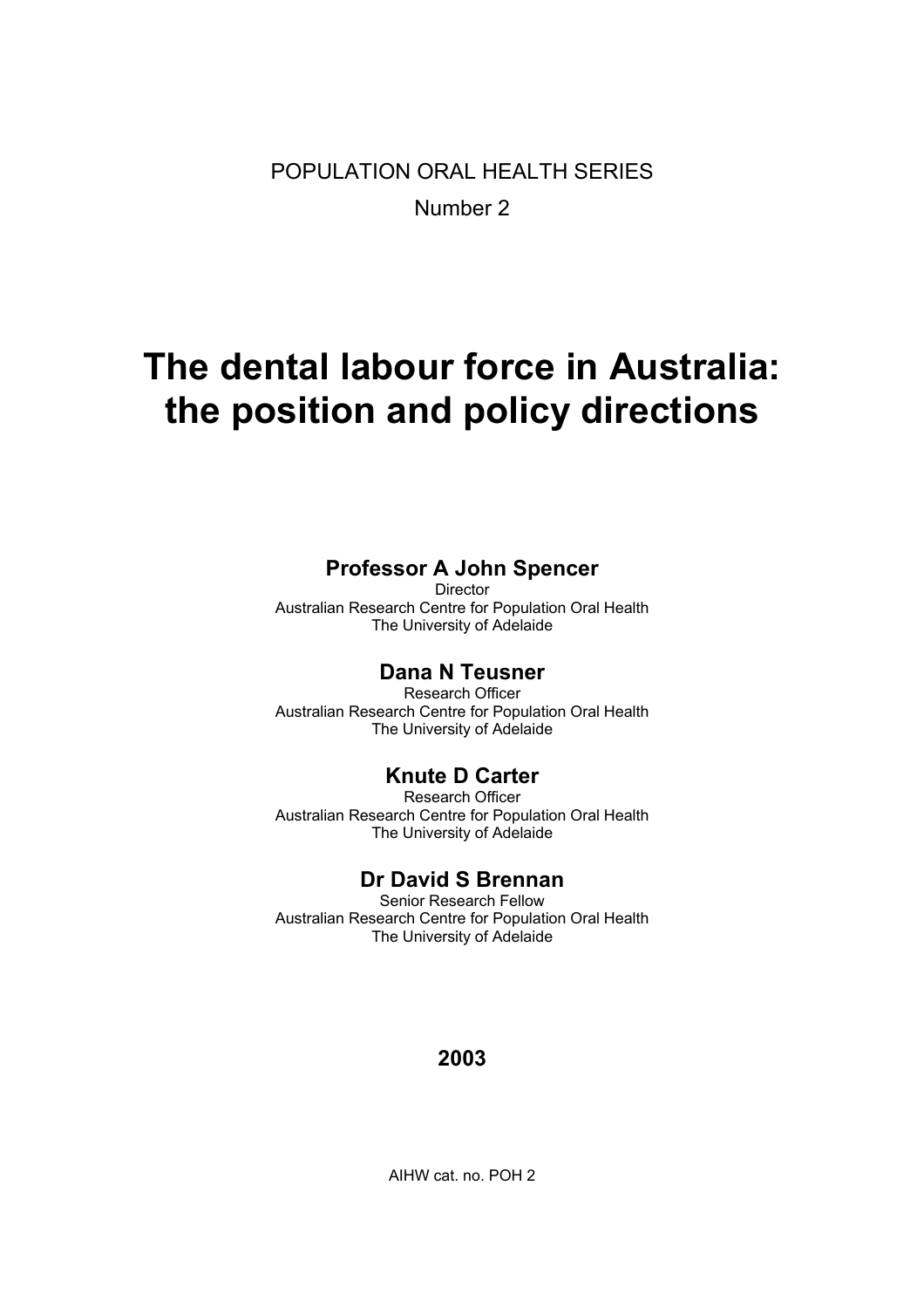© Australian Institute of Health and Welfare and the Australian Research Centre for Population Oral Health 2003

This work is copyright. Apart from any use as permitted under the *Copyright Act 1968*, no part may be reproduced without prior written permission from the Australian Institute of Health and Welfare. Requests and enquiries concerning reproduction and rights should be directed to the Head, Media and Publishing, Australian Institute of Health and Welfare, GPO Box 570, Canberra ACT 2601, or via the Institute's web site <http://www.aihw.gov.au>.

This is the second publication in the ARCPOH Population Oral Health Series. A complete list of the Institute's publications is available from the Media and Publishing Unit, Australian Institute of Health and Welfare, GPO Box 570, Canberra ACT 2601, or via the Institute's website (http://www.aihw.gov.au). Information on the Australian Research Centre for Population Oral Health publications is available from ARCPOH, Dental School, The University of Adelaide, South Australia 5005, or via the ARCPOH website (http://www.arcpoh.adelaide.edu.au).

ISSN

ISBN

### **Suggested citation**

Spencer AJ, Teusner DN, Carter KD & Brennan DS 2003. The dental labour force in Australia: the position and policy directions. AIHW cat. no. POH 2. Canberra: Australian Institute of Health and Welfare (Population Oral Health Series No. 2).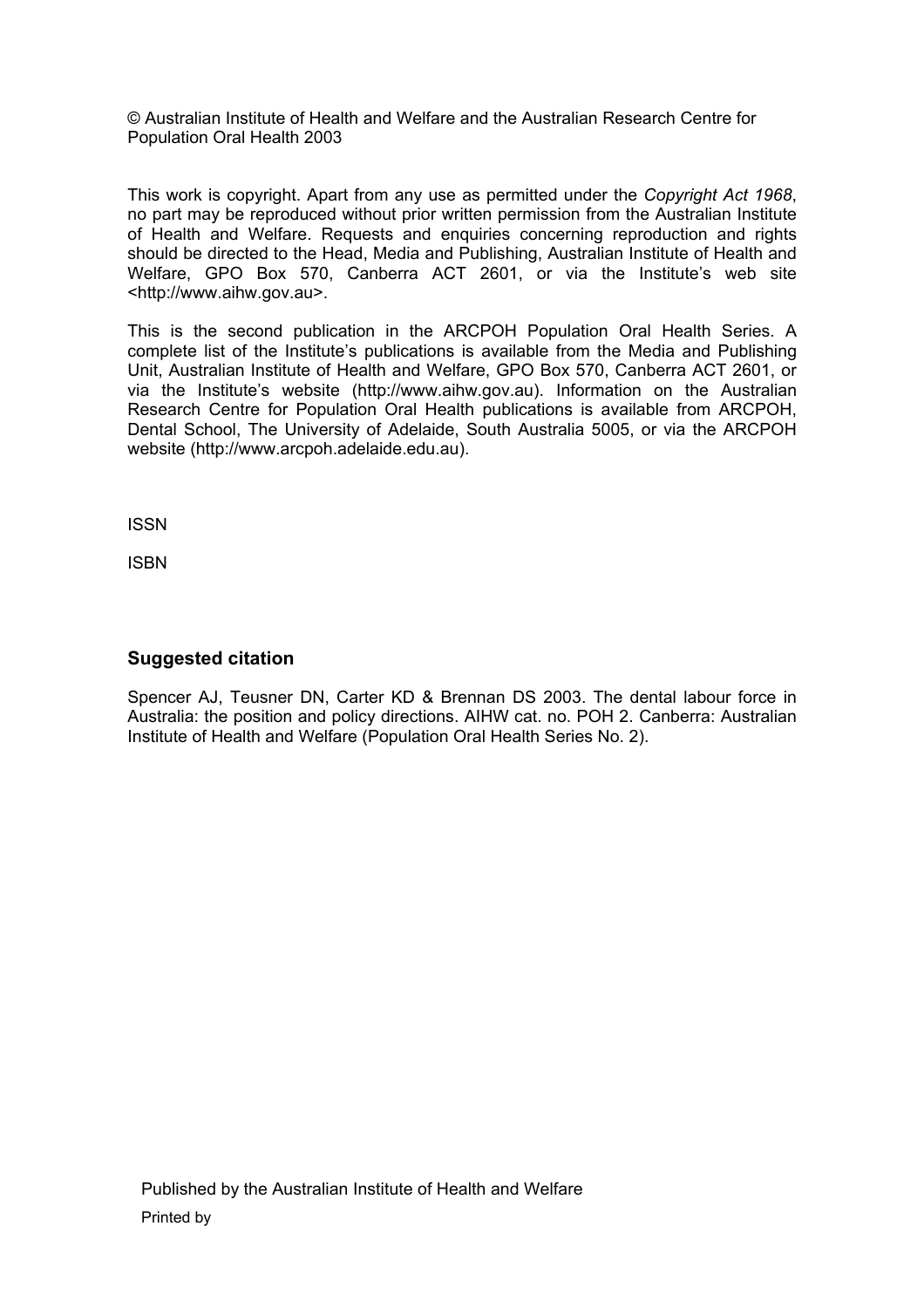# **Contents**

|                | List of tables |                                                                          |
|----------------|----------------|--------------------------------------------------------------------------|
|                |                | List of figures                                                          |
|                |                |                                                                          |
|                | Symbols        |                                                                          |
|                |                |                                                                          |
|                | Summary        |                                                                          |
|                |                |                                                                          |
| 1              |                |                                                                          |
|                | 1.1            |                                                                          |
|                | 1.2            |                                                                          |
| $\overline{2}$ |                |                                                                          |
|                | 2.1            |                                                                          |
|                | 2.2            |                                                                          |
|                | 2.3            |                                                                          |
|                | 2.4            |                                                                          |
|                | 2.5            |                                                                          |
|                | 2.6            |                                                                          |
|                | 2.7            |                                                                          |
|                | 2.8            |                                                                          |
| 3              |                |                                                                          |
|                | 3.1            |                                                                          |
|                | 3.2            |                                                                          |
|                | 3.3            |                                                                          |
|                | 3.4            | Dentist labour force projections and capacity to supply dental visits 18 |
|                |                |                                                                          |
|                |                |                                                                          |
|                |                |                                                                          |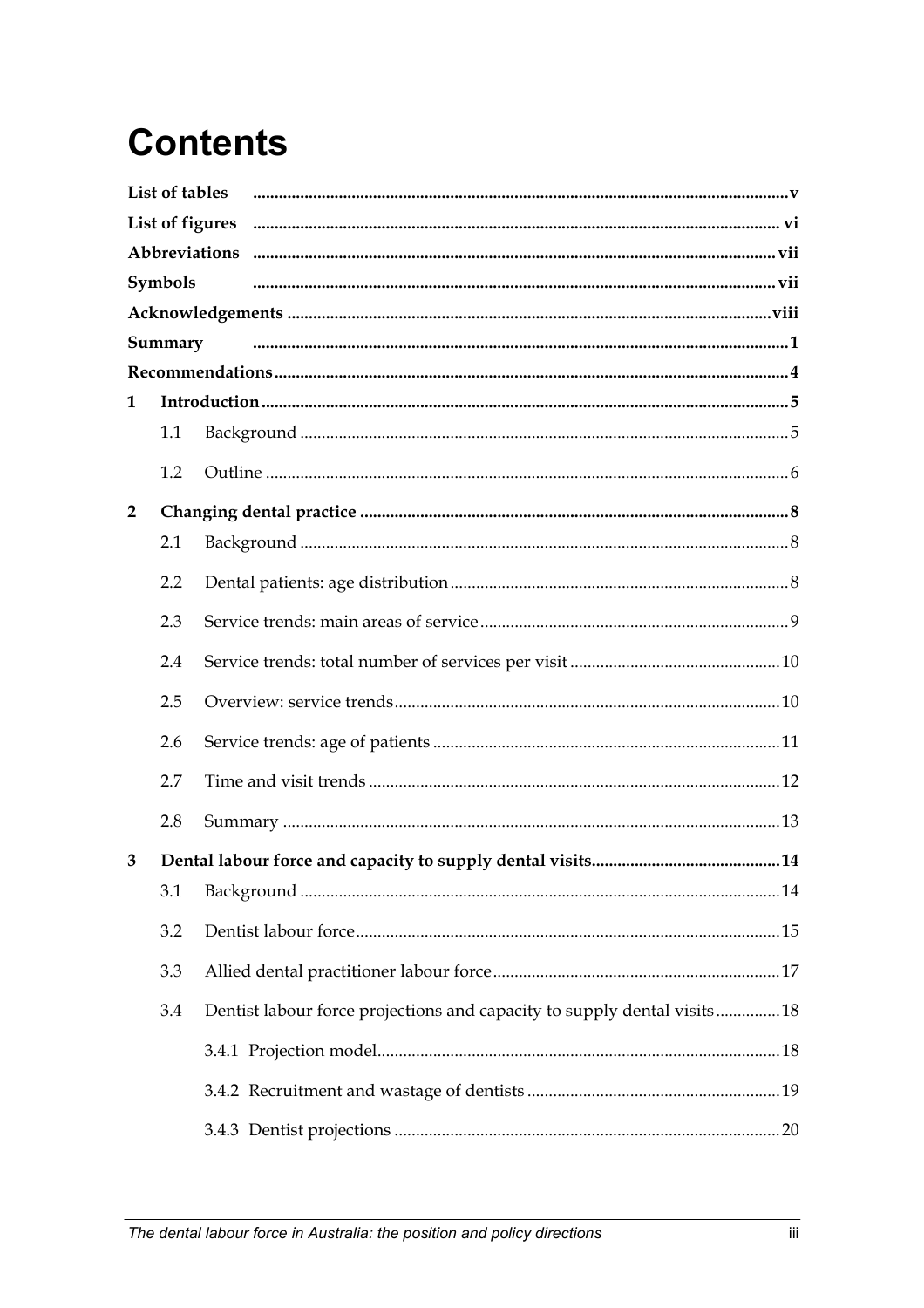|          | 3.5 | Allied dental practitioner labour force projections and capacity to supply |  |
|----------|-----|----------------------------------------------------------------------------|--|
|          |     |                                                                            |  |
|          |     |                                                                            |  |
|          | 3.6 |                                                                            |  |
| $\bf{4}$ |     |                                                                            |  |
|          | 4.1 |                                                                            |  |
|          | 4.2 |                                                                            |  |
|          | 4.3 |                                                                            |  |
|          | 4.4 |                                                                            |  |
|          | 4.5 |                                                                            |  |
|          | 4.6 |                                                                            |  |
|          | 4.7 |                                                                            |  |
|          | 4.8 |                                                                            |  |
| 5        |     |                                                                            |  |
|          | 5.1 |                                                                            |  |
|          | 5.2 |                                                                            |  |
|          | 5.3 |                                                                            |  |
|          | 5.4 |                                                                            |  |
|          | 5.5 |                                                                            |  |
|          | 5.6 |                                                                            |  |
|          | 5.7 |                                                                            |  |
| 6        |     |                                                                            |  |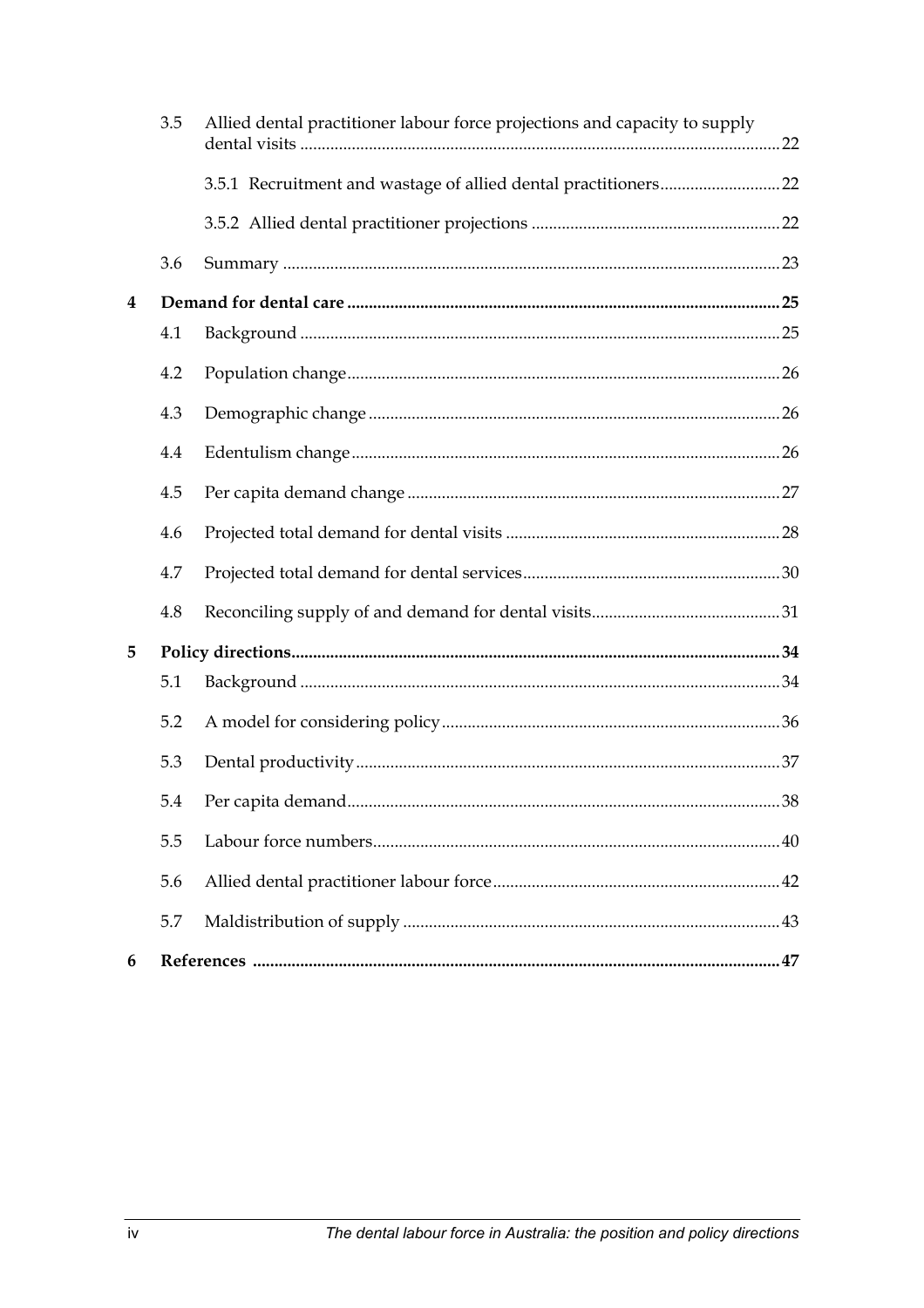# <span id="page-5-0"></span>**List of tables**

| Table 1: |                                                                            |    |
|----------|----------------------------------------------------------------------------|----|
| Table 2: |                                                                            |    |
| Table 3: |                                                                            |    |
| Table 4: | Projections of the allied dental practitioner labour force and capacity to | 23 |
| Table 5: | Projections of the dental labour force's capacity to supply dental visits  |    |
| Table 6: |                                                                            |    |
| Table 7: | Policy options for increasing the number of dentists in the labour force41 |    |
| Table 8: | Policy options for increasing the numbers of practitioners in the allied   |    |
| Table 9: | Policy options influencing maldistribution of the dental labour force 44   |    |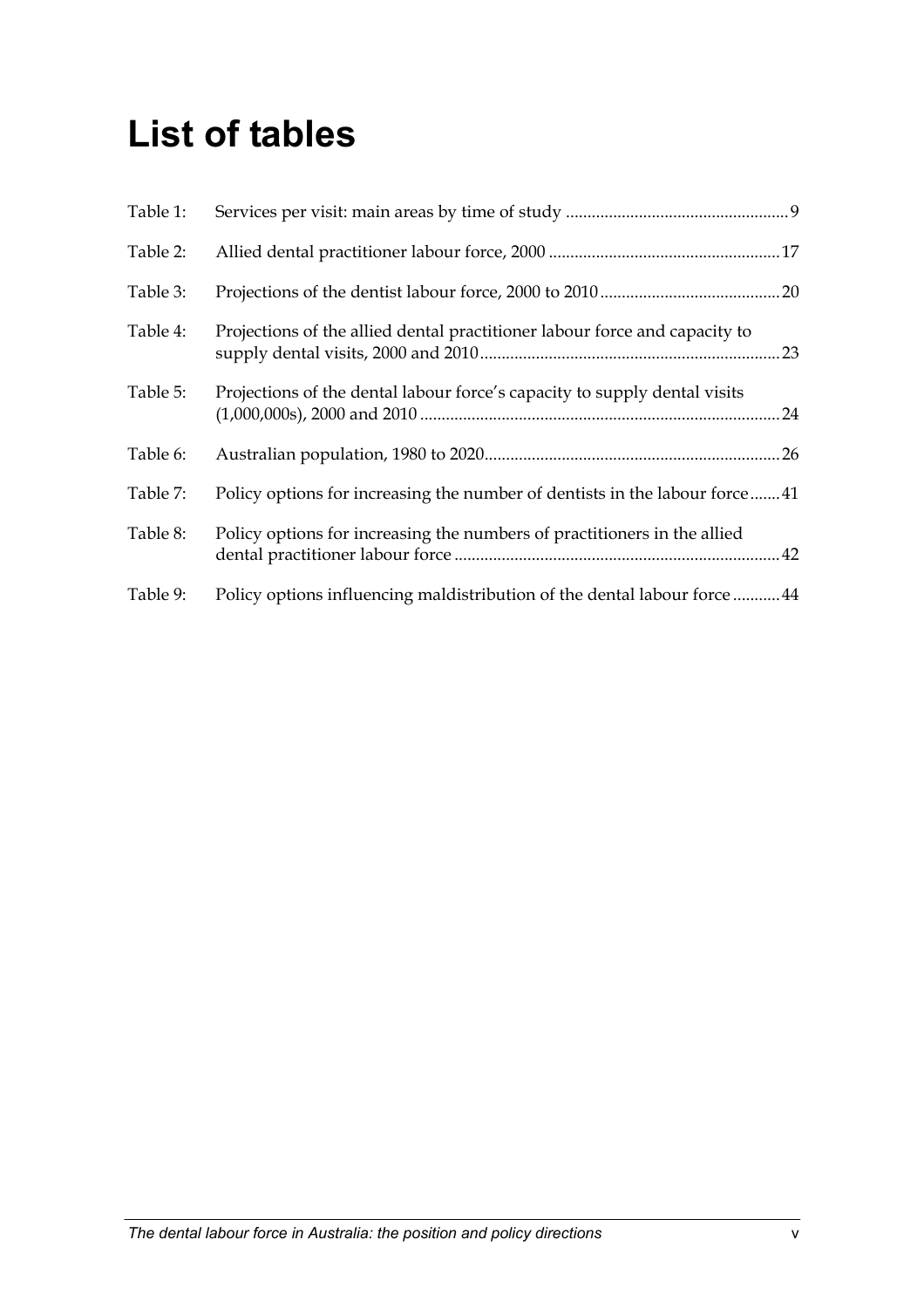# <span id="page-6-0"></span>**List of figures**

| Figure 1: | Relationship between supply of and requirements for dental services6                    |
|-----------|-----------------------------------------------------------------------------------------|
| Figure 2: |                                                                                         |
| Figure 3: |                                                                                         |
| Figure 4: |                                                                                         |
| Figure 5: |                                                                                         |
| Figure 6: | Percentage practising dentists by sex and age group, 2000 16                            |
| Figure 7: | Practising rate per 100,000 population by occupational group and                        |
| Figure 8: | Estimated recruitment and wastage of dentist labour force projections,                  |
| Figure 9: |                                                                                         |
|           |                                                                                         |
|           |                                                                                         |
|           | Figure 12: Change in total number of dental visits by age group (1995-2010)30           |
|           |                                                                                         |
|           |                                                                                         |
|           |                                                                                         |
|           |                                                                                         |
|           | Figure 17: Recruitment and wastage from the allied dental practitioner labour force  42 |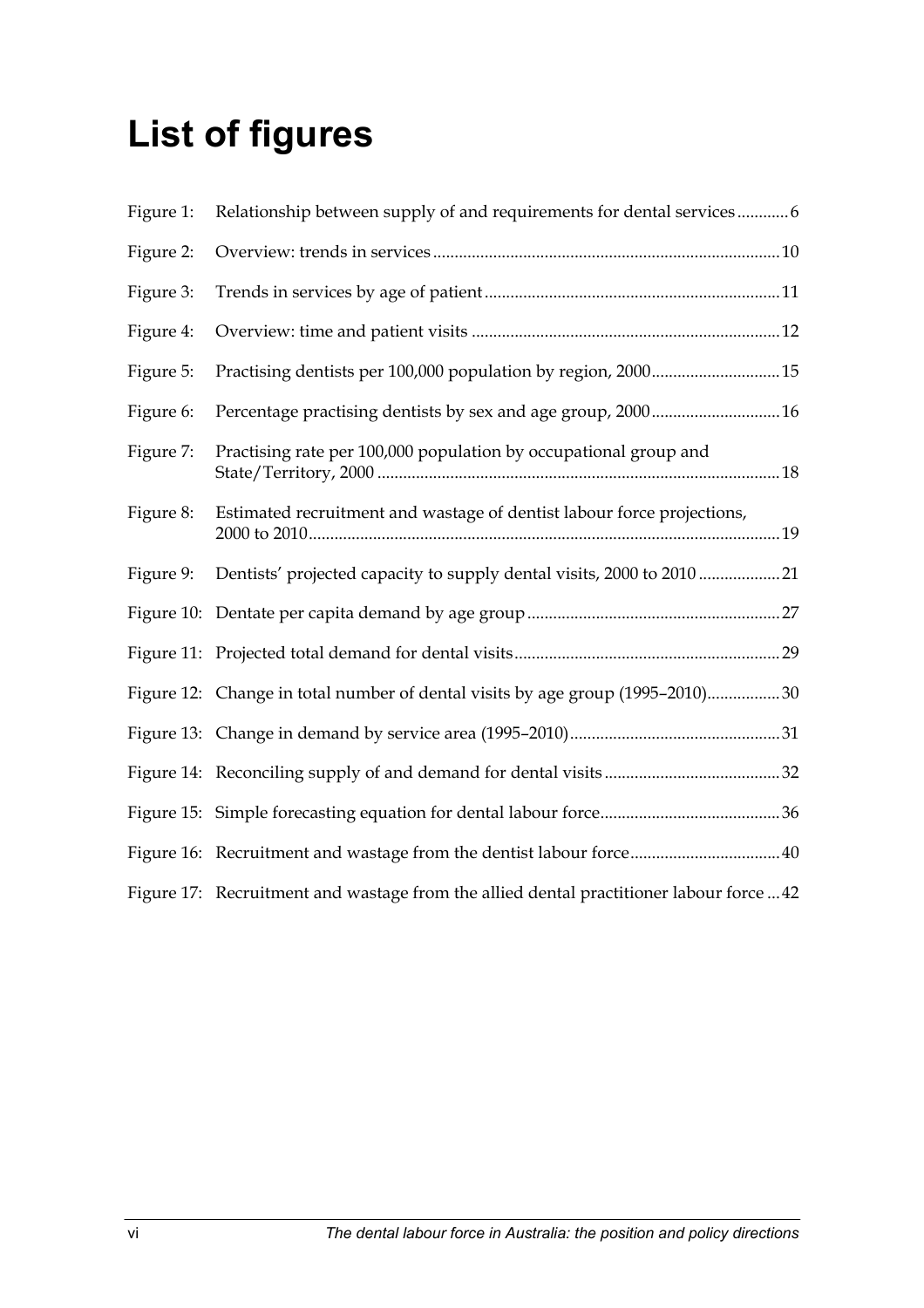# <span id="page-7-0"></span>**Abbreviations**

| ABS    | <b>Australian Bureau of Statistics</b>                |
|--------|-------------------------------------------------------|
| ADC.   | Australian Dental Council                             |
| AIHW   | Australian Institute of Health and Welfare            |
| ARCPOH | Australian Research Centre for Population Oral Health |
| DSRU   | Dental Statistics and Research Unit                   |

### *Place abbreviations*

| ACT        | <b>Australian Capital Territory</b> |
|------------|-------------------------------------|
| Aust       | Australia                           |
| Eire       | Ireland                             |
| <b>NSW</b> | New South Wales                     |
| NT         | Northern Territory                  |
| NZ.        | New Zealand                         |
| Old        | Queensland                          |
| <b>SA</b>  | South Australia                     |
| Tas        | Tasmania                            |
| UK         | United Kingdom                      |
| Vic        | Victoria                            |
| WА         | Western Australia                   |
|            |                                     |

# **Symbols**

- . . not applicable
- n.a. not available
- % percentage
- SE standard error
- zero or rounded to zero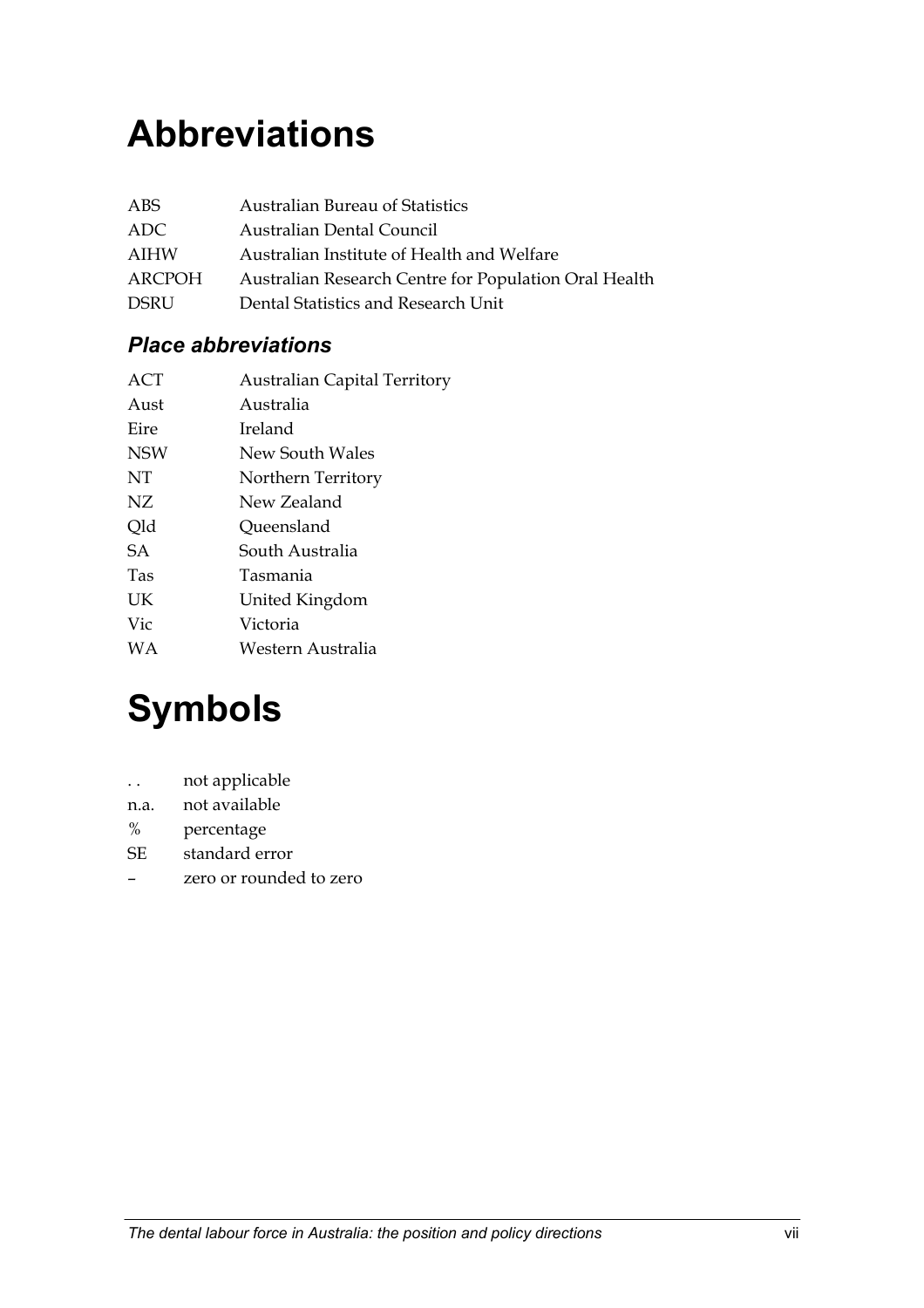# <span id="page-8-0"></span>**Acknowledgements**

This publication was prepared by the Australian Research Centre for Population Oral Health (ARCPOH). Financial support was received from the Australian Dental Association. Data cited in this publication were sourced from the AIHW DSRU, the ABS and DETYA. Data and estimates were also provided by Dr Ross King, Chief Executive Officer, ADC. The authors wish to acknowledge the substantial consultative contribution made by Knute D Carter, Researcher, AIHW DSRU.

# **Editorial team**

Several people have contributed to the editing of this publication. David Brennan and Lorna Lucas of DSRU and proofreader Jo Mason have all worked to improve the consistency, layout and readability of the text.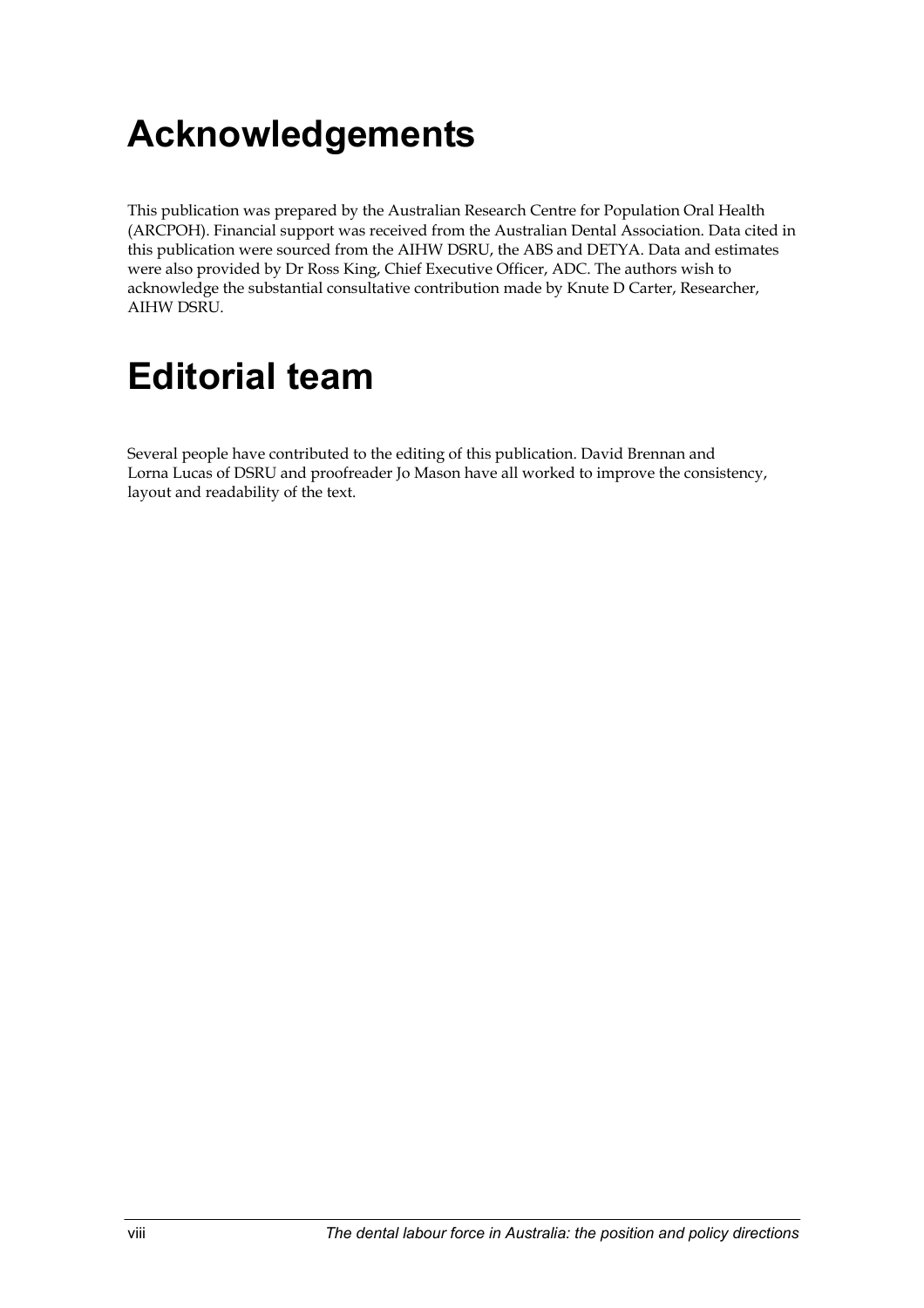# <span id="page-9-0"></span>**Summary**

A reduction in dental graduate numbers in the early 1980s and an increase in need and demand for dental services are contributing to an emerging shortage in Australia's dental labour force.

The aims of this publication are to:

- inform the dental community about the findings of national data collections maintained by the Australian Institute of Health and Welfare's Dental Statistics and Research Unit at The University of Adelaide;
- inform the dental community about projects that have been conducted by research staff of the Australian Research Centre for Population Oral Health, The University of Adelaide; data collected is used to estimate and project the supply of and demand for dental services in Australia; and
- provide suggestions on policy directions which could be pursued. The intention is to provide a model and alternative policy directions to stimulate thinking and assist in the identification of preferred solutions.

Dental problems remain very common. There has been great improvement in the oral health of children, and both child numbers and their oral health have tended to stabilise. The percentage of adult patients aged 45–64 years and 65 years or more has increased, reflecting demographic trends towards increased population growth among adults and retention of teeth within these cohorts. Trends have shown that, with decreased levels of tooth loss, both the pool of teeth potentially at risk of oral diseases and the subsequent burden of disease have grown.

Low-level interventions such as diagnostic and preventive services have increased, related to the increased pool of teeth at risk of dental problems. High-level interventions such as endodontic and crown and bridge services have also increased, related to retention of more teeth among adult age cohorts. Overall, the service rate per visit has increased, reflecting growth in most service areas among adult patients, and a shift to adults for restorative services. Practice activity of dentists has shown stable hours per year devoted to work, but visits per year supplied by dentists have decreased over time.

The capacity of the Australian dental labour force to supply dental visits depends upon the numbers of practising dentists, therapists, hygienists and prosthetists (dentists make up 78% of practitioners). The number of visits they supply each year is influenced by age and sex distributions and varies for each type of practitioner. The number of dentists practising is expected to increase during 2000–2010 by 13.9% from 8,991 to 10,241. This will only marginally exceed population growth. However, dentists' capacity to supply dental visits is projected to increase by only 3.9% from 24.1 to 25.0 million visits. The number of hygienists is projected to increase, but numbers of therapists and prosthetists are projected to decrease, resulting in a marginal increase of only 1.5% in the capacity of the allied dental labour force to supply visits. In total, the capacity to supply dental visits is projected to be 29.4 million in 2010, an increase of 3.6% over the capacity to supply 28.4 million visits in 2000.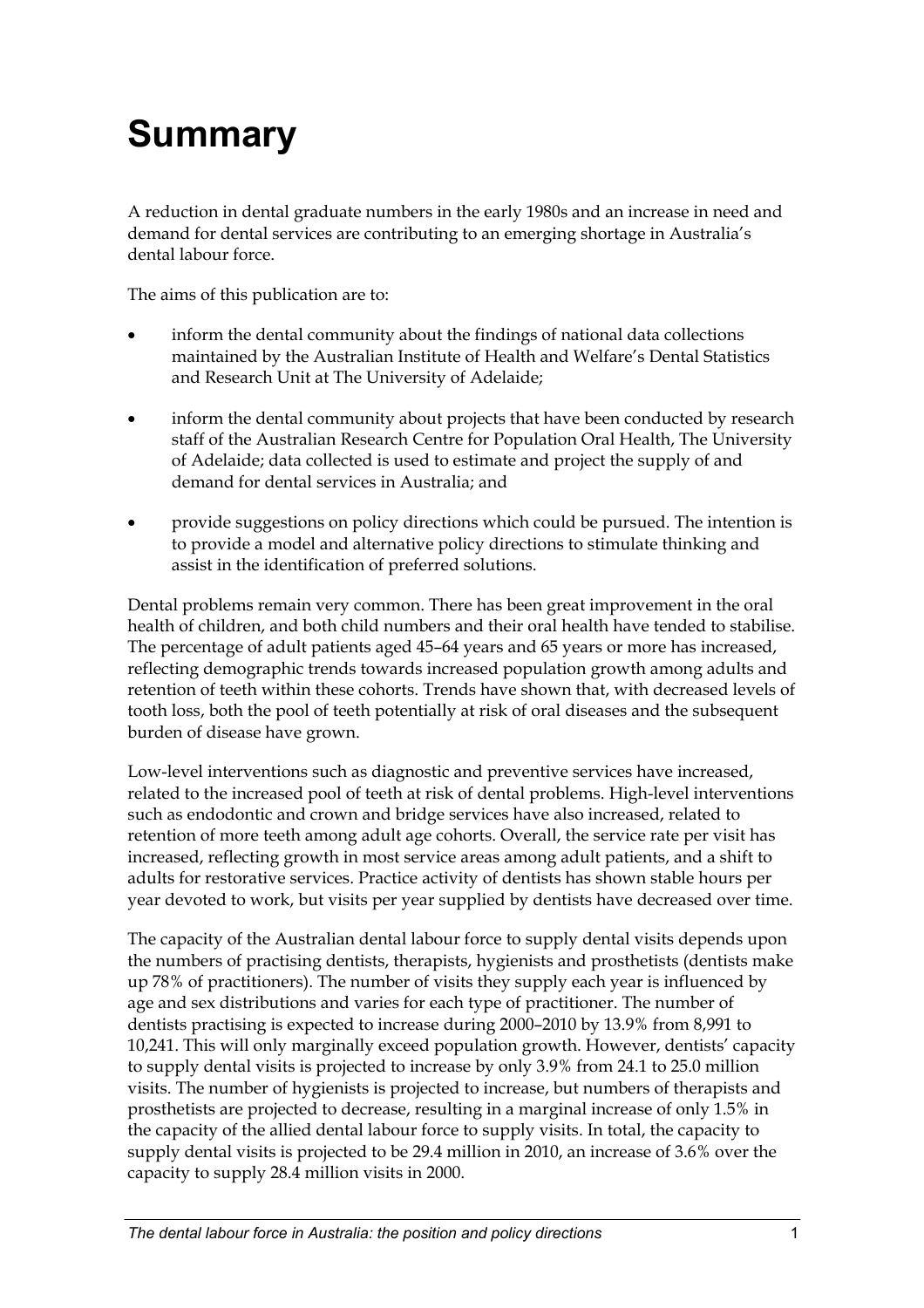The capacity to supply visits is projected to fall well short of the Australian population's demand for dental visits. Demand reflects population size and distribution by age and oral health status. If trends in demand continue, even at half the pace observed during 1983–1998, Australians' demand for dental visits will increase from 23.8 million visits in 1995 to 33.2 million visits in 2010. The increase in demand is projected to be predominantly among middle-aged and older Australians, and for diagnostic, preventive, endodontic and crown and bridge services.

The aggregate projected shortage in supply in 2010 is about 3.8 million visits, which equates to approximately 1,500 dental providers.

For Australia to develop a sustainable self-sufficiency in its dental labour force, the number of dental graduates of Australian dental schools would need to increase by 120 each year. Given the existing dental graduate numbers of approximately 220 per year, each of the five existing dental schools should increase their numbers by an average of 24 graduates per year. This would be reduced, but not eliminated, by the establishment of new dental schools. One new clinical school of 50 dental graduates per year would reduce the average growth needed in existing schools to 14 graduates each year.

The number of dental therapists, hygienists and prosthetists educated should also increase by approximately 30 each year. The relative proportions of the four occupational groups among graduates can be altered. However, there is not a direct substitution of one for another, so the final numbers required may total more than 150 additional graduates each year.

The policy directions considered most useful include a short-term increase in recruitment from among overseas dental graduates, gradually reducing as the education of dentists, therapists and hygienists in Australian universities is able to satisfy the required growth in capacity of the dental labour force. An increase in dental graduates is required to supply 'the main street' (private general practice) dentistry, as well as 'off the main street' dental practice environments. An increase in dental therapy graduates is required to staff the school dental services. More may be required if there is a loss of dental therapists to the private sector to work under supervision in the provision of dental care to children outside the school dental services. An increase in dental hygienist graduates is already projected, but may need to be expanded further. If hygienists are to play a greater role in dental care, especially in non-traditional settings, higher graduation numbers will be required. Graduation numbers for prosthetists might be held stable while the pattern and appropriateness of full and partial denture work is further considered. Successful efforts to retain more of the dental labour force in the active practise of dentistry could decrease the number of additional recruits in any of these occupational groups each year.

The supply shortage is similar in each Australian State/Territory, but is probably greater in Tasmania and the Northern Territory. In all States and Territories it is more keenly felt in rural/remote areas and the public sector. While there is a strong case for a good proportion of the growth in supply to be for 'the main street', effort is required to recruit and retain dental practitioners in rural and public sector practice. This could involve scholarships, placements and establishing support for establishment of practices in under-served areas.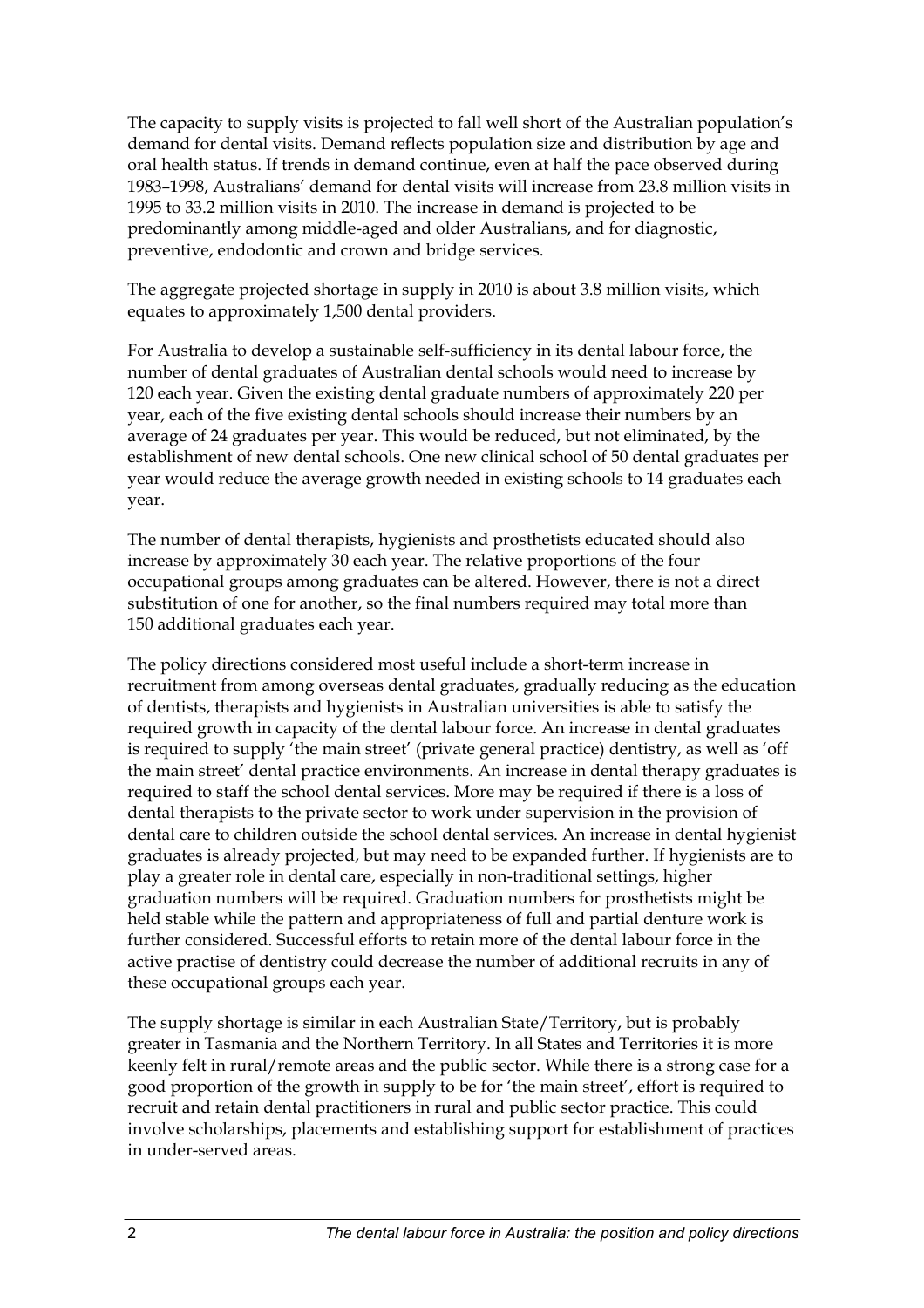There is ample published evidence that the supply maldistribution is associated with reduced access to dental care, and with patterns of service provision that are less beneficial to improving oral health or quality of life, in such subgroups of the Australian population.

Both the aggregate shortage and maldistribution of the dental labour force create a substantial impediment to the improvement of oral health and dental care in Australia. The National Advisory Committee on Oral Health should determine its preferred policy directions and move them forward as the core of a national dental labour force plan.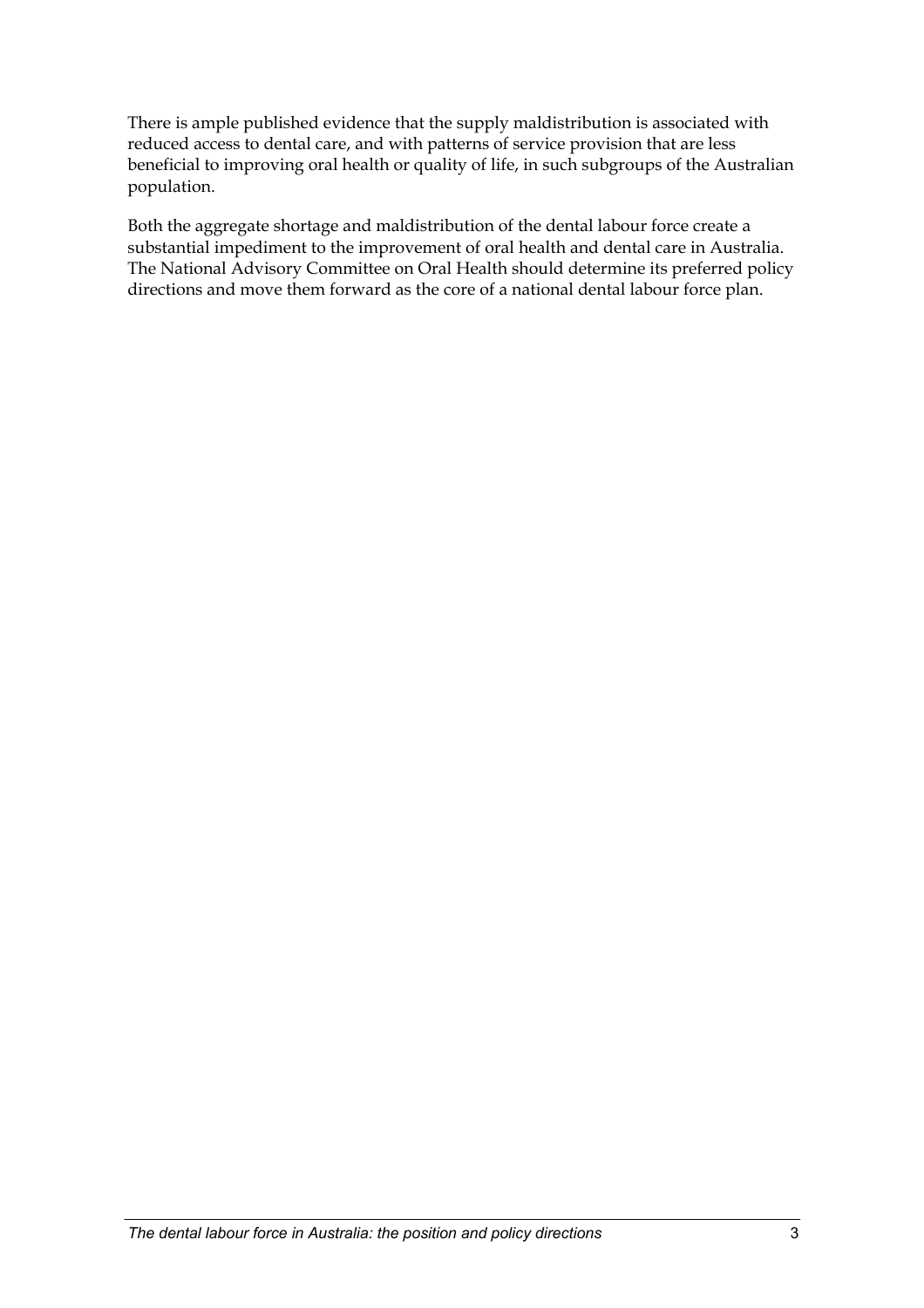# <span id="page-12-0"></span>**Recommendations**

This report recommends that:

- 1. In order to develop a self-sufficiency in generation of the dentist labour force, the graduation of Australian dentists from Australian universities be increased from its current level of 220 per year to 340 per year.
- 2. In the short-term (up to 6 years), the recruitment of overseas dental graduates be stimulated by: preferential points scoring; removal for a defined period of the age limit of 45 years for dentists migrating to Australia under an employment nomination; and the granting of limited registrations to overseas dental graduates who pass the English competency and clinical knowledge components of the ADC assessment so that they might practise in defined shortage areas as part of their preparation for the final clinical practice component of the ADC examination (which should be held in more locations and at a greater frequency).
- 3. Retraining/re-entry programs be established so that dentists currently not practising can be assisted back into practice; and that research be carried out into wastage within the dentist labour force to identify potential points of intervention in order to reduce career breaks and pursuit of alternative careers.
- 4. Success in attracting dentists back into practice be factored into the estimated number of additional dental graduates required per year.
- 5. Numbers of dental therapists per 100,000 population be maintained by increasing the number of graduates by approximately 17 per year, to protect the capacity to meet demand in the school dental services. This may need to be adjusted upwards if dental therapists are recruited into private dental practices.
- 6. Numbers of dental prosthetists completing training each year be maintained until there is firmer evidence of a decrease in demand for both full and partial prostheses.
- 7. Highly skilled advanced dental laboratory technicians be recognised and parallel training programs established.
- 8. Education programs for dental hygienists be extended across Australia and opportunities expanded. While the additional number required to match projected supply in proportion to their current activity is low (only an extra 6 per year), their numbers might be increased if it is thought desirable to extend their complementary role in prevention, especially in non-traditional practice settings.
- 9. In recognition that both the aggregate shortage and maldistribution of the dental labour force create a substantial impediment to the improvement of oral health and dental care in Australia, the National Advisory Committee on Oral Health determine its preferred policy directions and move them forward as the core of a national dental labour force plan.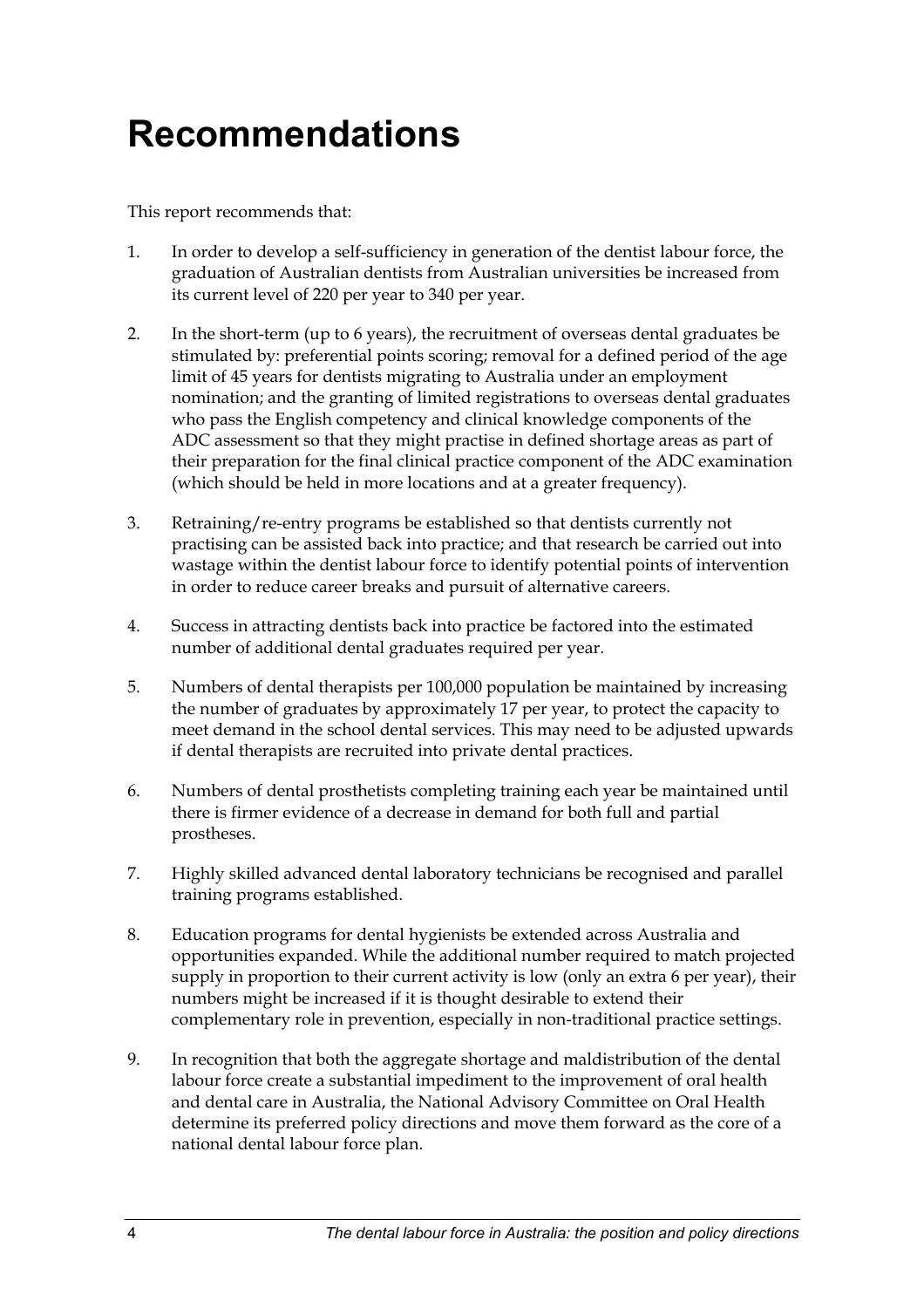# <span id="page-13-0"></span>**1 Introduction**

# **1.1 Background**

The nature and size of the dental labour force have become increasingly vexed issues for dentistry in Australia. There is considerable opinion expressed about the relative roles of different occupational groups and, more recently, the adequacy of the total aggregate supply of dental professionals.

To many this will be somewhat surprising. Firstly, it was only 20 years ago that there was a perceived excess or over-supply of dentists, leading to cuts in intakes into university dental degrees. Secondly, many would imagine that the two major improvements in oral health over the last two decades, i.e. decreases in dental caries in children and decreases in tooth loss in adults, would have led to a reduction in need and demand for dental services. This has not been the outcome.

"Past improvements in oral health have not translated into reduced need for dental services. Improvements in oral health and ageing of the population both contribute to a greater need for dental services. Lower caries experience among children has been more than matched by increased awareness of the expectations for maintaining improved oral health. A lower rate of tooth loss in middle-aged and older Australians illustrates 'the paradox of success' when it leads to an increased burden of disease and need for treatment" (AHMAC 2001, vii–viii).

Collectively these two events, a reduction in dental undergraduate numbers in Australian universities and the paradoxical increase in need and demand for dental services, are shaping the emerging shortage in the dental labour force. Such a shortage appears earliest in those sectors and situations which traditionally have been less attractive locations for dental practice. Hence, shortage emerges initially in rural/remote areas, public dental services and areas of lower socioeconomic status in capital cities. Reports on the dental labour force in Victoria and New South Wales indicate that this has indeed occurred (AIHW DSRU 2002, unpublished). It is therefore timely to consider the dental labour force in Australia.

The aims of this publication are to:

- inform the dental community about the findings of national data collections maintained by the Australian Institute of Health and Welfare's Dental Statistics and Research Unit (AIHW DSRU) at The University of Adelaide;
- inform the dental community about projects that have been conducted by research staff of the Australian Research Centre for Population Oral Health (ARCPOH), The University of Adelaide. ARCPOH use data to estimate and project the supply of and demand for dental services in Australia;
- encourage discussion on the quality, analytic approaches, assumptions and interpretation of the data; and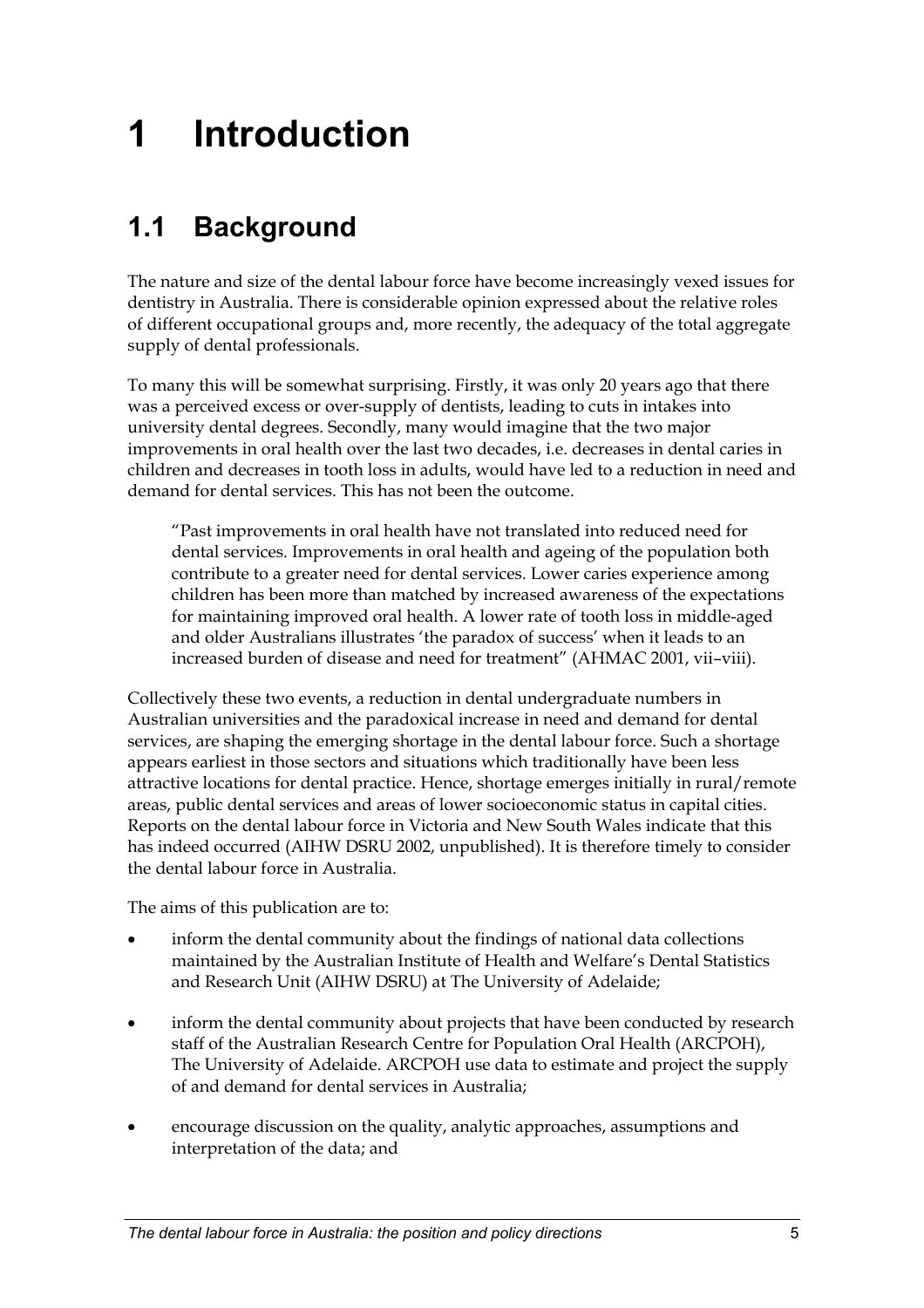<span id="page-14-0"></span>• provide suggestions on policy directions which could be pursued. The intention is to provide a model and alternative policy directions to stimulate thinking and assist in the identification of preferred solutions.

# **1.2 Outline**

A useful basic plan to relate supply of and requirements for dental services and, subsequently, the dental labour force is a model adapted from that proposed by DeFriese & Barker (1982). The model, presented in Figure 1, begins at the periphery with head counts of the dental labour force and the population, but endeavours to work toward common units of capacity to supply and requirement for dental services. The model illustrates:

- the complexity on the supply side introduced by multiple levels of qualification among personnel and the consequent matching within individual dental practices of personnel to services supplied;
- the complexity on the requirement side of reconciling the interaction between needs and demand for dental services; and
- the interface between supply and requirement, where decisions on the appropriateness of the balance reflect social, economic and political interests and drive policy directions.



The plan also introduces the organisation of this manuscript, consisting of five sections:

• an introductory description of key changes occurring in dental practice in Australia;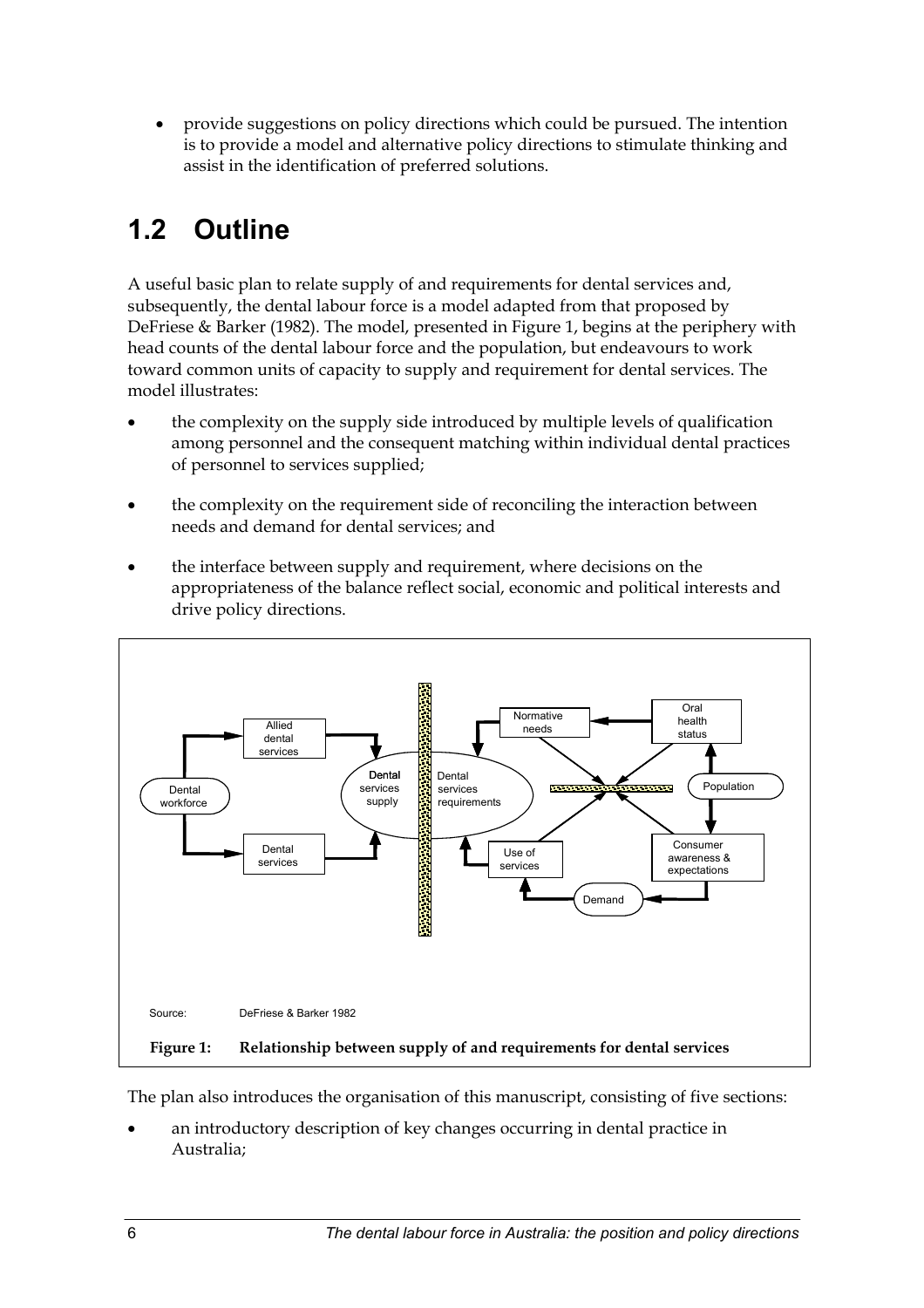- the estimation and projection of dental labour force numbers and the capacity to supply dental services;
- the estimation and projection of the demand for dental services;
- a reconciliation of supply and demand; and
- a discussion of policy directions.

Only essential information on data sources, estimates and projections are presented. Reference is made to primary sources, where more detailed information is available.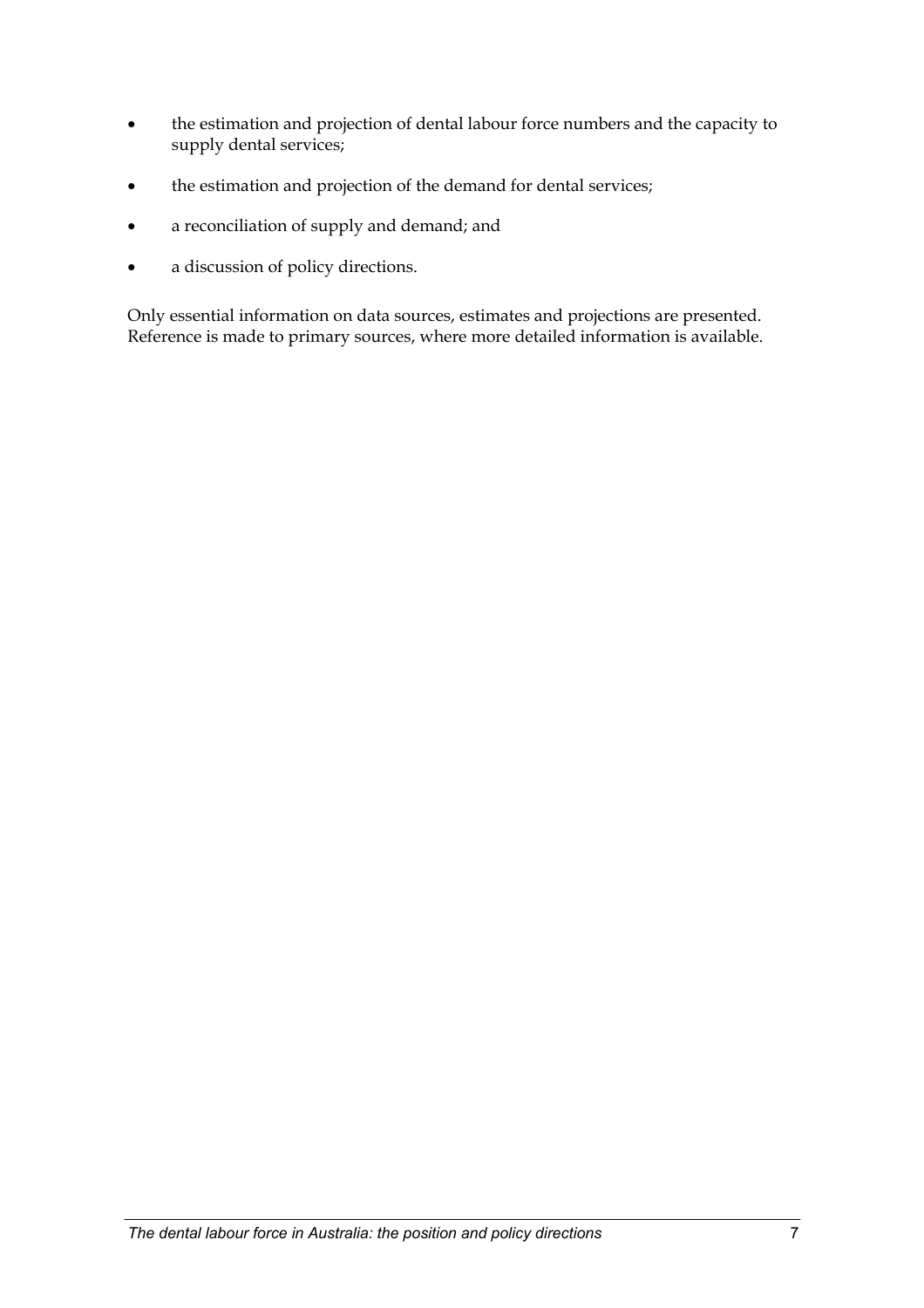# <span id="page-16-0"></span>**2 Changing dental practice**

Dental practice is likely to be influenced by a range of factors such as oral health and population demographics. This section looks at changes in dental practice over recent decades in order to identify trends that are likely to be relevant to the dental labour force, both now and in the future. Information is provided on dental visits and types of dental services that can be directly applied to projections of the supply of dental visits and demand for dental services presented in Sections 3 and 4.

# **2.1 Background**

Dental problems remain very common. For example, dental caries has been reported as the most widespread health condition in the population (AIHW 2000). Use of dental services is increasing among adults. For example, the percentage making a dental visit in the last 12 months for the 65 years or more age group increased from 21% in 1979 (ABS 1979) to 61% in 1999 (AIHW DSRU: Carter et al. 2001). Furthermore, tooth loss has declined. The percentage of edentulism (the loss of all natural teeth) among persons aged 65 years or more has dropped from 66% in 1979 (ABS 1979) to 33% in 1999 (AIHW DSRU: Carter et al. 2001).

While there are relatively stable numbers of children and young adults, population growth is projected as a result of substantially higher numbers of middle-aged and older adults, with consistent increases over time in the age groups 35–44 years to 65 years or more (ABS 1990). In addition to increase in the number of adults in the population, increase in the number of teeth requiring treatment is also expected as tooth loss declines (Spencer & Lewis 1988).

The trends in use of services, oral health and population demographics indicate a shift in emphasis towards adult patients. The oral health trends indicate an increase in the pool of teeth at risk of oral disease. The increased number of adults retaining their teeth is likely to have an impact on dental practice. This leads to the question: 'What do we know about recent changes in dental practice that indicate trends relevant to the dental labour force in the future?' This question will be answered in the following sections, which deal with the age distribution of dental patients; service trends by main areas of service and total numbers of services per visit, and by age of patients; and productivity of dentists in terms of time and visit trends.

# **2.2 Dental patients: age distribution**

Demographic changes were evident from the population data and are a factor that is influencing dental practice. Examination of the proportion of patients treated by age of patient over four time periods spanning the early 1980s to late 1990s (AIHW DSRU: Brennan & Spencer 2002) showed that the highest proportion of patients comprised adults aged 25–44 years. The proportion of patients declined for children aged 5–11 years through to adults aged 25–44 years. However, the proportion of patients aged 45–64 years and 65 years or more increased over time.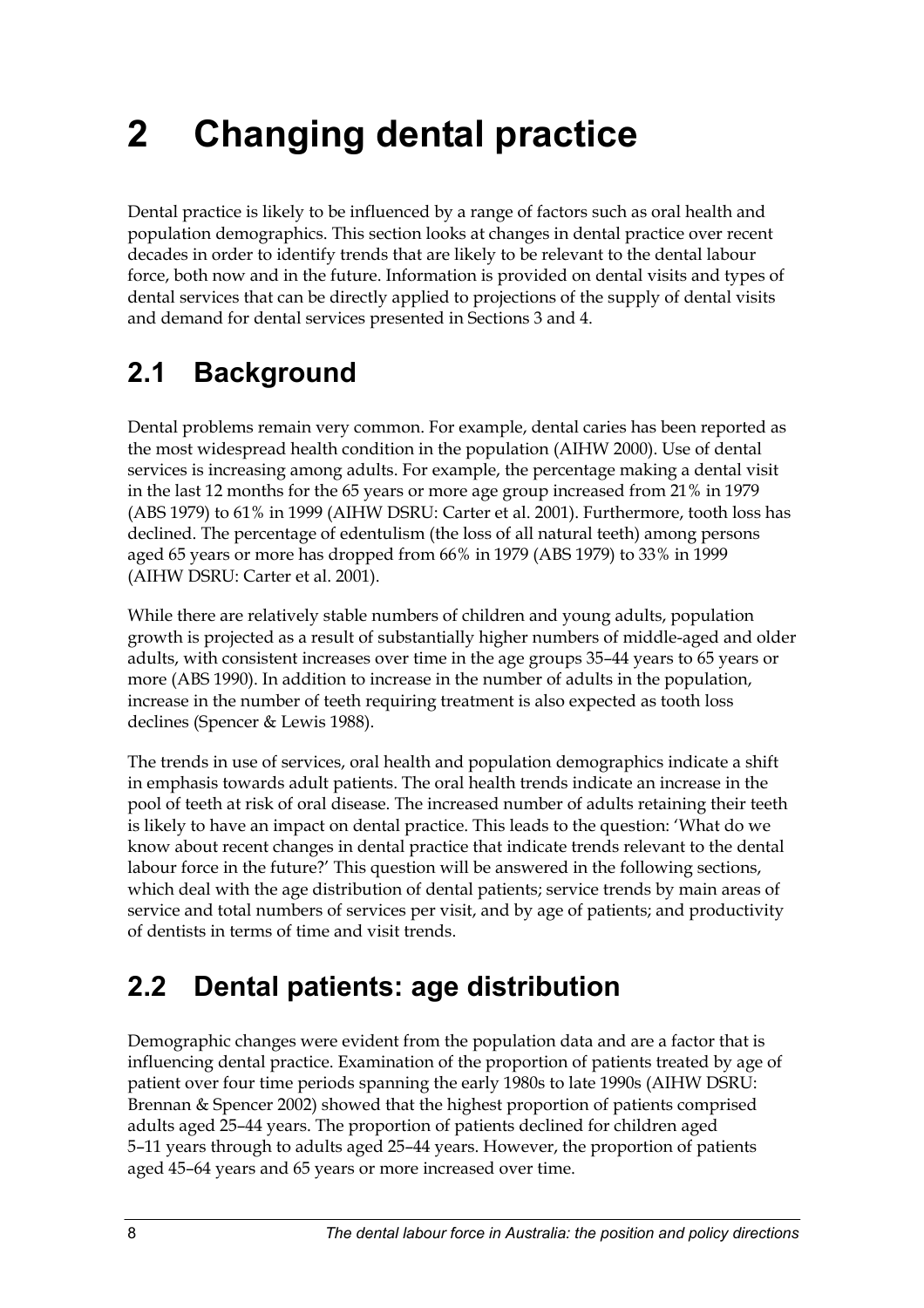## <span id="page-17-0"></span>**2.3 Service trends: main areas of service**

If dental problems are changing to reflect changes in oral health and demography, it is likely that service patterns will reflect these changes. Trends over time in the main areas of service at the same four time periods during the early 1980s to late 1990s (AIHW DSRU: Brennan & Spencer 2002) are shown in [Table 1.](#page-17-1)

|                      |              | Time of study |              |             |
|----------------------|--------------|---------------|--------------|-------------|
|                      | 1983-84      | 1988-89       | 1993-94      | 1998–99     |
| Main area of service | Mean (SE)    | Mean (SE)     | Mean (SE)    | Mean (SE)   |
| Restorative*         | 0.639(.021)  | 0.625(.016)   | 0.660(.022)  | 0.633(.018) |
| Diagnostic**         | 0.499(0.015) | 0.495(.013)   | 0.610(0.015) | 0.638(.018) |
| Preventive**         | 0.282(.016)  | 0.310(0.013)  | 0.351(014)   | 0.372(.017) |
| Prosthodontic*       | 0.109(.007)  | 0.092(.006)   | 0.109(0.009) | 0.109(.011) |
| Extraction           | 0.095(.009)  | 0.090(.006)   | 0.091(.006)  | 0.086(.008) |
| Endodontic**         | 0.059(.005)  | 0.069(.004)   | 0.118(.007)  | 0.148(.010) |
| Crown & bridge**     | 0.038(.004)  | 0.073(0.007)  | 0.077(0.08)  | 0.081(.008) |
| General/misc.*       | 0.038(.004)  | 0.045(.004)   | 0.048(.004)  | 0.044(.004) |
| Periodontic          | 0.017(.005)  | 0.021(.003)   | 0.022(.004)  | 0.020(.003) |
| Orthodontic**        | 0.009(.002)  | 0.020(.004)   | 0.013(0.002) | 0.012(.003) |

#### <span id="page-17-1"></span>**Table 1: Services per visit: main areas by time of study**

\* (P<0.05)

\*\* (P<0.01) Poisson regression

Note: SE denotes standard error.

The highest rates of services were observed in the diagnostic, restorative and preventive areas. Restorative services primarily comprise the provision of various types of fillings such as amalgams, composite resins and glass ionomer cements. Diagnostic services mainly comprise services such as examinations and radiographs. Preventive services mainly comprise prophylaxis services such as removal of calculus and plaque, and topical fluoride treatment involving the application of a fluoride solution or gel to the surfaces of the teeth. Restorative services per visit showed no clear trend over time, while both diagnostic and preventive services increased over the study period.

Endodontic or root canal services are used to treat cases of pulpal infection. Crowns made of materials such as composite resin or porcelain are used to cover and restore crown surfaces of damaged or fractured teeth, while bridges of materials such as metal or porcelain may be fixed between abutment or adjacent teeth to replace missing teeth. Endodontic services increased mainly over the second half of the study, while crown and bridge services increased mainly over the first two time periods. Neither denture nor extraction services showed any clear trends over time. General/miscellaneous, periodontic and orthodontic services comprised a small component of overall services.

Information on rates of services provided per visit for the 10 main areas of service is applied in Section 4, where future demand for dental services is modelled by multiplying the rates of services per visit by the projected demand for dental visits.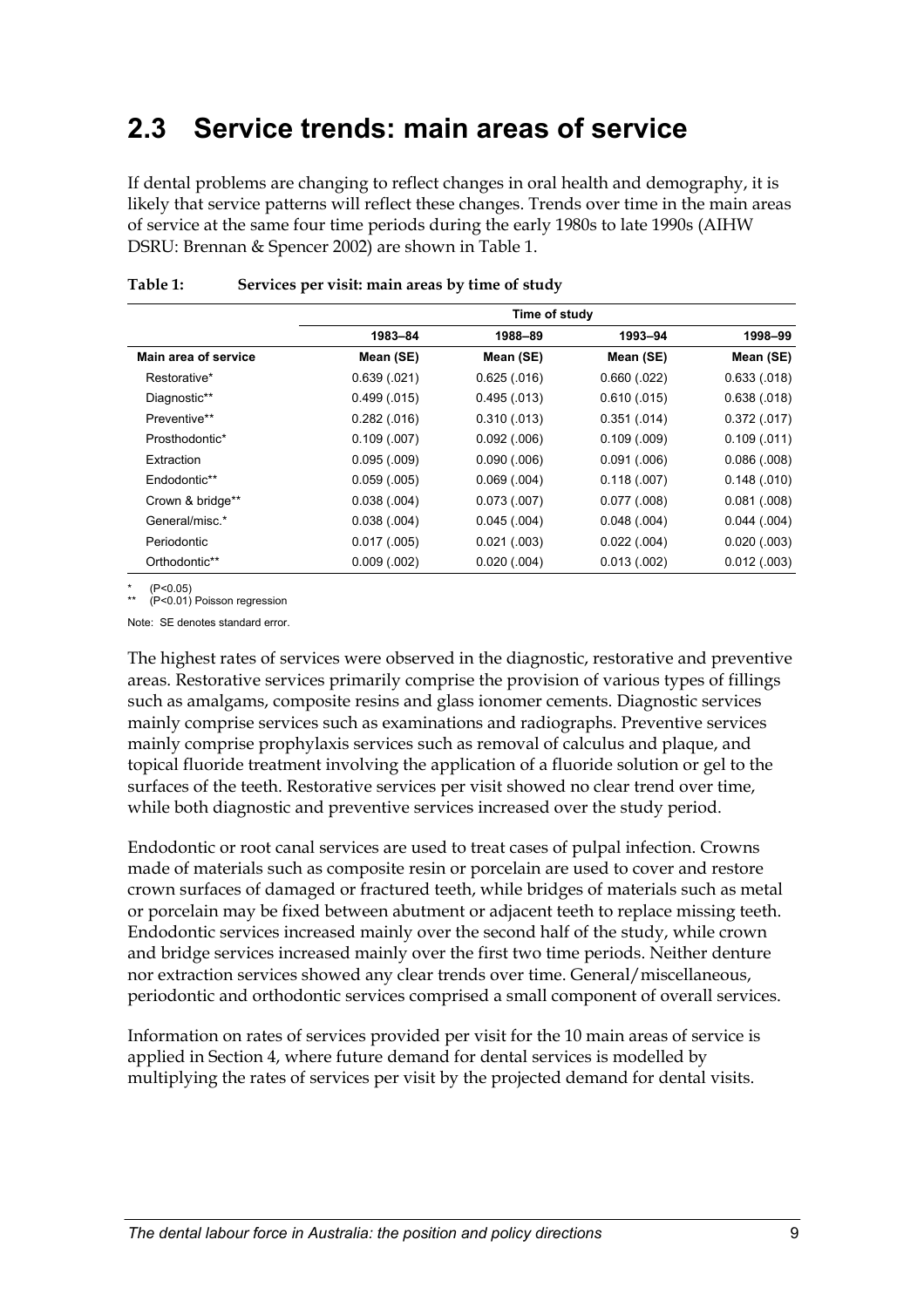## <span id="page-18-0"></span>**2.4 Service trends: total number of services per visit**

The aggregate number of services per visit for the combined main areas of service, by sex and age of dentist, and by time of study, are discussed in AIHW DSRU: Brennan & Spencer (2002). Female dentists provided a higher rate of services per visit than male dentists. The rate of provision of services per visit was relatively stable across the three youngest age groups of dentists (20–29, 30–39 and 40–49 years) before declining in the 50–59 years and 60 years or older age groups. The rate of services per visit increased across the four time periods of the study (1983–84, 1988–89, 1993–94 and 1998–99).

## **2.5 Overview: service trends**

In [Figure 2](#page-18-1) an overview is provided of both component main areas of service and aggregate measures of total services per visit. Background trends in oral health towards decreased tooth loss may be linked to an increased pool of teeth at risk of oral diseases. Demographic trends towards increased proportions of adults in the population has led to a shift toward more adult patients, possibly with more complex treatment needs as a result of retaining teeth with a previous history of oral disease and dental treatment.



<span id="page-18-1"></span>These background trends are linked to service trends such as increased rates of provision of both low-level interventions (e.g. diagnostic and preventive services) and high-level interventions (e.g. endodontic and crown and bridge services). These increases, together with relatively stable rates in other main areas of service, combine to produce an increased rate of total services per visit.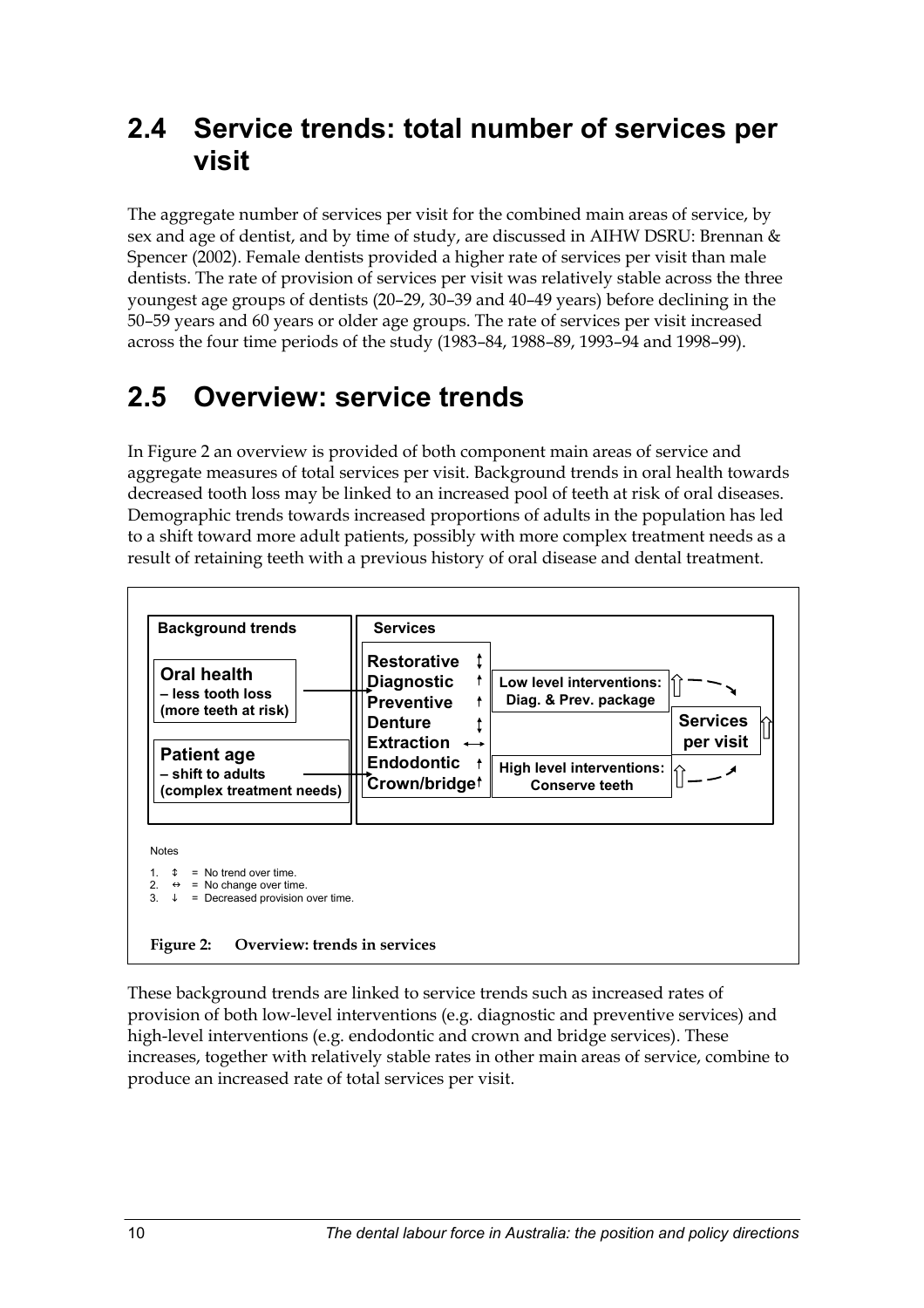## <span id="page-19-0"></span>**2.6 Service trends: age of patients**

Dental problems often vary between different age groups of patients. Hence, to more fully understand trends in services it is useful to examine service provision by age of patients. This is particularly important given the changes in demographics that are occurring in the population.

Restorative services, while stable overall, showed a shift to adults, with decreased rates for children and adolescents and increased rates for middle-aged and older adults ([Figure 3\)](#page-19-1). Diagnostic rates increased overall, reflecting increased rates of both examinations, in nearly all age groups, and radiographs, in adults. Preventive services also increased overall, as a result of increased rates of prophylaxis services in young to middle-aged patients, and of topical fluoride in middle-aged and older adults. Endodontic service rates increased overall, reflecting increased rates over time primarily among patients aged 25–44 and 45–64 years. Crown and bridge services increased overall, showing a shift towards older adults, with decreased rates among the 18–24 years age group but increased rates among patients aged 25–44 years and older. Age-specific rates of service per visit are used in Section 4 to model future demand for dental services.

| <b>‡Restorative:</b>                                                 | $\begin{bmatrix} 5-11 \\ 12-17 \end{bmatrix}$ $\begin{bmatrix} 45-64 \\ 65+ \end{bmatrix}$ $\uparrow$ | - Shift to adults<br>- Highest rates 25-44 yrs                         |
|----------------------------------------------------------------------|-------------------------------------------------------------------------------------------------------|------------------------------------------------------------------------|
| $\dagger$ Diagnostic: Exams $-$ (12-17 to 65+) $\dagger$             |                                                                                                       | - Increase in nearly all age groups<br>- Highest rates in children     |
|                                                                      | $X-rays = (18-24 to 65+)$                                                                             | - Growth in adult rates<br>- Highest rates 18-24 & 25-44 yrs           |
| $+$ Preventive: Prophy. $-$ (12-17 to 45-64) $+$                     |                                                                                                       | - Increase for young/middle-aged<br>- Highest rates 12-17 to 25-44 yrs |
|                                                                      | Top. F $-$ (45-64 & 65+) +                                                                            | - Growth in adult rates<br>- Highest rates 5-11 & 12-17 yrs            |
| <b>+Endodontic:</b>                                                  | $(12 - 17 \text{ to } 65+)$                                                                           | - Overall growth in rates<br>- Highest rates 25-44 & 45-64 yrs         |
| $\text{t}$ Crown/bridge: $(18-24)$ $\cdot$ $(25-44 \text{ to } 65+)$ |                                                                                                       | - Shift to older adults<br>- Highest rates 45-64 yrs                   |

2.  $\leftrightarrow$  = No change over time.<br>3.  $\downarrow$  = Decreased provision

= Decreased provision over time.

<span id="page-19-1"></span>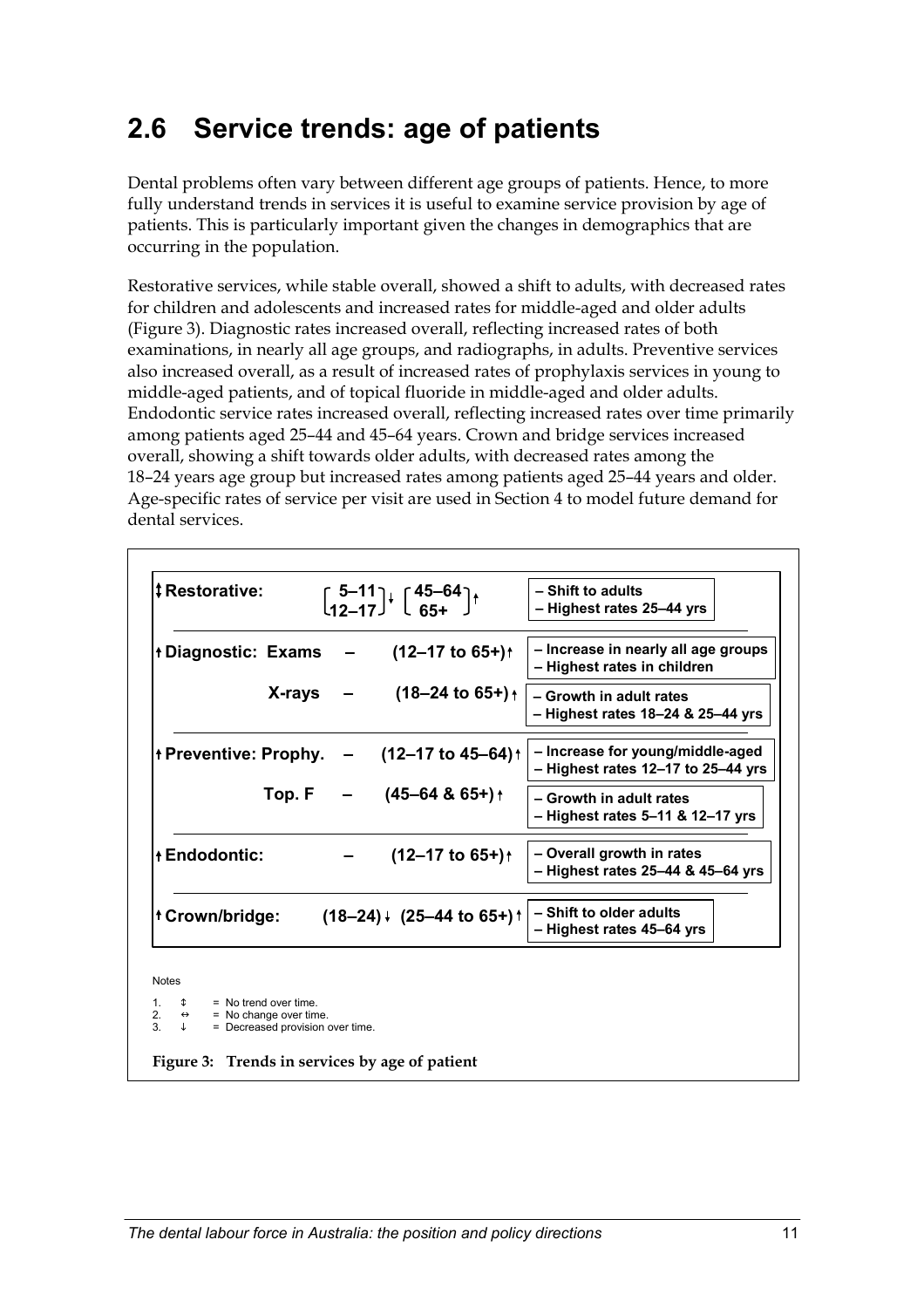## <span id="page-20-0"></span>**2.7 Time and visit trends**

Trends in hours worked and patient visits at the four time periods from the early 1980s to late 1990s are also discussed in AIHW DSRU: Brennan & Spencer (2002). The data showed that male dentists worked more hours per year, on average, than female dentists. The number of hours worked per year declined across the two oldest age groups of dentists (50–59 years and 60 years or older). There was no significant difference in hours worked per year across the early 1980s to late 1990s. The average number of visits per hour supplied by dentists was higher for male than for female dentists. Visits per hour peaked in the 50–59 years age group before declining in the 60 years or older age group. The number of visits per hour supplied by dentists declined across the four time periods (1983–84, 1988–89, 1993–94, 1998–99). The average number of visits per year supplied was higher for male dentists than for female dentists. Visits per year were highest in the 30–39 to 50–59 years age groups, and declined in the 60 years or older age group. The number of visits per year supplied by dentists declined across time.

[Figure 4](#page-20-1) summarises the practice activity trends for the time and patient visit data. Hours per year worked by dentists were stable over the study period. Visits per hour declined over the four time periods, resulting in a decline in the number of visits per year supplied by dentists over the 15-year period of observation.

<span id="page-20-1"></span>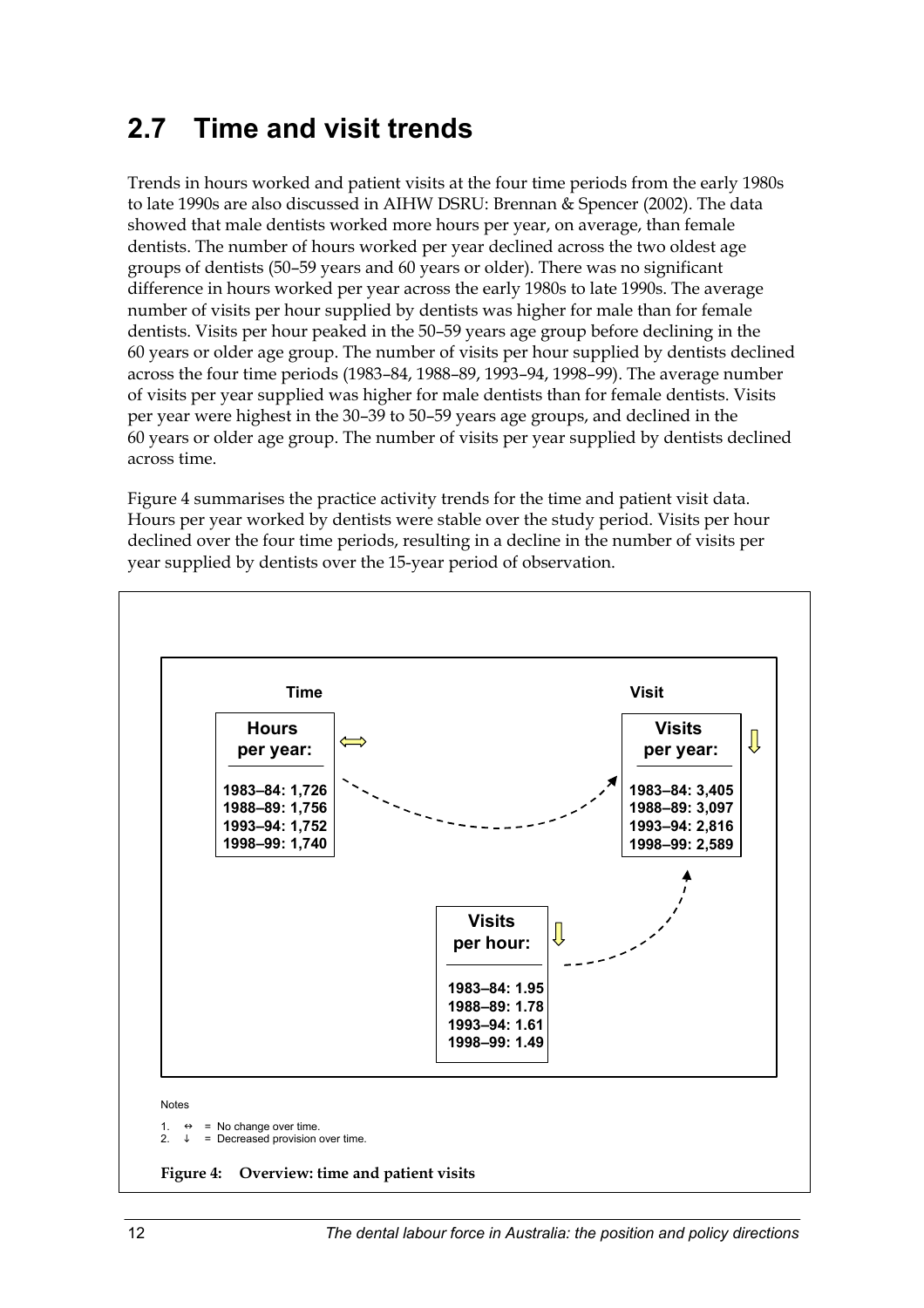<span id="page-21-0"></span>In Section 3 information on provision of dental visits per year by dentists is applied, in conjunction with projected numbers of dentists, to calculate the capacity to supply dental visits in the period 2000–2010. This information is used later in Section 4 in conjunction with projections of demand in order to reconcile supply and demand of dental visits.

# **2.8 Summary**

Oral health trends have shown that levels of tooth loss have decreased, and as a result the pool of teeth potentially at risk of oral diseases has grown. The percentage of adult patients aged 45–64 years and 65 years or more has increased, reflecting demographic trends towards increased population growth among adults and retention of teeth within these cohorts.

Low-level interventions such as diagnostic and preventive services have increased, related to the increased pool of teeth at risk of dental problems. High-level interventions such as endodontic and crown and bridge services have also increased, related to retention of teeth among adult age cohorts. Overall, the service rate per visit has increased, reflecting growth in most service areas among adult patients, and a shift to adults for restorative services. Age-specific rates of service provision for the 10 main areas of service are applied in Section 4, in conjunction with estimates of demand for dental visits, to model the future demand for dental services.

Practice activity of dentists showed that hours per year devoted to work were stable, but visits per year supplied by dentists have decreased over time. The number of visits per year is used in Section 3, in conjunction with projected numbers of dentists, to calculate the capacity to supply services in the period 2000–2010.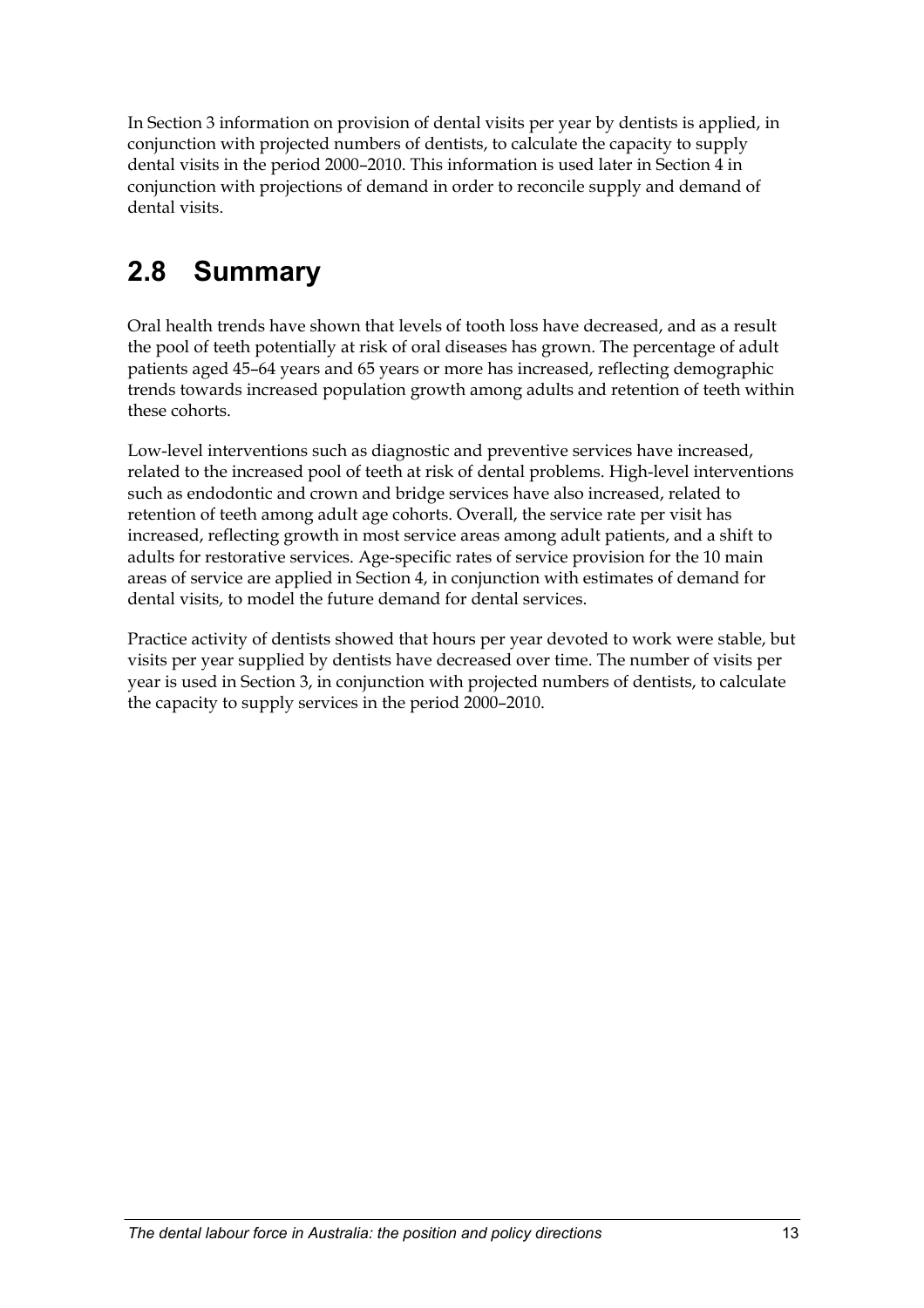# <span id="page-22-0"></span>**3 Dental labour force and capacity to supply dental visits**

## **3.1 Background**

In Australia the dental labour force continues to be dominated by dentists. The allied dental practitioners labour force, which includes dental therapists, dental prosthetists and dental hygienists, comprises only 22% of the total dental labour force. This occupational distribution reflects the longstanding registration and education of dentists in Australia.

Not only are there large differences in the comparative size of these four occupational groups, but there is little uniformity in the projected future growth of the groups. The following examination of supply will present the estimated numbers practising in each of these occupational groups, and projections of the estimated numbers practising to the year 2010. A brief description of the projection model will be followed by discussion of the recruitment and wastage which influences those projections.

The projected capacity to supply dental visits is calculated by multiplying the estimated numbers practising by annual productivity. Annual productivity is the product of total hours worked per year multiplied by the rate of dental visits per hour. Annual productivity measured in number of visits supplied each year is an alternative expression of full-time equivalence, i.e. the amount of work characteristically performed by different age and sex groups.

It should be noted that the services provided by the four different occupational groups are largely complementary and only sometimes involve substitution of one occupational provider for another. Interaction between the dental professions is difficult to examine and quantify. It has been speculated that greater provision of services by one practitioner group can create greater demand for the services of another, as opposed to relieving pressure for services. Consequently, when attempting to understand capacity to supply dental visits, it must be emphasised that dental visits are not necessarily equivalent, interchangeable units. Therefore, in an attempt to quantify supply by the total dental labour force, dental visits supplied by different practitioner groups are totalled for the purposes of reconciling supply with demand.

Capacity to supply visits varies substantially by occupational group, sex and age. Consequently, changes in both occupational and demographic distribution can have significant impacts on future capacity to supply. For example, two key demographic changes that effectively limit future growth in capacity to supply dental visits by dentists are the ageing of the dentist labour force and the increasing percentage of female dentists.

However, despite the effect of demographic and occupation distributional shifts, the primary determinants in future capacity to supply dental visits are the actual numbers practising and their annual productivity.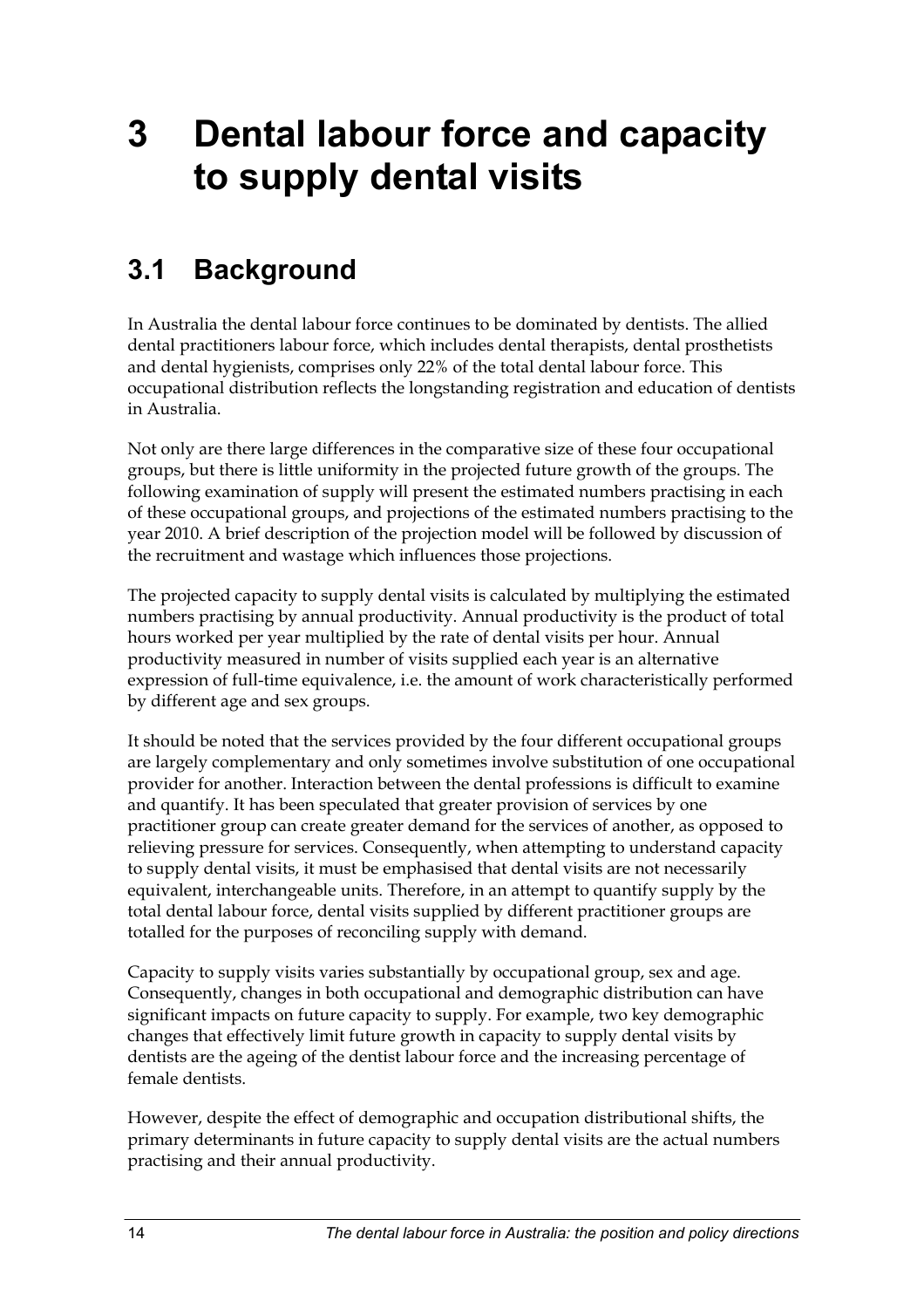# <span id="page-23-0"></span>**3.2 Dentist labour force**

In 2000 there were an estimated 8,991 dentists practising in Australia; the practising rate per 100,000 population was 46.9 dentists. One of the main features of the dentist labour force was the substantial difference between the States and Territories in the rate of supply of dental practitioners. Practising rates of dentists per 100,000 population ranged from 25.3 in Tasmania, to 59.3 in the Australian Capital Territory [\(Figure 5\)](#page-23-1). The uneven distribution of dentists between capital cities and other regions in the States/Territories was also a significant feature of the labour force, with practising rates for capital cities averaging 55.7 dentists per 100,000 population compared with 31.4 for other areas within the States/Territories [\(Figure 5\)](#page-23-1).

<span id="page-23-1"></span>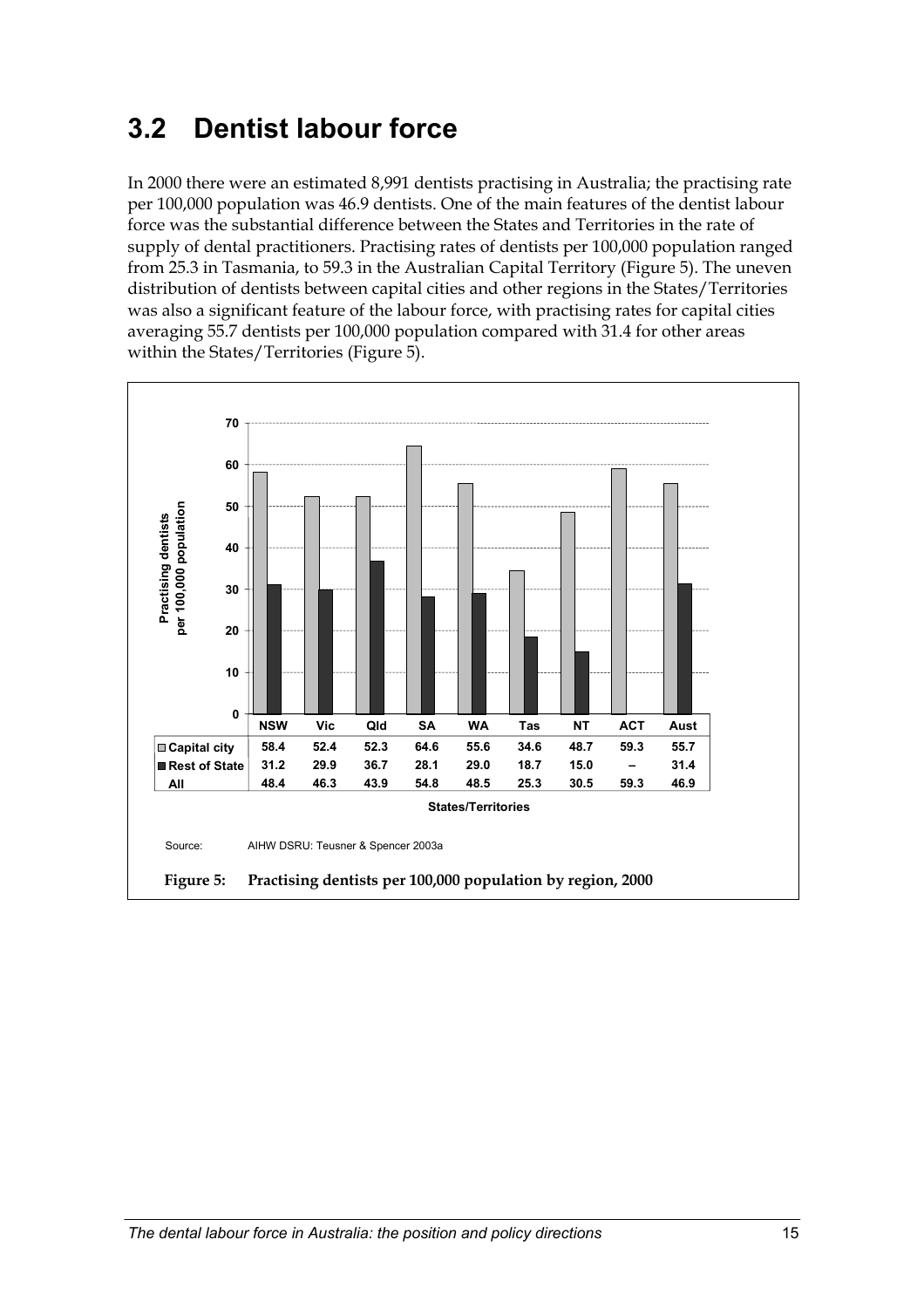<span id="page-24-0"></span>Only 22.9% of dental practitioners were female and nearly one-third of all dentists were aged 50 years or older. The age distribution of dentists varied according to sex; 37.8% of male dentists were over 50 years of age, compared with only 11.6% of female dentists ([Figure 6\)](#page-24-1).



<span id="page-24-1"></span>Most dentists (85.1%) worked in general practice, 11.5% were in specialist practice and the remainder worked in non-clinical roles such as administration and research/education. An estimated 82.6% of dentists worked in private practice, 16.2% in the public sector and the remainder worked in industry or other types of practice. Female practitioners were more highly represented in public sector practice; 35.6% of dentists working in the public sector were female practitioners compared with 20% in the private sector.

There have been marked differences in the practice activity of dentists by sex and age. On average, the usual number of hours worked by female dental practitioners was 33.7 hours per week, which was substantially less than male practitioners at an average of 41.1 hours per week. The most productive age groups, in terms of hours usually worked per week were the 35–44 age group for male dentists (43.8 hours) and the 20–29 age group for female dentists (37.4 hours). Hours worked declined markedly for male and female dentists aged 55 years or older (35.3 hours per week).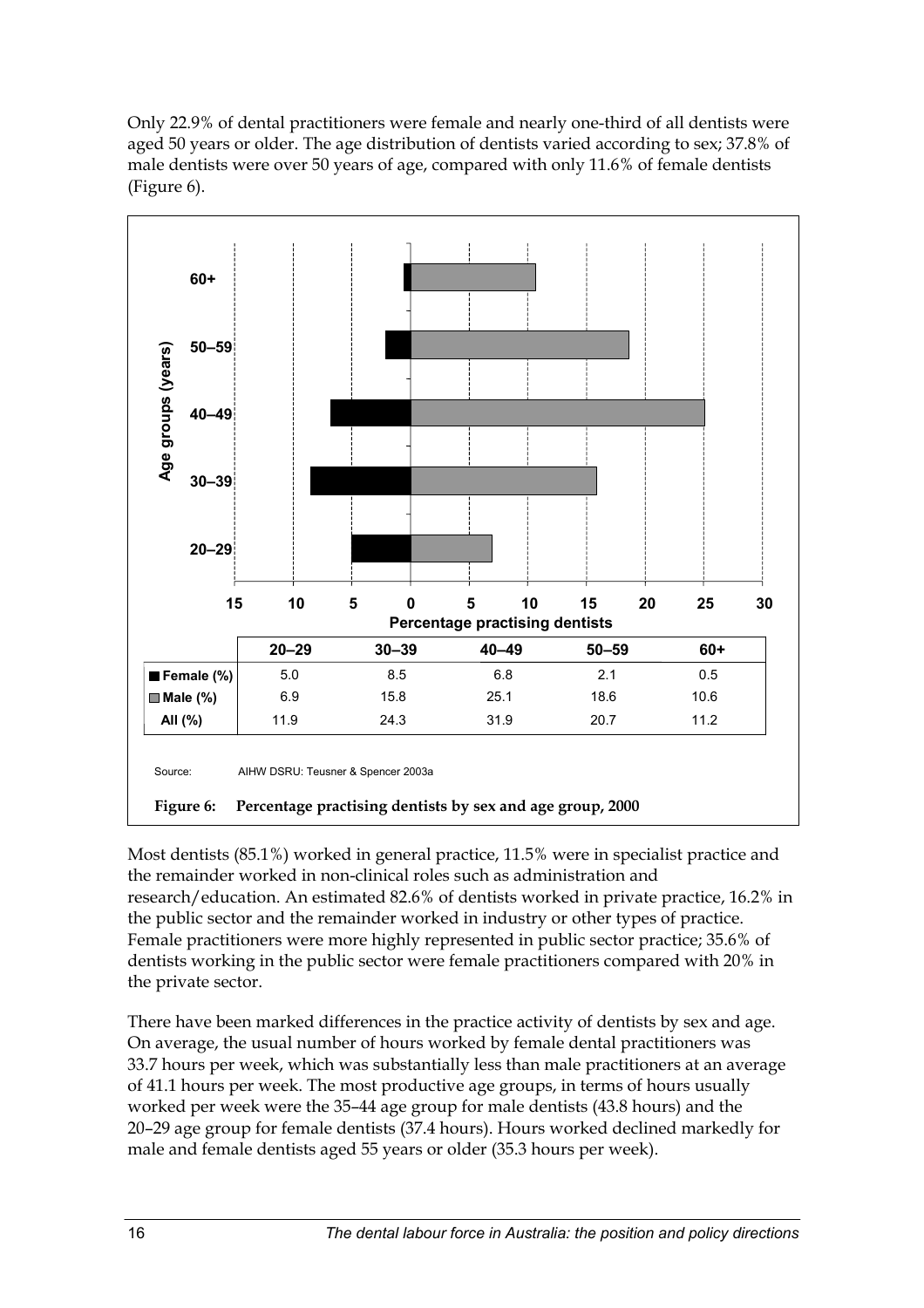## <span id="page-25-0"></span>**3.3 Allied dental practitioner labour force**

[Table 2](#page-25-1) shows some of the main features of the allied dental practitioner labour force. One of the key features of these groups is that they are each predominantly of one sex; hence, marked differences in hours usually worked are a function of both sex and occupational characteristics of the practitioners. Other key differences are the comparative sizes of these occupational groups and the public/private sector representation. While the hygienists and prosthetists are largely employed in the private sector, the therapist labour force is largely employed in the public sector. However, it should be noted that several States are introducing changes in legislation and regulations relevant to dental practice, and it is expected that the public/private distribution of dental therapists will change in the next decade.

| <b>Occupational group</b>                             | <b>Therapists</b> | Hygienists <sup>(a)</sup> | <b>Prosthetists</b> |
|-------------------------------------------------------|-------------------|---------------------------|---------------------|
| <b>Estimated number practising</b>                    | 1.260             | 398                       | 836                 |
| Practising rate per 100,000 population                | 6.6               | 2.1                       | 4.4                 |
| Capital cities—practising rate per 100,000 population | 7.3               | $\ddot{\phantom{0}}$      | 4.0                 |
| Rest of State-practising rate per 100,000 population  | 8.5               | $\cdot$ .                 | 4.2                 |
| Percentage female                                     | 97.6%             | 99.0%                     | 8.6%                |
| Mean age (years)                                      | 37.9              | 35.3                      | 47.4                |
| Average hours usually worked per week                 | 28.8              | 30.0                      | 43.6                |
| Percentage working in public sector practice          | 86.6%             | 5.0%                      | 8.9%                |

#### <span id="page-25-1"></span>**Table 2: Allied dental practitioner labour force, 2000**

(a) There were insufficient data to determine capital city and regional practising rates for dental hygienists. Very few dental hygienists are practising in regional areas.

Source: AIHW DSRU: Teusner & Spencer 2003a

[Figure 7](#page-26-1) shows the practising rate by State/Territory of each of the allied dental practitioner groups in 2000. There were substantial differences between the State/Territory practising rates per 100,000 population for all three occupational groups. Numerous factors can explain the emergence of such differences, including availability of education and training, structure of State/Territory dental services, legislative boundaries of practice activity and availability of comparative dental services provided by dentists.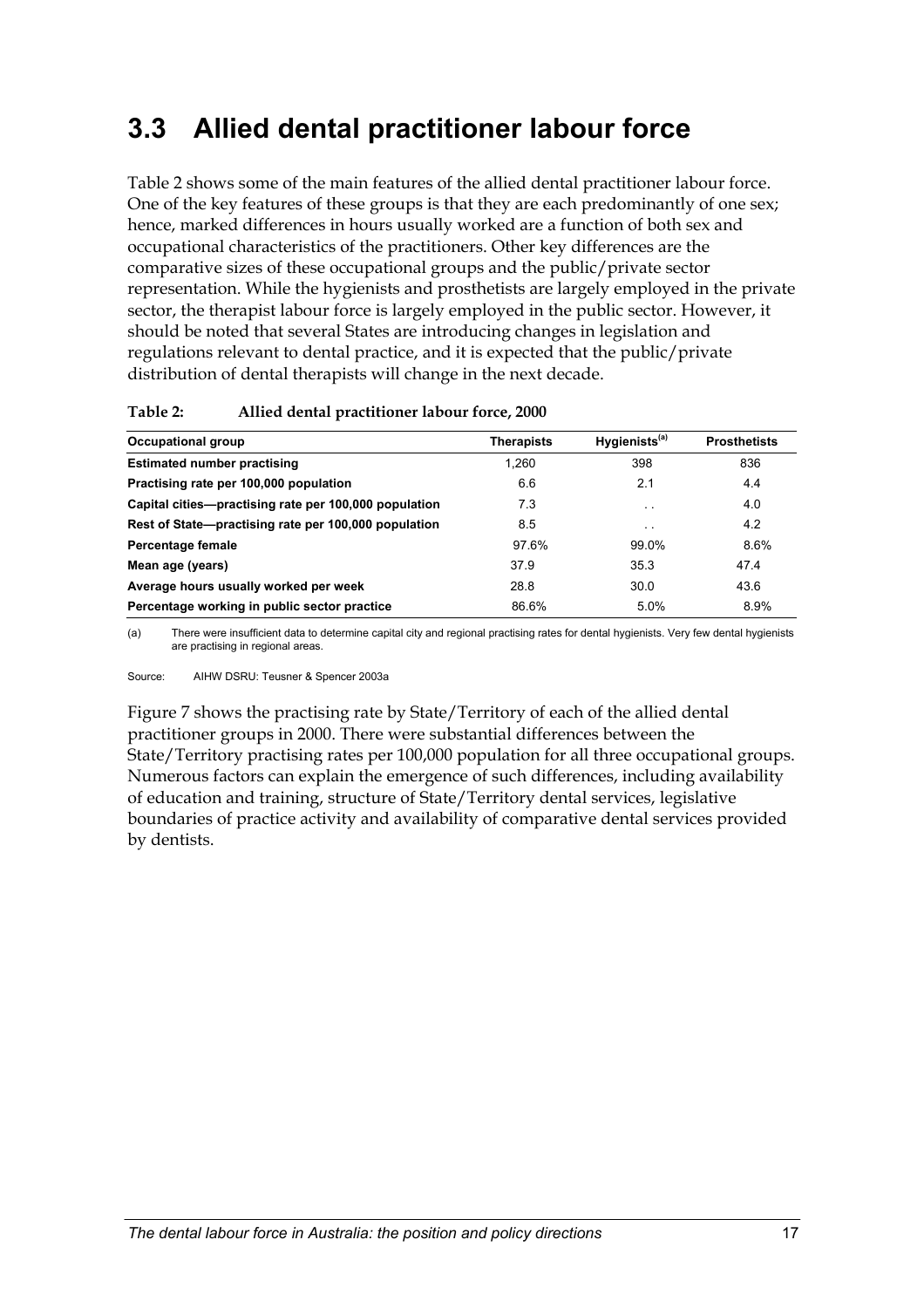<span id="page-26-0"></span>

## <span id="page-26-1"></span>**3.4 Dentist labour force projections and capacity to supply dental visits**

### **3.4.1 Projection model**

Projections for each of the occupational groups were calculated for the period 2000–2010. A thorough explanation of the projection model employed, details of all inputs and outputs are available in the ARCPOH working paper 'Projections of the Australian dental labour force' (AIHW DSRU: Teusner and Spencer 2003b).

In summary, in order to calculate the future stock of dental practitioners, estimated inflows and outflows from the stock were entered into a basic Markov chain model.

Movement into the stock of dentists and allied dental practitioners (recruitment) is made up of those who are educated in Australian educational institutions, those who migrate into Australia and those who return to practice after a period of cessation from practice. Movement out of the stock (wastage) is associated with migration out of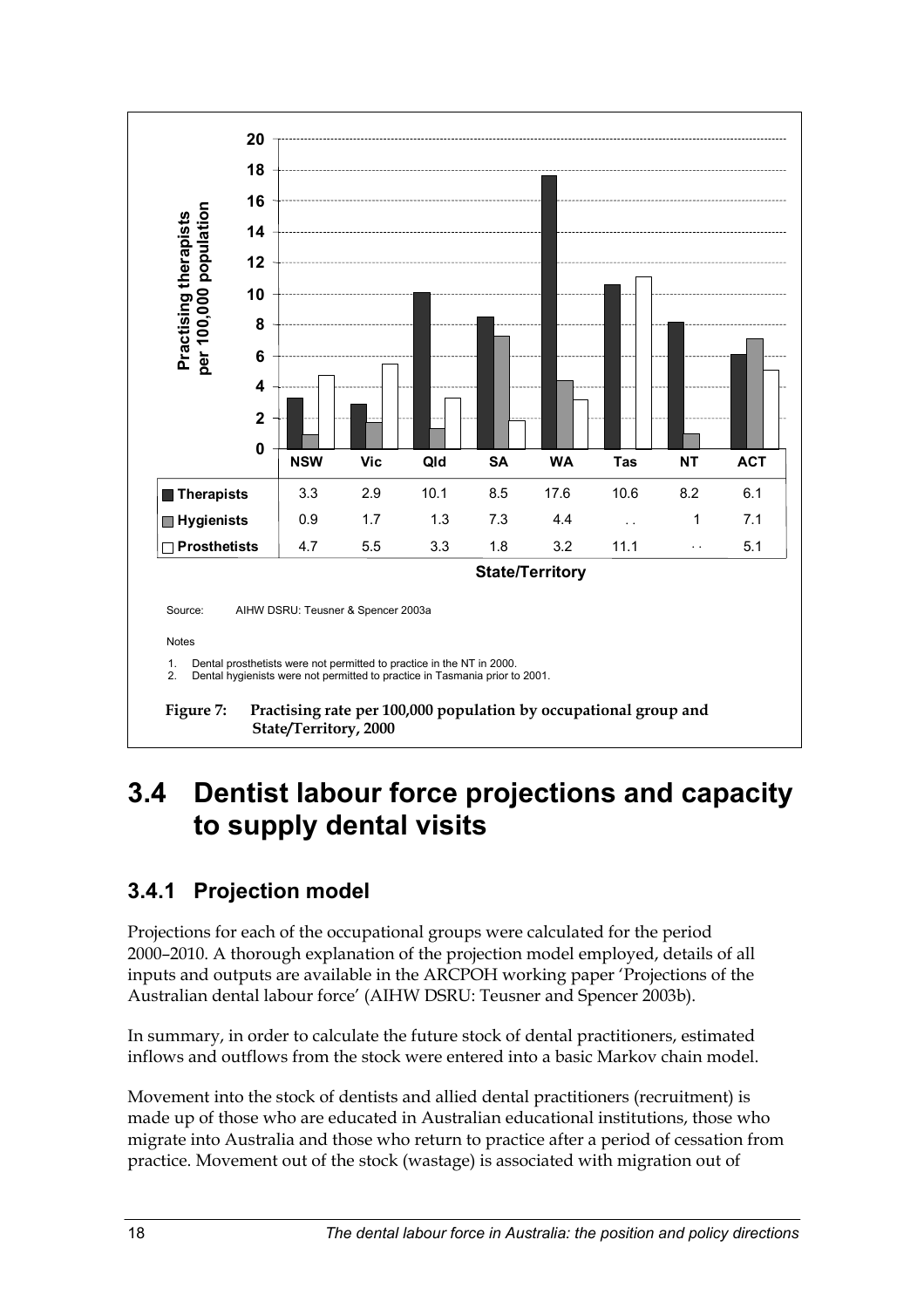<span id="page-27-0"></span>Australia, retirement, death, and cessation of practice, either permanently (to pursue another career) or medium term (i.e. prolonged parental leave, study leave).

### **3.4.2 Recruitment and wastage of dentists**

For the dentist projections, the total recruitment and wastage for each year altered as the age/sex distribution of practitioners changed over the period of the projection.



<span id="page-27-1"></span>[Figure 8](#page-27-1) shows that the estimated recruitment in the first year of the projection totalled 489 dentists. The two largest components were Australian university graduates and practitioners who return to practice after temporary cessation of practice. Recruitment was expected to increase only marginally over the course of the projection, with an expected total recruitment of 508 dentists in the year 2010.

Age/sex specific wastage rates were determined by examining dental labour force collection data for changes in practice status. The overall average wastage rate for female dentists was higher than for male dentists, 4.7% and 3.5% respectively. For the first year of the projection there was an estimated outflow of 329 dentists, increasing to a total expected wastage of 426 dentists in the year 2010. This substantial increase in wastage is primarily due to the ageing of the labour force; attrition increases as the number of dentists shift into older age groups with higher rates of wastage.

The difference between recruitment and wastage is the net inflow. In the 2000 to 2001 period the net inflow was 160 dentists. However, the net inflow diminishes to 78 dentists by the end of the projection period.

It has been speculated that the wastage rates of older practitioners may decrease in the future. Improving health and increased longevity coupled with economic conditions may increase the participation of older dentists in the labour force. However, based on the projected age distribution, it is unlikely that decreased wastage rates will have a substantial impact on supply until after 2010, and hence they were not included in the current model.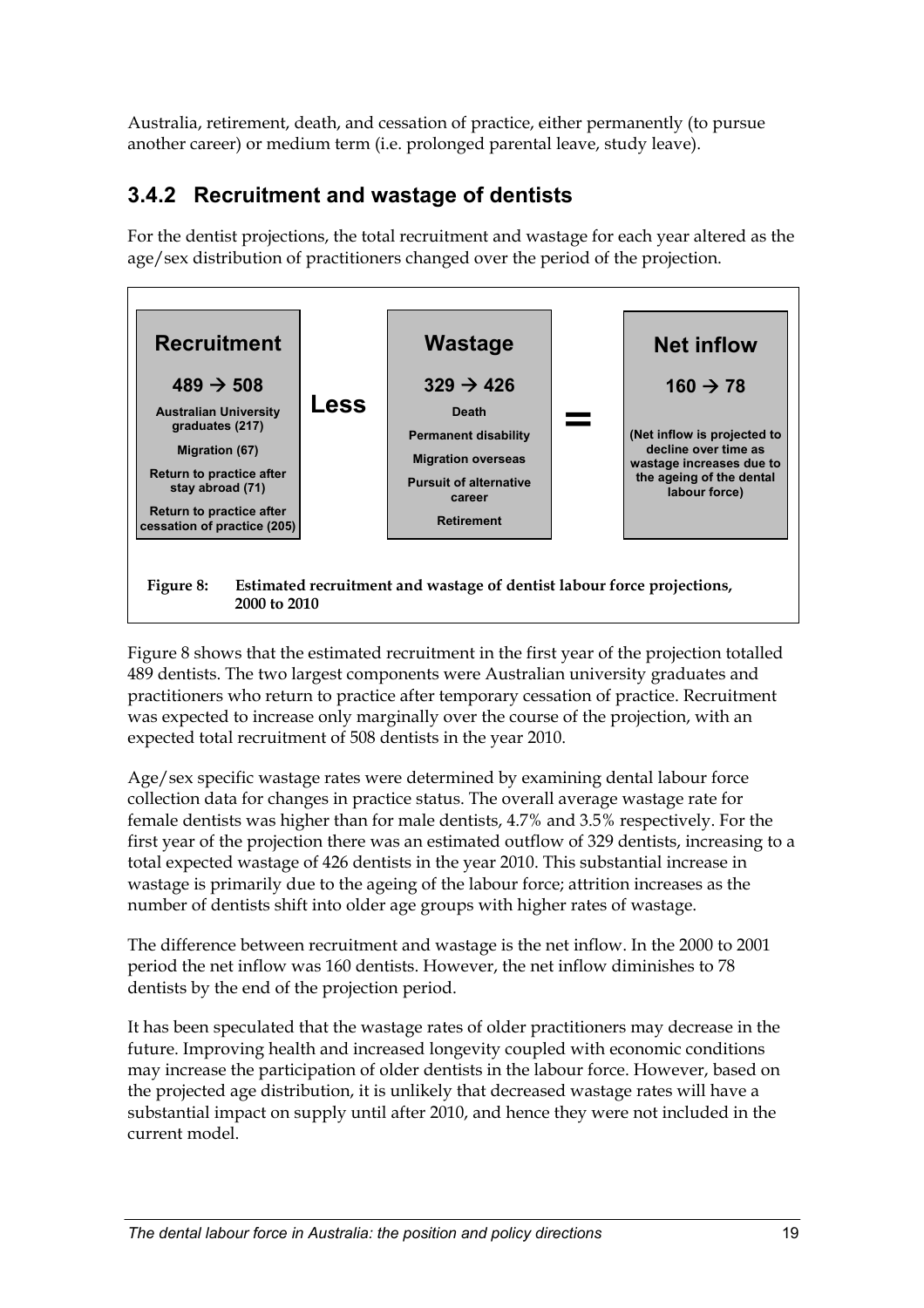### <span id="page-28-0"></span>**3.4.3 Dentist projections**

In order to test the sensitivity of the model to variation in recruitment and wastage rates, a series of projections were calculated. These projections are available in the ARCPOH working paper 'Projections of the Australian Dental Labour Force' (AIHW DSRU: Teusner & Spencer 2003b). Summarised in [Table 3](#page-28-1) is the projection based on the medium rate of wastage. It is projected that by 2010 there will be a 13.9% increase in the number of practising dentists. It is calculated that this increase will only slightly out pace population growth, as the practising rate per 100,000 population is expected to increase by only 3.4%.

|                                                  | Male  | Female | Total  |
|--------------------------------------------------|-------|--------|--------|
| Baseline-estimated number practising, 2000       | 6.932 | 2.059  | 8.991  |
| Projected—estimated number practising, 2010      | 7.404 | 2.837  | 10.241 |
| Per cent change                                  | 6.8%  | 37.8%  | 13.9%  |
| Baseline-practising rate per 100,000 population  |       |        | 46.8   |
| Projected—practising rate per 100,000 population |       |        | 48.5   |
| Per cent change                                  |       |        | 3.4%   |

#### <span id="page-28-1"></span>**Table 3: Projections of the dentist labour force, 2000 to 2010**

Source: Estimated resident population projections Series 'Q', Australian Bureau of Statistics, Population projections, Australia 1999–2001. ABS Catalogue No. 3222.0.

Capacity to supply dental visits was calculated by multiplying projected numbers of dentists by age/sex specific rates of annual productivity. Initially the projected supply was calculated using a static matrix of age/sex rates. However, it is argued that this represents a 'best case scenario'. As discussed in the previous section, there has been substantial change observed over time in the average number of dental visits supplied per year for all dentists, declining from 3,405 visits in 1983–84 to 2,589 in 1998–99 (AIHW DSRU: Brennan & Spencer 2002).

Taking into account this significant trend, it is unlikely that annual productivity, in terms of the number of visits provided, is going to stabilise and remain static across the projection period. Hence, it is argued that future projections of supply need to take account of the outcomes of any continued historical trends in annual productivity.

Based on this premise, a range of supply projections were calculated:

- The high projection calculates the future capacity of the dentist labour force by multiplying projected numbers of practising dentists by the average number of visits supplied in 1998–99, thereby assuming that the number of dental visits supplied per annum will remain static and ignoring historic decline.
- The medium projection assumes that annual productivity will continue to decline at half the rate of decline observed between 1983 and 1998.
- The low projection assumes that annual productivity will continue to decline at the same rate observed between 1983 and 1998.

It is suspected that both the high and low scenarios are unlikely to occur; however, they serve to illustrate the breadth of potential outcomes.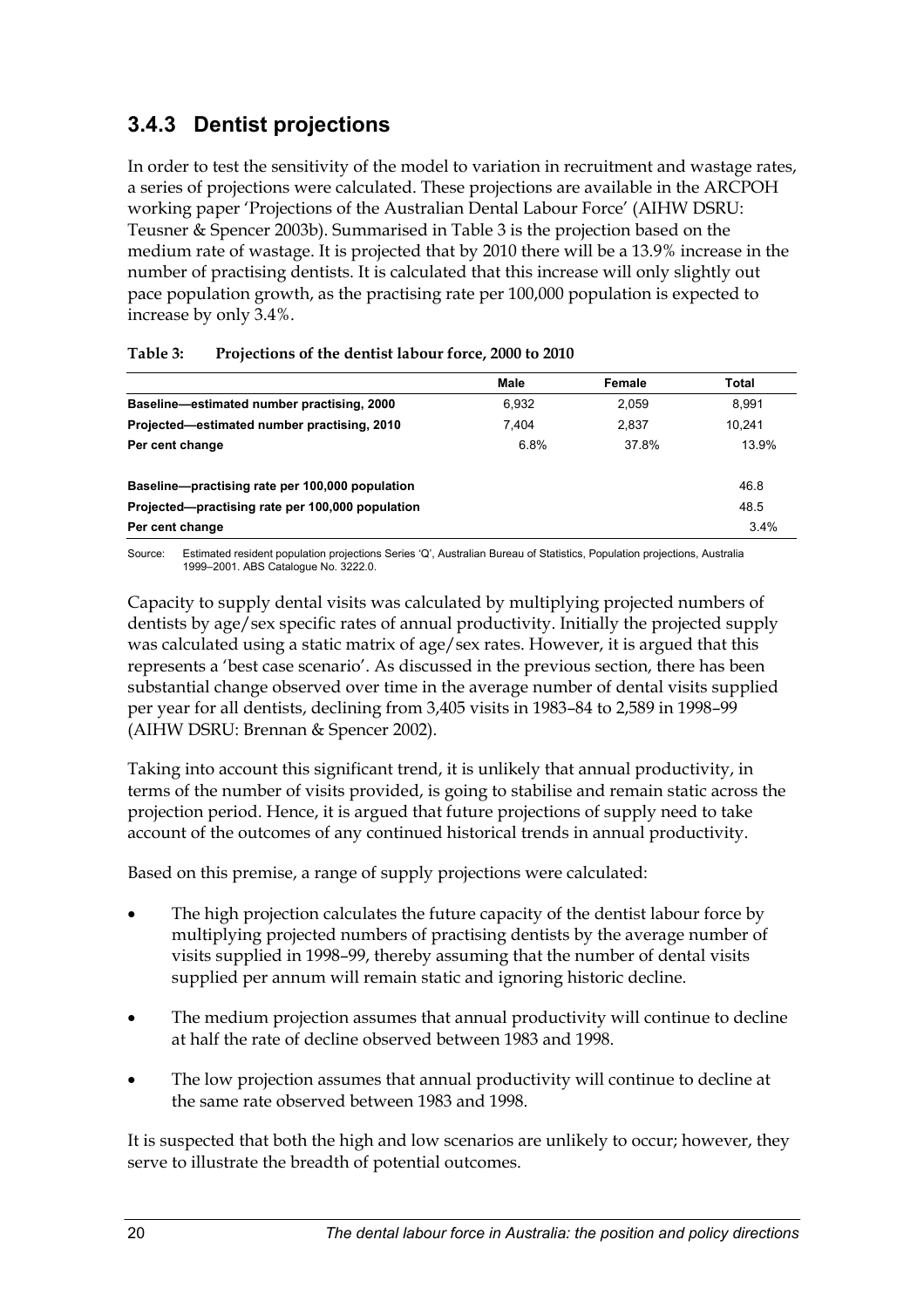<span id="page-29-0"></span>The three supply projections are represented in [Figure 9.](#page-29-1) Under the high scenario there is a projected 11% increase in visits supplied. The growth in actual visits supplied does not parallel the projected growth in numbers of practising dentists (13.9%, [Table 3\)](#page-28-1), due to the effects of demographic changes within the dentist labour force. It is projected that the percentage of female dentists will increase by nearly 5% to 27.7%, and that the percentage of male dentists over 60 years of age will increase from 13.8% to 18.3%. As these subgroups provide, on average, substantially fewer dental visits per year, these changes have a combined effect of limiting the growth in visits supplied.

Under the medium scenario there is a projected 3.9% increase, and under the low scenario a projected 2.7% decrease, in total dental visits supplied per year.

Under the high supply projection, the rate of dental visits per capita supplied by dentists is projected to marginally increase from 1.26 to 1.28. In comparison, the medium and low supply projections both result in a decline in the number of visits per capita, to 1.20 and 1.10 respectively. Consequently, any future decline in dentists' annual productivity will mean that the capacity to supply visits by dentists is unlikely to keep pace with projected growth in the population alone.

<span id="page-29-1"></span>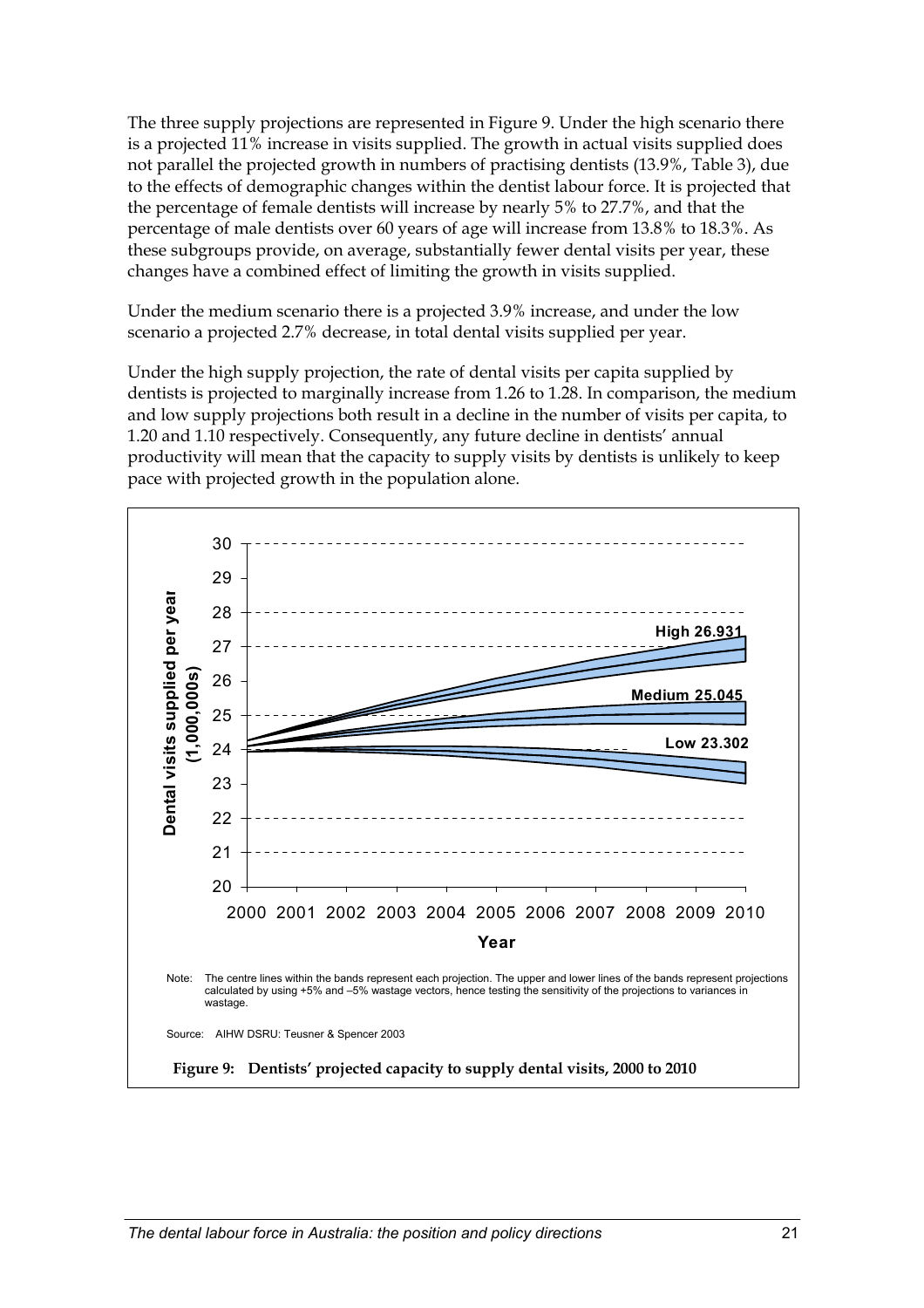## <span id="page-30-0"></span>**3.5 Allied dental practitioner labour force projections and capacity to supply dental visits**

### **3.5.1 Recruitment and wastage of allied dental practitioners**

For the allied dental practitioner projections, developing recruitment vectors was a more uncertain process than for dentists. Education and registration of allied dental practitioners is currently undergoing a period of change. Some of the changes in recent years include moratoriums on courses, significant changes to State Dental Acts regarding practice activity and, for therapists and hygienists, the development of new hybrid university based courses. Also contributing to a lack of understanding of recruitment and wastage are the existing inconsistencies between the State/Territory registration boards with regard to formal registration of allied dental practitioners. Consequently, for the purposes of calculating projections, constant recruitment vectors were applied. For dental therapists the recruitment vector totalled 75 per year, for dental hygienists 45 per year and for prosthetists 20 per year.

Due to limited availability of data, occupation specific wastage rates for the allied dental practitioners could not be calculated, so proxy wastage rates were applied. For dental prosthetists, male dentist wastage rates were applied; for dental hygienists and dental therapists, female dentist wastage rates weighted up by 50% were applied.

### **3.5.2 Allied dental practitioner projections**

A series of projections similar to those for dentists were calculated for allied dental practitioners in order to test the sensitivity of the model to varying recruitment levels and wastage rates. [Table 4](#page-31-1) summarises the results of what was conceived to be the probable outcomes based on the recruitment levels cited in the previous section. Only dental hygienists are expected to experience future labour force growth; both the therapist and prosthetist labour forces are projected to experience a decline in the numbers practising. The projected number of dental visits supplied was calculated by multiplying the projected number of practitioners by occupation specific annual productivity estimates. As there were no age/sex specific estimates in productivity for the allied practitioners, the impact on supply of projected demographic shifts within the allied dental labour force could not be assessed.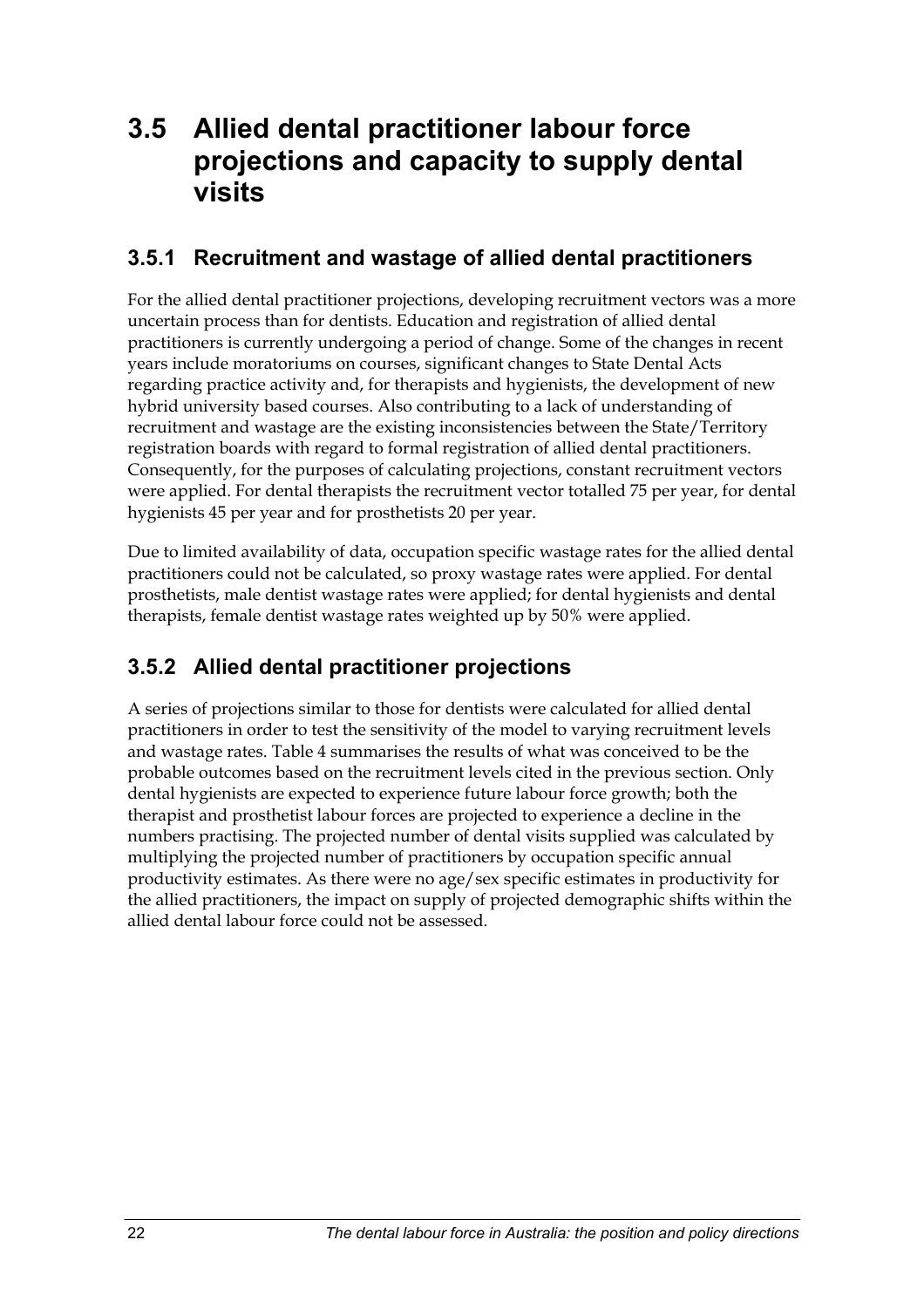#### <span id="page-31-1"></span><span id="page-31-0"></span>**Table 4: Projections of the allied dental practitioner labour force and capacity to supply dental visits, 2000 and 2010**

| Occupational group                                           | <b>Therapists</b> | <b>Hygienists</b> | <b>Prosthetists</b> |
|--------------------------------------------------------------|-------------------|-------------------|---------------------|
| Baseline-estimated number practising, 2000                   | 1.260             | 398               | 836                 |
| Projected—estimated number practising, 2010                  | $1,196^{(a)}$     | $522^{(b)}$       | $790^{(c)}$         |
| Per cent change                                              | $-5.1%$           | 28.9%             | $-5.5%$             |
| Baseline-practising rate per 100,000 population              | 6.6               | 2.1               | 4.4                 |
| Projected-practising rate per 100,000 population             | 5.7               | 2.5               | 3.8                 |
| Per cent change                                              | $-13.9%$          | 16.9%             | $-14.0%$            |
| Baseline supply of dental visits (1,000,000s) <sup>(d)</sup> | 2.360             | 0.852             | 1.108               |
| Projected supply of dental visits $(1,000,000s)^{(d)}$       | 2.240             | 1.098             | 1.046               |
| Per cent change                                              | $-5.1%$           | 28.9%             | $-5.5%$             |

(a) Projection based on constant recruitment vector totalling 75 and female dentist medium wastage vector (weighted up by 50%).<br>(b) Projection based on constant recruitment vector totalling 45 and female dentist medium was

(b) Projection based on constant recruitment vector totalling 45 and female dentist medium wastage vector (weighted up by 50%).<br>
(c) Projection based on constant recruitment vector totalling 20 and male dentist medium was (c) Projection based on constant recruitment vector totalling 20 and male dentist medium wastage vector.

For occupation specific supply rates used in the calculation of dental visits supplied, see Teusner & Spencer 2003.

## **3.6 Summary**

Future growth in numbers of practising dentists will keep pace with growth in the population; however, due to changes in the demographic distribution of the labour force, the growth in capacity to supply will not match growth in the numbers practising.

In addition to demographic changes limiting growth of supply, any continuation of the previously observed trend in declining annual productivity will mean that any growth in supply capacity, at best, is likely to be marginal. Hence, while practising numbers may keep pace with population increases, it is unlikely that the capacity to supply dental visits will also keep pace.

While future trends in dentists' annual productivity are unknown, it is suspected that the high and low dentist supply projections are unlikely outcomes. A more probable outcome is that the number of visits supplied by dentists will fall somewhere near the medium projection.

It can be seen that the overall projected increase in number of visits supplied by the combined allied dental practitioner labour force will be negligible. Furthermore, due to the relative size of this labour force, it is evident that even large increases in supply would have minimal impact on overall supply of dental visits.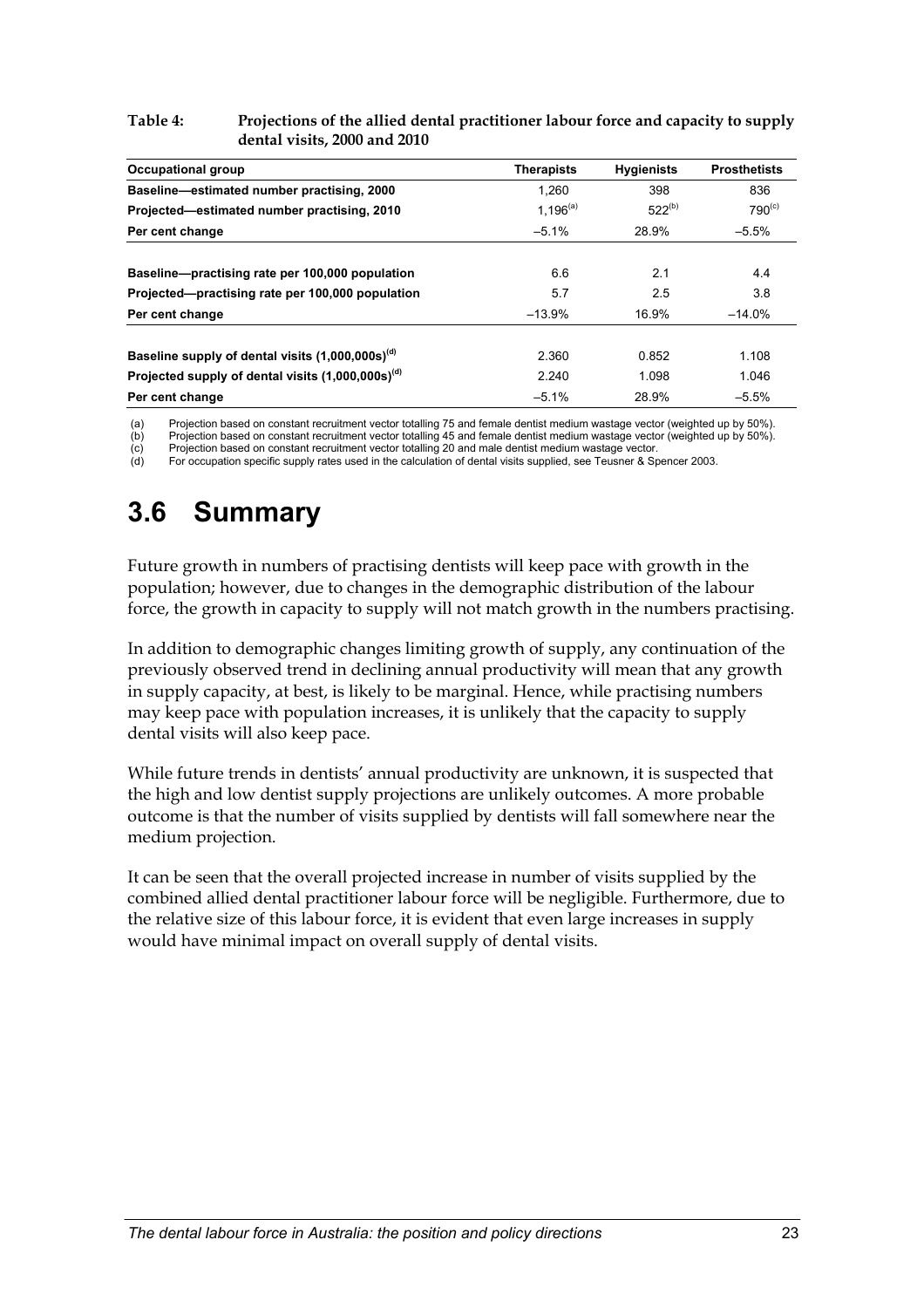<span id="page-32-0"></span>In summary, [Table 5](#page-32-1) shows the total capacity of the dental labour force to supply dental visits in 2010, under the medium dentist supply projection, to be 29.43 million visits. This represents an increase of 3.6% in the capacity of the dental labour force to supply visits.

|                 |                                                  | <b>Visits supplied</b>                |                                  |  |  |
|-----------------|--------------------------------------------------|---------------------------------------|----------------------------------|--|--|
|                 | <b>Dentists</b><br>(medium supply<br>projection) | <b>Allied dental</b><br>practitioners | <b>Total dental labour force</b> |  |  |
| 2000-baseline   | 24.100                                           | 4319.15                               | 28.419                           |  |  |
| 2010-projected  | 25.045                                           | 4384.72                               | 29.430                           |  |  |
| Per cent change | 3.9%                                             | 1.5%                                  | 3.6%                             |  |  |

#### <span id="page-32-1"></span>**Table 5: Projections of the dental labour force's capacity to supply dental visits (1,000,000s), 2000 and 2010**

Source: Teusner & Spencer 2003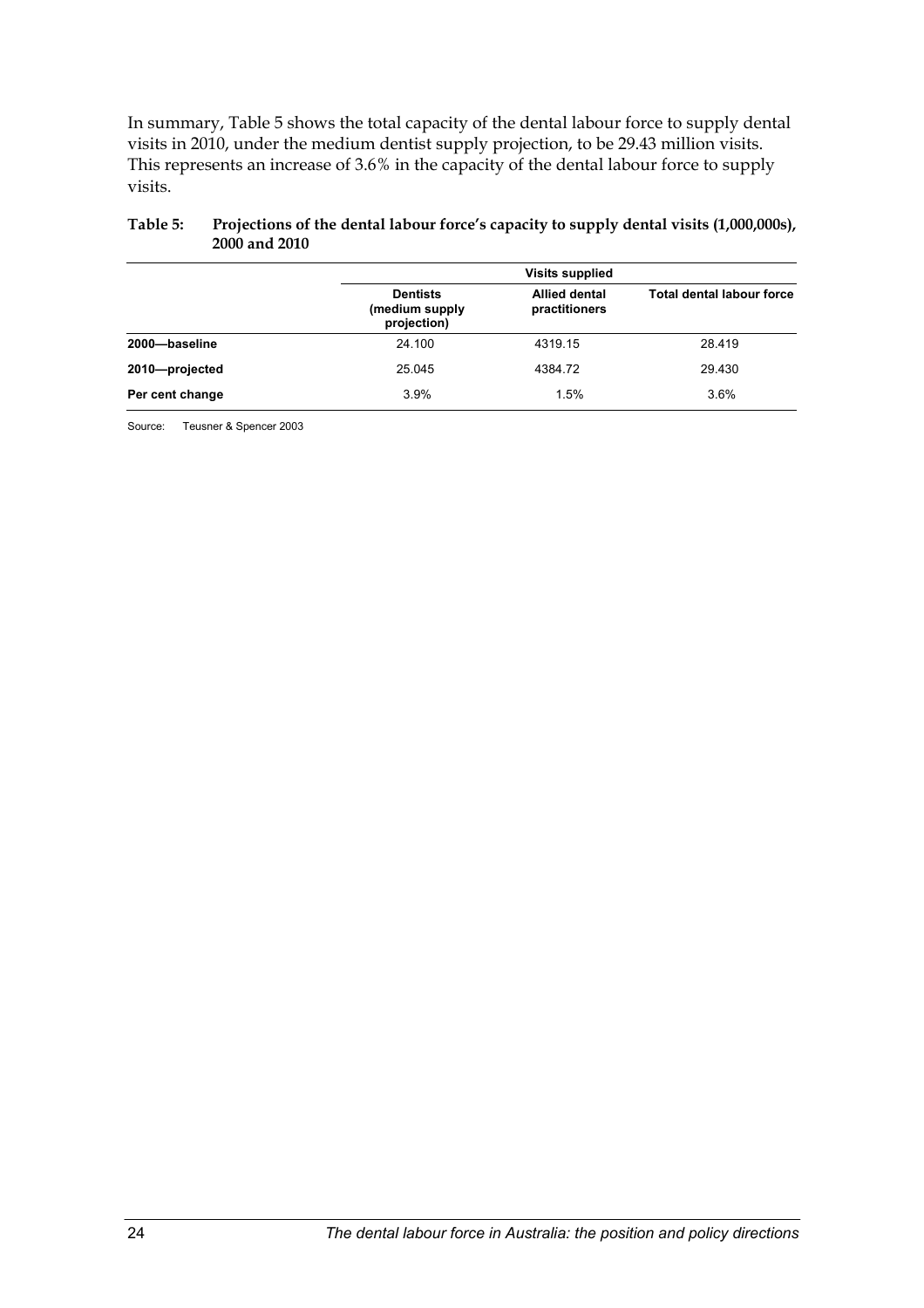# <span id="page-33-0"></span>**4 Demand for dental care**

# **4.1 Background**

There are numerous ways in which the concept of demand is referred to and defined. For the purposes of this working paper, the word 'demand' will be used synonymously with reported usage. That is, historical dental care usage will be used to determine past demand in the population, which will then be projected to provide estimates of future demand for dental care. Future demand is meant to provide an estimate of the quantity of dental care that people are likely to be able to consume. This definition of demand probably leads to an underestimate of actual demand since it does not include any occasions on which people may have sought dental care but were unable to access it. Further details on demand for dental care are available from the AIHW publication 'Demand for dental care' (AIHW DSRU 2003).

In dentistry the first point of demand is for a dental visit. A person may have a problem they are aware of and seek to make an appointment, or they may just decide that now is the time to have a dental check-up. In this working paper the majority of the results are directed towards the demand for dental visits. Obviously, within each dental visit, services are then supplied; therefore, the future demand for dental services has also been modelled and analysed across the main service areas.

There are at least four main reasons that would lead to an increase in total demand for dental care.

### **1. Increasing population**

As the total number of people in Australia increases, it follows—all other things being equal—that the total number of people demanding dental care will also increase. Essentially, if there were twice as many people, you would expect total demand to double.

### **2. Decreasing edentulism rates**

Edentulous persons (those with no natural teeth remaining) demand dental care at a far lower rate than dentate persons (those who still have some teeth remaining). Historically, the percentage of the population that is edentulous has been declining, resulting in a greater percentage who are dentate. Thus, for a population of fixed number, a decline in edentulism equates to an increase in the dentate population and therefore results in an increase in total demand.

### **3. Demographic changes in the population that may lead to increased total demand**

Not all age groups demand the same amount of dental care. If the population age distribution shifts in such a way that a greater proportion of people are in age groups that demand greater dental care, total demand will increase.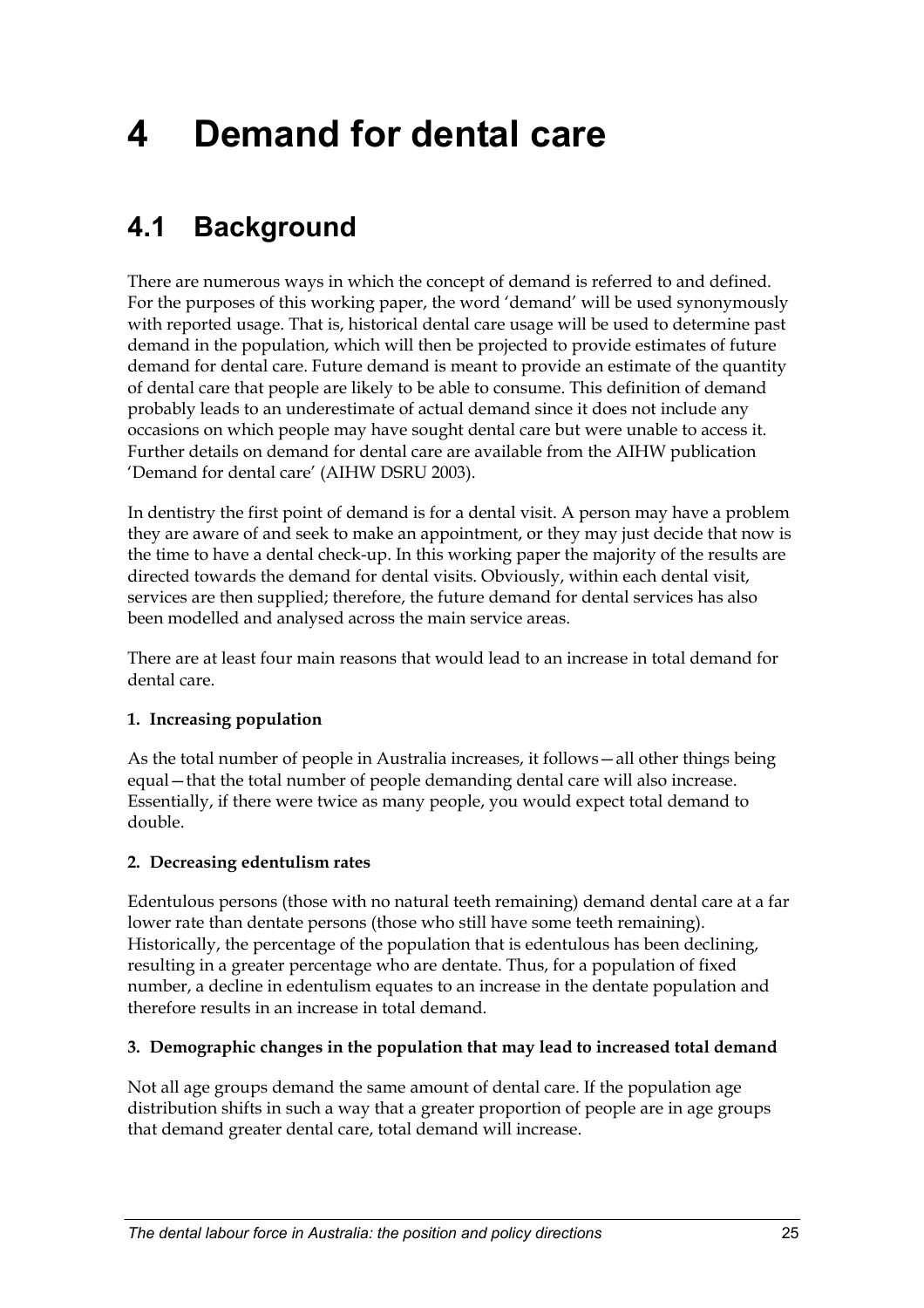### <span id="page-34-0"></span>**4. Increasing per capita demand**

If per capita demand (the average number of dental visits per person) increases then total demand for visits must also increase. Historically, there is evidence that per capita demand for dental visits in Australia has been increasing over time.

## **4.2 Population change**

The total population of Australia is increasing; Table 6 summarises its changes from 1980 to 2020. However, while the total population continues to grow, the rate of that growth is declining both in terms of net population increase and also in terms of relative percentage increase. The projected increase of 1.6 million people from 2010 to 2020 is two-thirds of the increase (2.4 million people) observed from 1980 to 1990. The projected percentage increase for 2010 to 2020 is less than half the percentage increase from 1980 to 1990.

| Year | <b>Millions</b> | Net increase (millions) | Per cent increase |
|------|-----------------|-------------------------|-------------------|
| 1980 | 14.7            |                         |                   |
| 1990 | 17.1            | 2.4                     | 16.2%             |
| 2000 | 19.1            | 2.0                     | 12.1%             |
| 2010 | 20.9            | 1.8                     | 9.4%              |
| 2020 | 22.5            | 1.6                     | 7.4%              |

**Table 6: Australian population, 1980 to 2020**

Source: ABS Australian demographic statistics. ABS Catalogue No. 3101.0, ABS n.d.

## **4.3 Demographic change**

From 2000 to 2020 there is a projected marginal decline in the total number of persons aged 17 years or less, and a marginal increase in the total number of persons aged 18–44 years. The total number of persons aged 45–64 years is projected to increase from 4.3 million in 2000 to 5.5 million by 2010 (a 28% increase) and then to 6.1 million by 2020. The total number of persons aged 65 years or more is projected to increase from 2.4 million in 2000 to 3.0 million by 2010 (a 25% increase) and then to 4.1 million by 2020, a further increase of 37%. By 2014 it is projected that there will be, for the first time in Australia, a greater number of people aged 65 years or more than people aged 5–17 years; notionally, more people of retirement age than of school age (ABS n.d.).

## **4.4 Edentulism change**

Over the past 20 years there have been dramatic changes documented in the occurrence of edentulism in Australia; the percentage of persons who are edentulous has been declining at a rapid rate. Among those aged 75 years or more, 79% were edentulous in 1979; this figure is projected to plummet to 23% by 2019. Over the same time period, edentulism among those aged 65–74 years is projected to decline from 60% to 12%. The rate will drop from 40% to 5% among people aged 55–64 years and from 27% to 2% among those aged 45–54 years.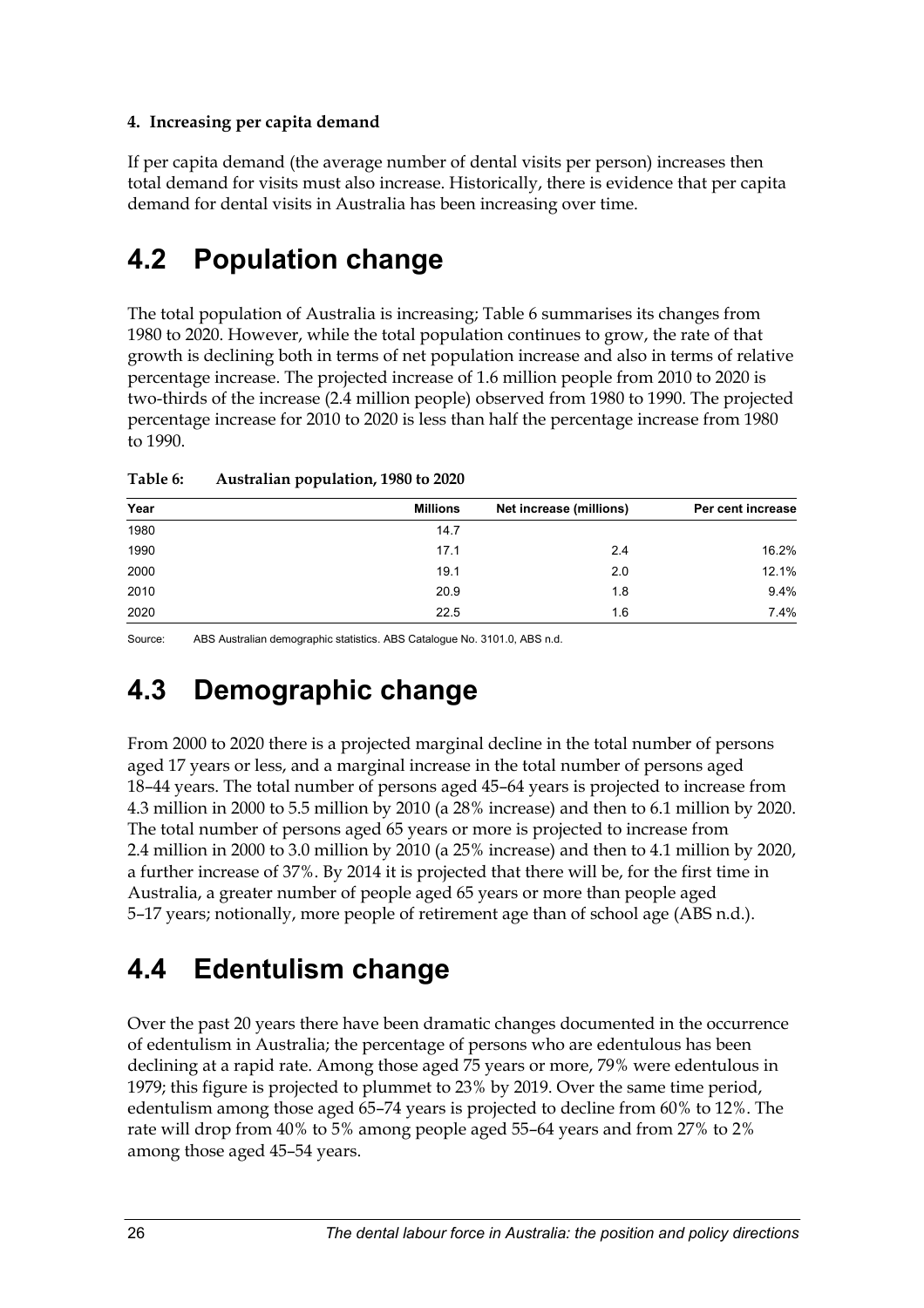<span id="page-35-0"></span>In 1979 there was an estimated 2.2 million edentulous persons in Australia. This had dropped to 1.3 million people by 2002, and is projected to decline to 0.8 million people by 2019. As reported above, from 2000 to 2010 the population of Australia is projected to increase by 1.8 million people (9.4%) from 19.1 to 20.9 million people. Over this same time period the dentate population will increase by 2.2 million people (11.9%) from 17.7 to 19.9 million people. Therefore, the dentate population (those who are most likely to use dental services) will be increasing at a rate greater than the population as a whole.

## **4.5 Per capita demand change**

Figure 10 presents per capita demand as measured by the average number of dental visits per dentate person per year at specific times, 1979, 1988 and 1995. This figure has been restricted to dentate persons only since per capita demand among edentulous persons is much lower than that for dentate persons. If per capita demand were shown for all persons, any changes observed would be confounded with changes in edentulism, making it difficult to determine if the change was real or just an artefact of changing edentulism rates. Total per capita demand for the dentate population was 1.00 visits per person in 1979, increasing to 1.32 visits in 1988 and reaching 1.50 visits by 1995. With the exception of the 18–24 and 25–34 years age groups, all other age groups have experienced substantial increases over time in dentate per capita demand. It has doubled from 1979 to 1995 among the 65–74 years and the 75 years or more age groups.



Given the historic increases that have been observed in dentate per capita demand, in order to produce projections of future total demand, three different models were examined.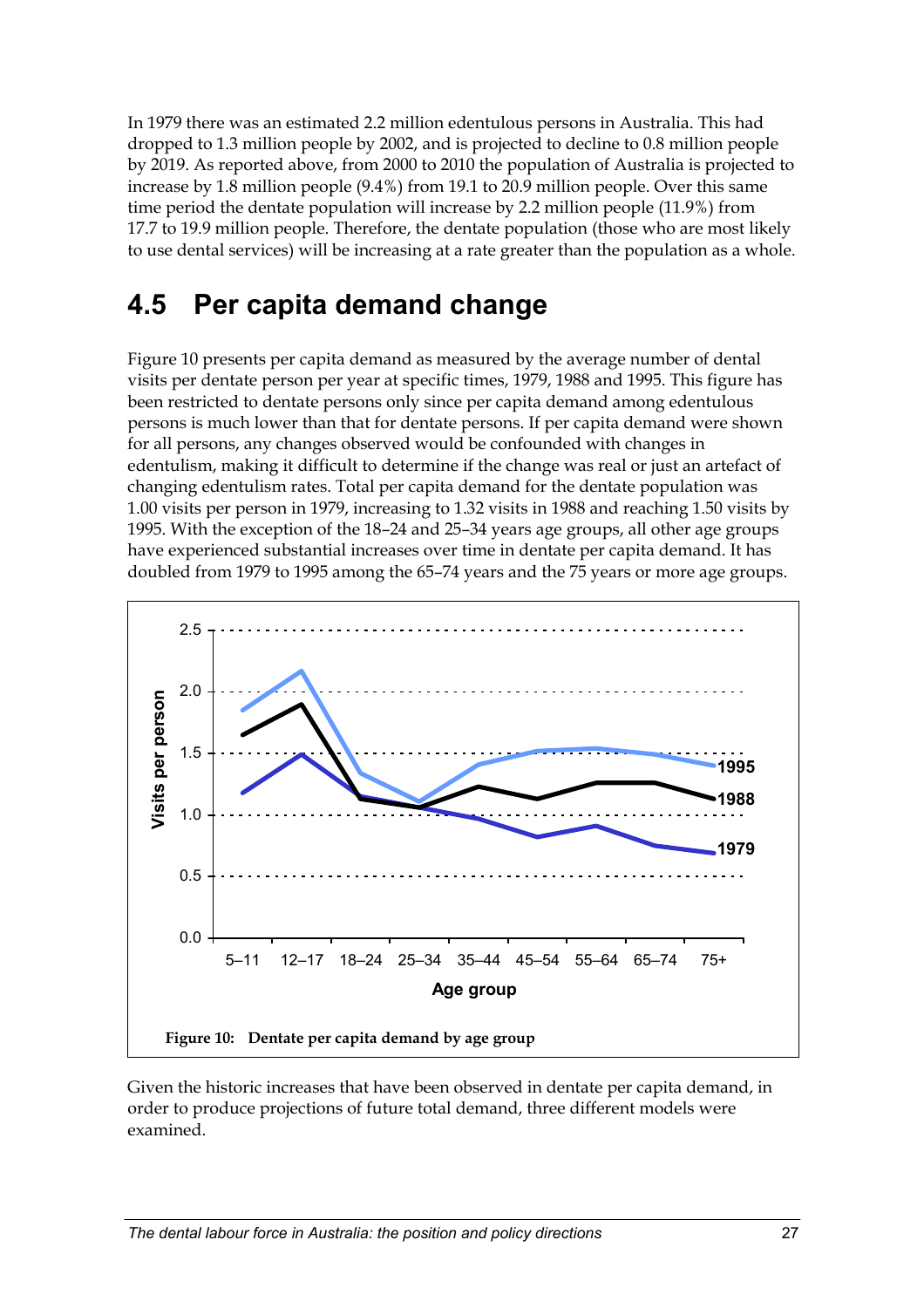<span id="page-36-0"></span>Under the first model, referred to as 'continued growth', future per capita demand was projected on the basis of linear extrapolation of past trends for each age group. For example, among the 34–44 years age group, dentate per capita demand was 0.97 visits per person in 1979, increasing to 1.23 visits by 1988 and to 1.41 visits by 1995. The linear extrapolation of this trend to 2010 results in a projected dentate per capita demand of 1.83 visits per person among this age group.

For the second model, referred to as 'no growth', dentate per capita demand was assumed to remain at the rate observed in 1995. Under this model the projection of dentate per capita demand in 2010 would be 1.41 visits per person for the example outlined above.

The third model, referred to as 'half growth', assumes that the trend in per capita demand will not continue at the rate observed historically, but at half that rate. This results in a projection midway between the no growth and continued growth model.

# **4.6 Projected total demand for dental visits**

Figure 11 shows the projected total demand for dental visits in Australia under the three different per capita demand projection models. In 1995 an estimated 23.8 million dental visits were made in Australia to dental professionals. Under the no growth model, this is projected to increase to a total of 28.8 million dental visits by 2010. The no growth model keeps age-specific per capita demand constant, and therefore represents a natural increase due solely to population increase, and changes in edentulism rates and demographic distribution. If the historic increases in per capita demand persist at the same rate into the future (i.e. the continued growth model), the projected total demand is estimated to be 37.7 million dental visits, an increase of 32.7%. The half growth model projects 33.2 million dental visits by 2010, a 16.9% increase.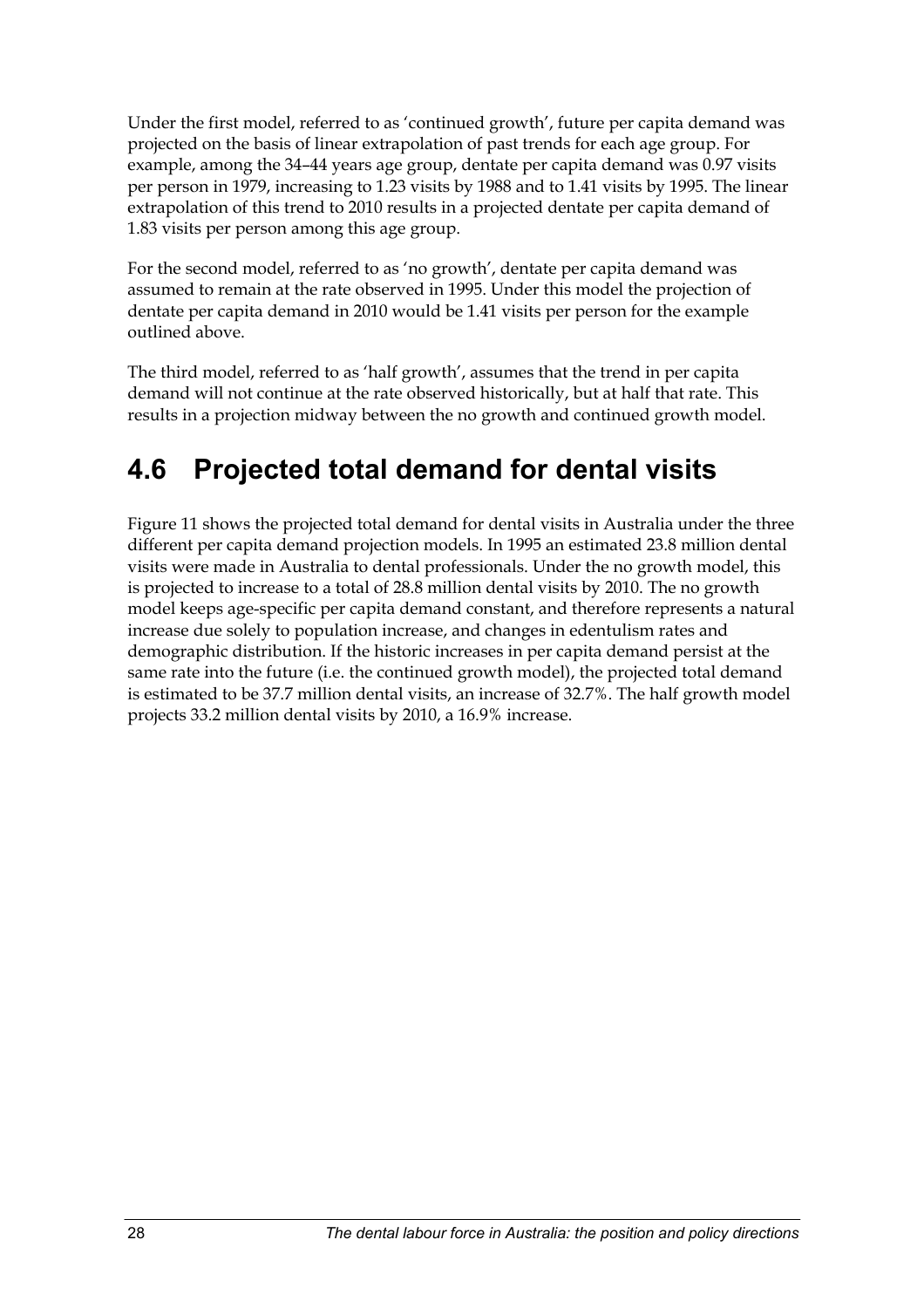<span id="page-37-0"></span>

The projected increases in total demand for dental visits are not distributed equally across age groups. The impact of each of the driving factors for total demand is different for each age group. Figure 12 illustrates the age distribution of the increase in total demand from 1995 to 2010 by age group for the three per capita demand models. The age groups projected to experience the greatest growth (in terms of total additional dental visits) are the 45–54 years and 55–64 years age groups. Under the half growth model it is estimated that these two age groups will experience an increase of 2.2 and 2.4 million visits respectively. The half growth model projects increases of around 1 million visits for each of the 35–44 years, 65–74 years and 75 years or more age groups. Increases for children were more moderate: 0.5 million extra visits for the 5–11 years age group, and 0.8 million extra visits among those aged 12–17 years. Very little change was projected for age groups between 18 and 34 years. The majority of future increases in demand are projected to be among the older working age and pre-retirement population and those of retirement age (AIHW DSRU 2003).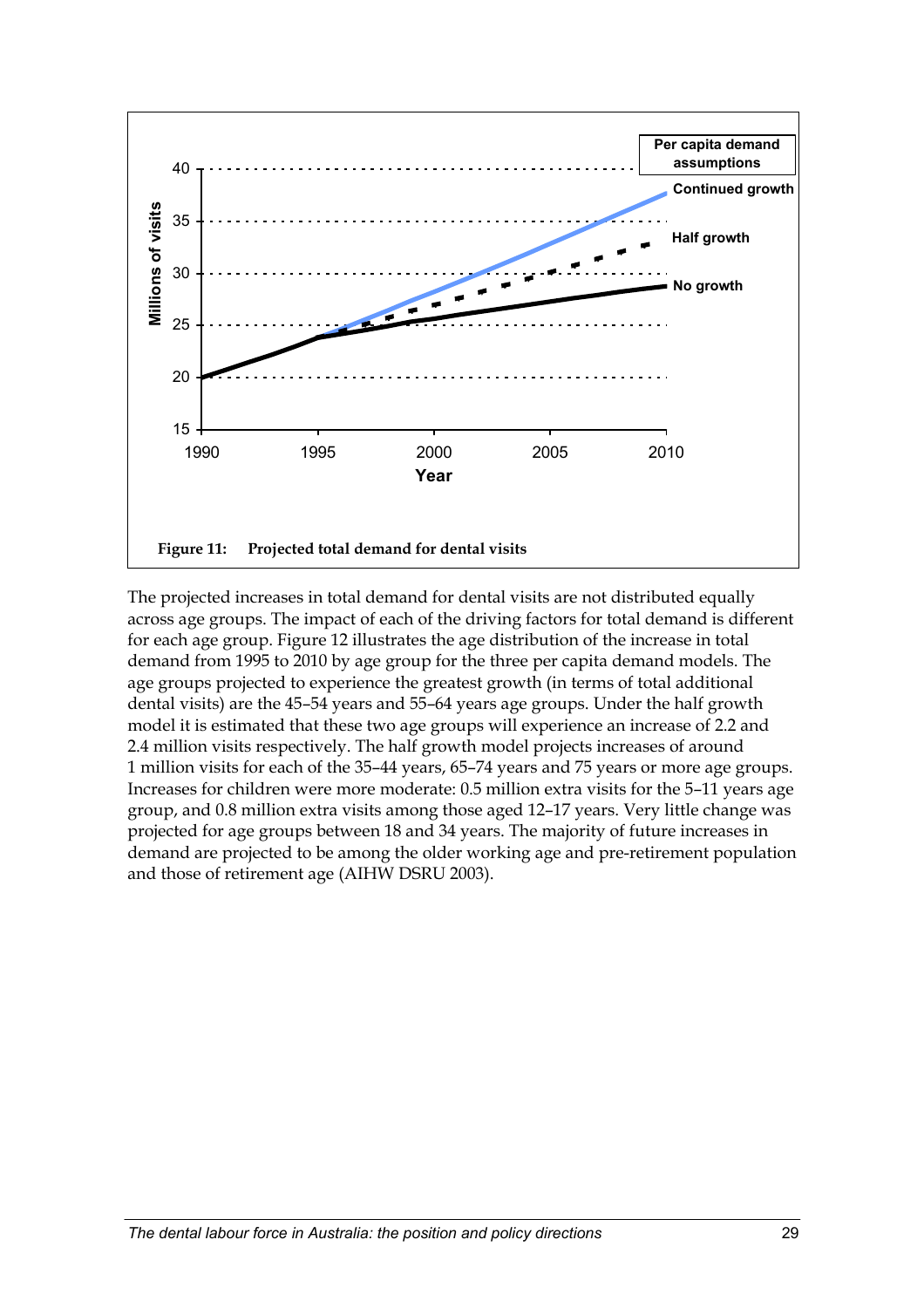<span id="page-38-0"></span>

## **4.7 Projected total demand for dental services**

Modelling was also undertaken of future demand for dental services, using the half growth model to provide underlying projections. For each of the 10 service areas the average number of dental services by age group was projected using data from the *Longitudinal Study of Dentist Practice Activity* (AIHW DSRU: Brennan & Spencer 2002). The total number of services estimated to have been provided in 2000 was 56 million. Under the no growth model (holding service rates constant) the future increase in services from 2000 to 2010 is estimated to be 22.6%. Under the continued growth model the increase is estimated to be 41.4%, while the half growth model produces an increase of 32.0%. Future increase in services is not equal across service areas; Figure 13 illustrates the service areas projected to experience the greatest increase (in terms of total additional services). The majority of the increase is projected to be in diagnostic services, followed by preventive and restorative services. Endodontic services are projected to also experience some increase, as are crown and bridge services and possibly prosthodontic services (AIHW DSRU 2003).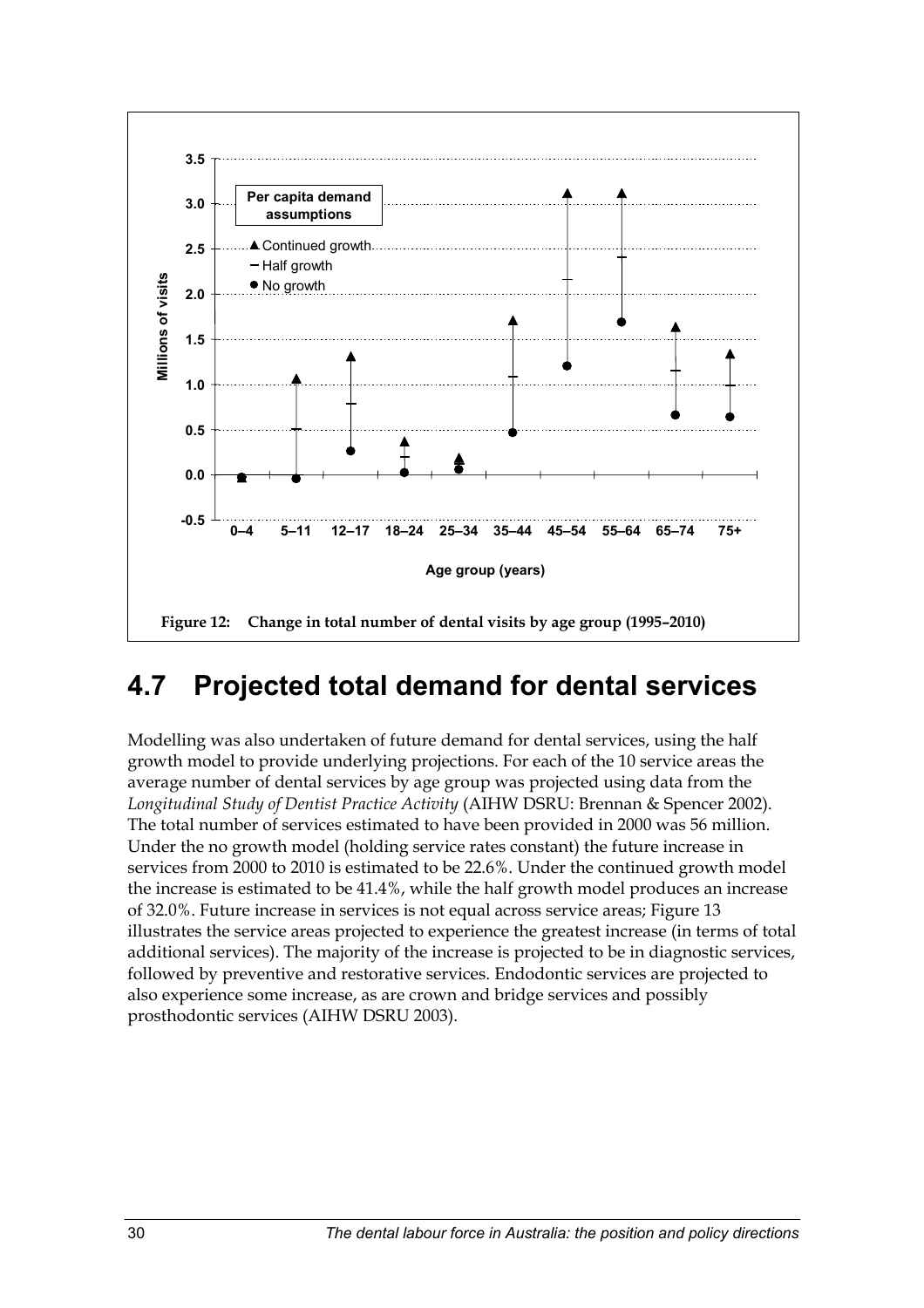<span id="page-39-0"></span>

### **4.8 Reconciling supply of and demand for dental visits**

One interpretation of the demand and supply estimates and projections presented is that, despite their different origins, these projections are in reasonable agreement. In 2000 the supply side estimate of the total number of dental visits was approximately 28.4 million. This sits very comfortably with the range of demand projections, which are similar to the year 2000 projections under the assumption of continued full growth. However, there are a number of issues that indicate a need for caution in that interpretation.

Firstly, more recent data on demand from the same time series from which the projections were made are not available. Such data will be available from the 2002 National Dental Telephone Interview Survey. Secondly, variation exists in demand estimates derived from different sources and with different reference periods for reported use of dental services. This variation needs further investigation. Thirdly, as for the demand projections, there are no recent labour force data available against which to assess the baseline estimate and assumptions used in the supply projections.

While limitations in the data available urge caution in a literal interpretation, there are also other reasons to expect agreement between the supply and demand estimates and projections than the findings implied. For example, historically, demand estimates tend to be less than supply estimates. This may be due to double counting of the supply of visits from teams of dentist and hygienist, or dentist and therapist, but the reporting of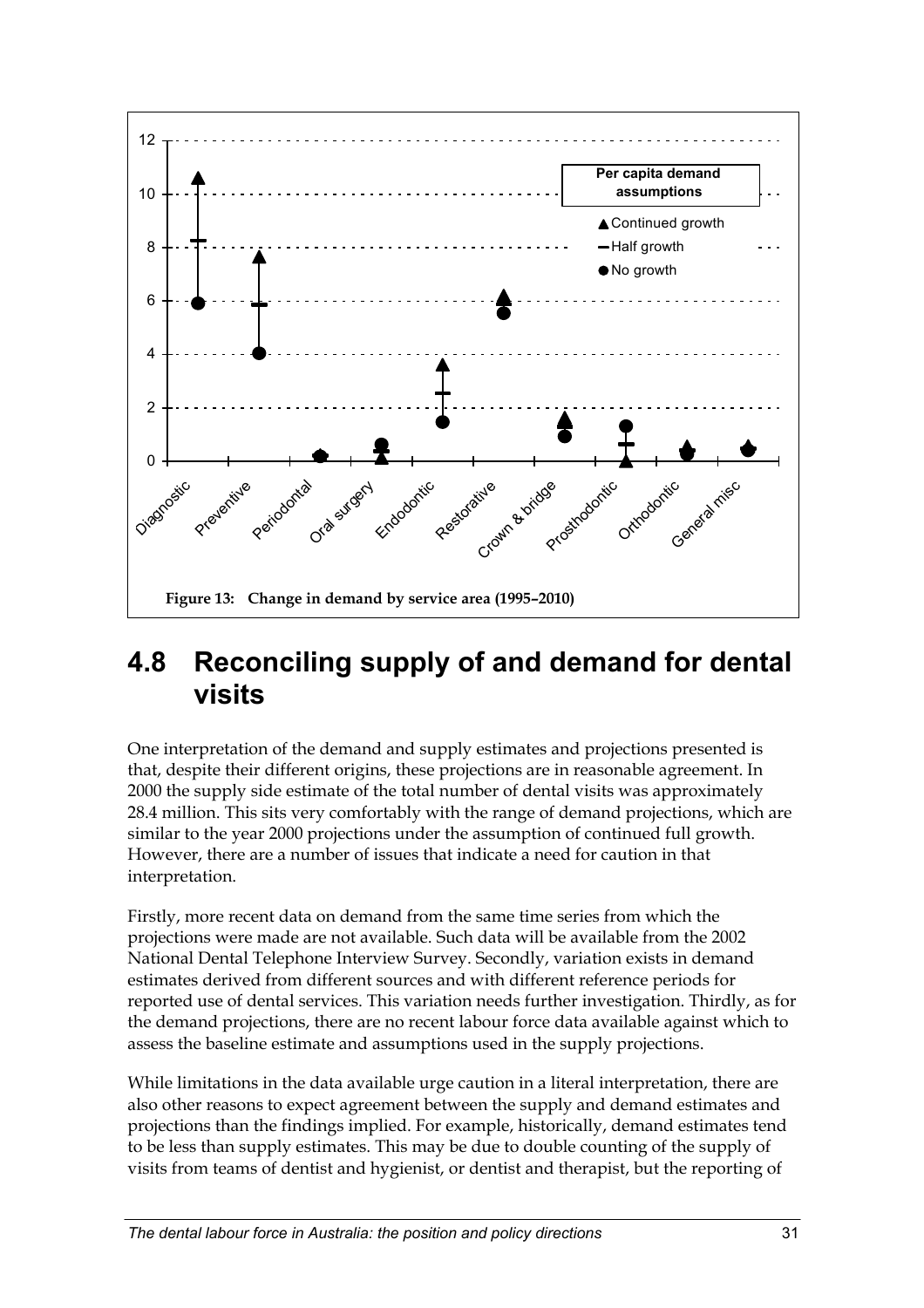

<span id="page-40-0"></span>only a single dental visit by users of those dental services. For these reasons a good deal of emphasis is more appropriately placed on trends.

It is clear from Figure 14 (and data already presented) that the demand for dental visits is expected to increase under all three projections, based on past trends in per capita demand. In contrast, the supply of dental visits is projected to be reasonably constant, or even decrease toward the end of the decade.

In order to give an indication of the gap that could exist between demand and supply, the half growth model in per capita demand and the medium scenario in supply are compared. This reconciliation is put forward as a cautious, maybe conservative, interpretation.

The gap between the half growth demand estimate of 33.2 million visits and the medium supply estimate of 29.4 million visits is 3.8 million visits. Under the current distribution of the dental labour force and their respective productivity rates, approximately 1,500 additional dental providers could supply a shortfall of 3.8 million dental visits.

Another concern that emerges surrounding reconciliation between demand and supply is the potential for program activity that directly stimulates demand among one or more disadvantaged groups of adults eligible to use public dental services. A new program with funding of \$200 million a year to target disadvantaged Australians and bring them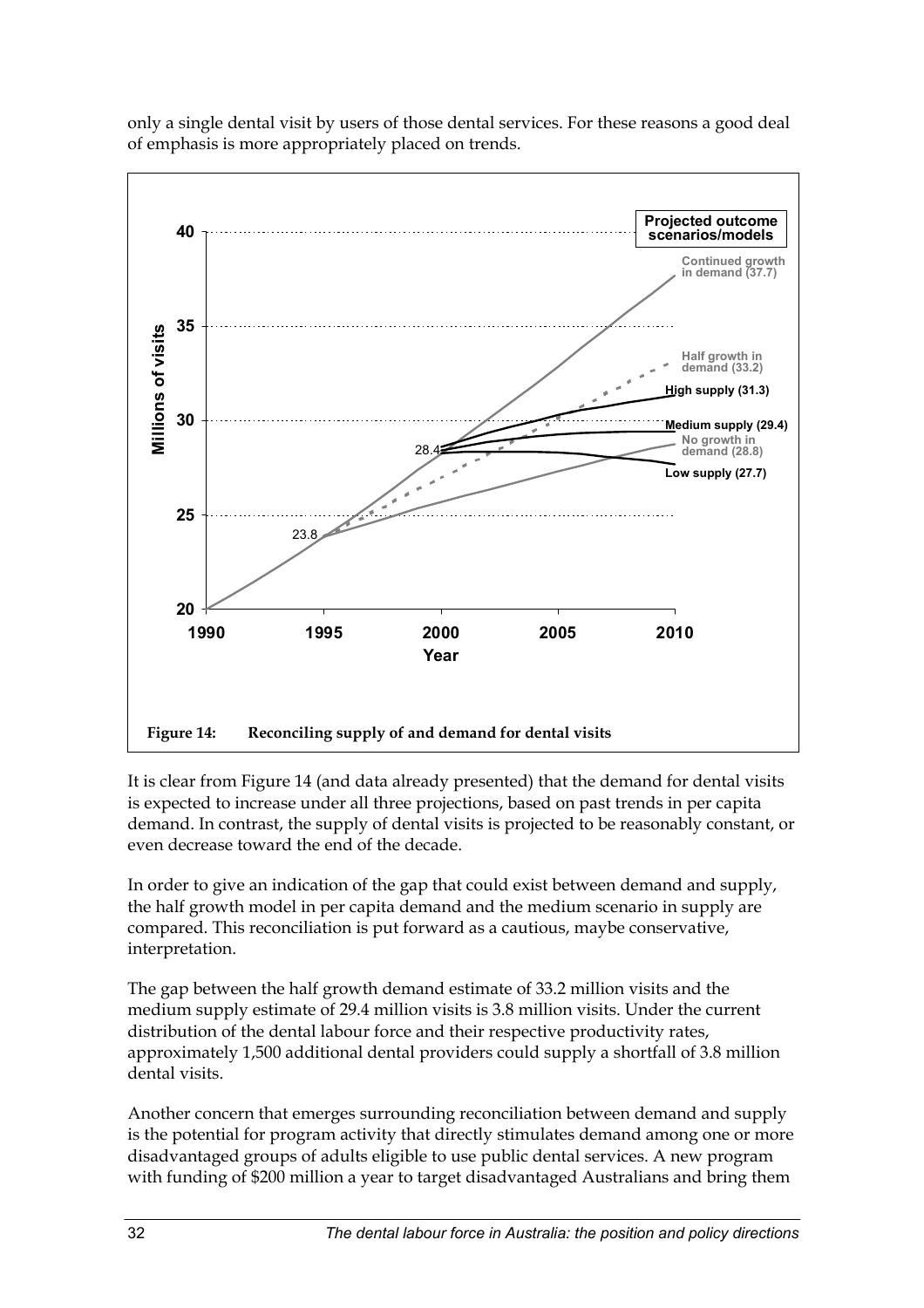into contact with either public dental services or private dentists for general dental care would provide a maximum of 533,000 courses of care at \$375.00 per course (Spencer 2001). However, that would probably be reduced to less than 50% of those courses of care because not all unmet need would be converted to new demand. This would result from eligible adults who are existing demanders of privately provided dental care exercising the option of seeking publicly subsidised care, and from some of the funds being used to convert past emergency care demanders to general care demanders. This is not a one-for-one conversion because the average course of general dental care requires 2.1 dental visits compared with 1 dental visit for an emergency course of dental care. While the transfer to public subsidy and conversion of type of care are tangible improvements in fair access to more comprehensive care, they are not associated with additional new courses of care for eligible adults. Hence, it is estimated that such a public dental care program would boost demand by approximately 567,000 visits, which would be additional to the estimated demand of 33.2 million visits, i.e. a total of 33.8 million visits. The gap between demand and supply would widen to 4.4 million visits.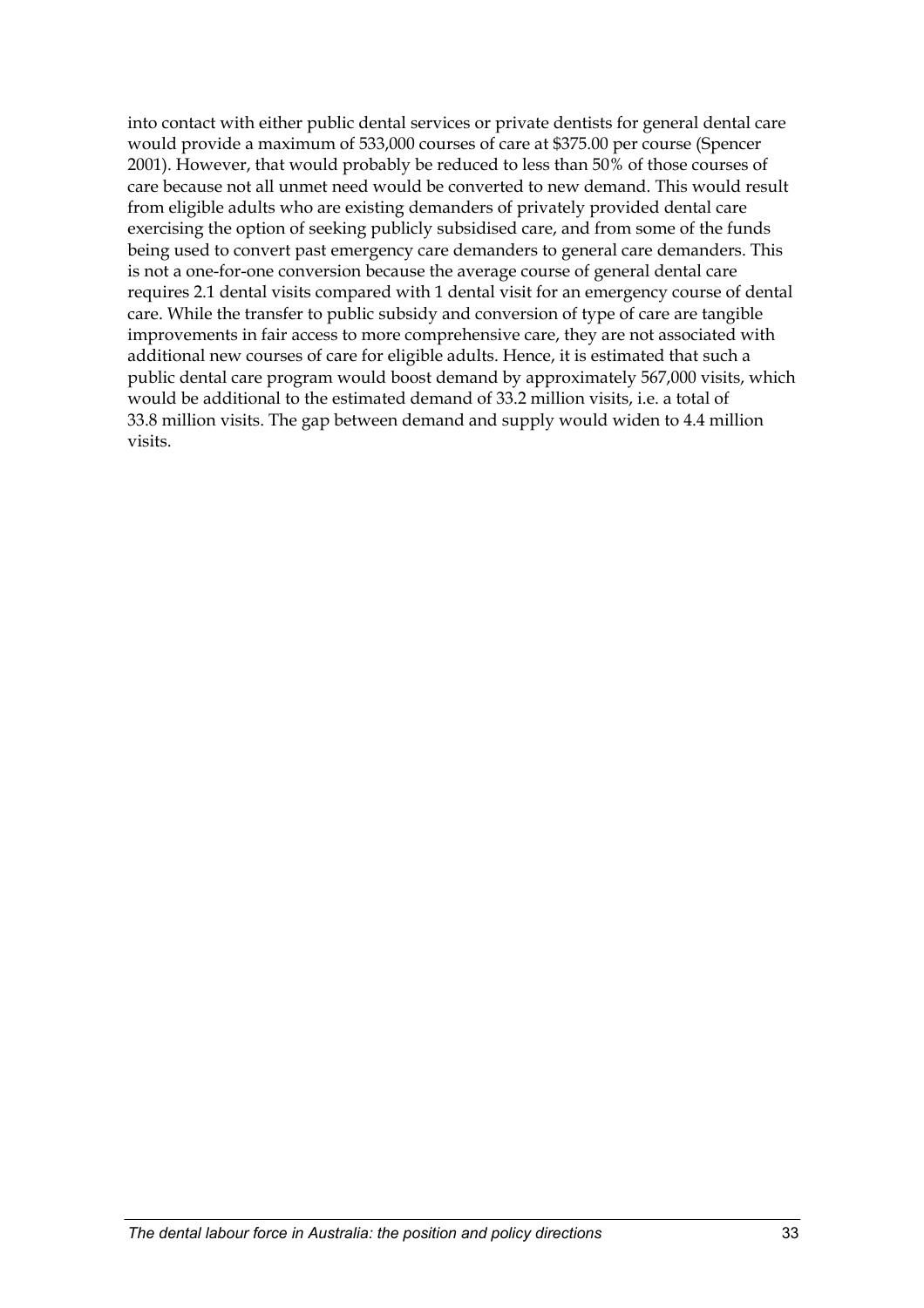# <span id="page-42-0"></span>**5 Policy directions**

# **5.1 Background**

The previous sections have provided information on changes occurring within dental practice, i.e. demand for and supply of dental services. There is a definite picture of two emerging dental labour force problems: an aggregate supply shortage, and a maldistribution of supply. While the maldistribution of supply could exist even if an aggregate shortage of supply did not exist, it is accentuated by the aggregate shortage.

The aggregate shortage exists as a result of past trends in demand for dental services that are projected to continue across the period 2001 to 2010 and beyond. Projected increases in demand are driven by population growth, the even faster growth in numbers of dentate adults, and underlying increases each year in individuals' demand for dental visits and services.

The aggregate capacity to supply dental visits has shown limited growth in the last decade and is projected to change little over the period 2001 to 2010. Capacity to supply visits is dominated by dentists, especially private general practitioners. While dentist numbers are projected to increase a little between 2001 and 2010, a combination of ageing, an increasing percentage of women in the labour force, and a trend for decreasing annual productivity measured by visits supplied per year yields very little growth in dental visits.

The allied dental practitioner labour force supplies a small proportion of all dental visits made by Australians. Dental therapists provide most (in the school dental services) followed by prosthetists and then hygienists, reflecting the relative numbers of practitioners in each allied dental field. Past trends indicate only limited growth in the projected number of visits supplied by the allied labour force.

There are several levels at which the consequences of this supply shortage can be considered. At a macro-level a supply shortage will diminish the dental labour force's contribution to improving oral health and particularly oral health related quality of life. While the dental labour force plays only a marginal role in the oral health gains of the population, it plays a substantial role in ameliorating pain and infection, and in diagnosing diseases and disorders and controlling or treating them so that individuals can fulfill their expectations of productive and rewarding roles in society.

At a micro-level the supply shortage will have an impact upon dental practice. Scarcity of supply will lead to increases in the fees of private dental care, contributing to increasing costs to patients and increasing incomes for private dental practitioners. The differential or gap in incomes between private and public dental practitioners will subsequently increase, which will encourage public dental practitioners to move from the public to the private sector. However, the increase in fees and costs to patients will decrease the affordability of private dental care. As a result, adults eligible for public dental care who had sustained their own access to private dental care will move from the private to the public dental sector (Grytten & Lund 1999). The maldistribution of demand and resources between the private and public sectors will be accentuated.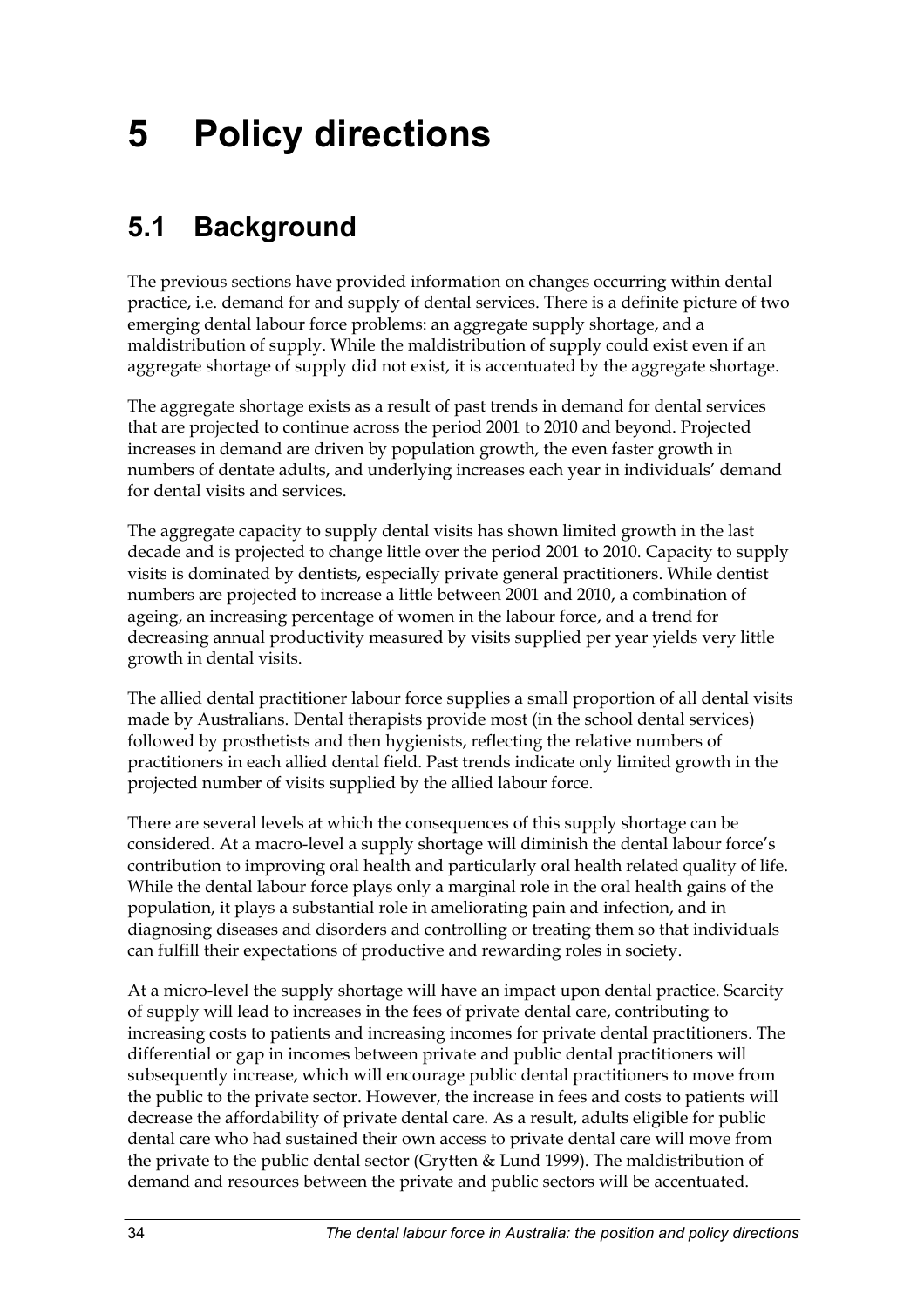It is imperative that Australia responds to this developing scenario. There is a need for a national dental labour force policy directed at resolving these problems.

Dental labour force policy is presently decentralised, voluntary and uncoordinated. What policy exists is administered at a State and Territory level. For example, Victoria has conducted an oral health services labour force project which culminated in an action plan (Victorian Department of Human Services 2002). However, there are limits to what a State or Territory can achieve on its own. Many aspects of labour force planning operate at a national level, including the tertiary education of the dental labour force, migration of dental personnel to Australia, recognition of overseas qualifications for dental personnel, trans-Tasman movement, and government subsidies for private dental insurance. There is a need for a national dental labour force policy that recognises the complexity of labour force planning but seeks to coordinate a comprehensive package of policy responses. Without such policy development Australia will see continued:

- reduction in access to dental care for vulnerable subpopulations; and
- pressure for the escalation of overall dental care costs (Noren 1997).

Further neglect of policy development will see the escalation of ad hoc initiatives across sectors, leading to contradictory decision making and maintenance of underlying problems.

In its efforts to improve oral health and provide better dental care, Australia needs a set of national dental labour force policies directed at sustainable self-sufficiency. Providing better dental care needs to be guided by the principles of effectiveness and efficiency as well as adequacy and appropriateness.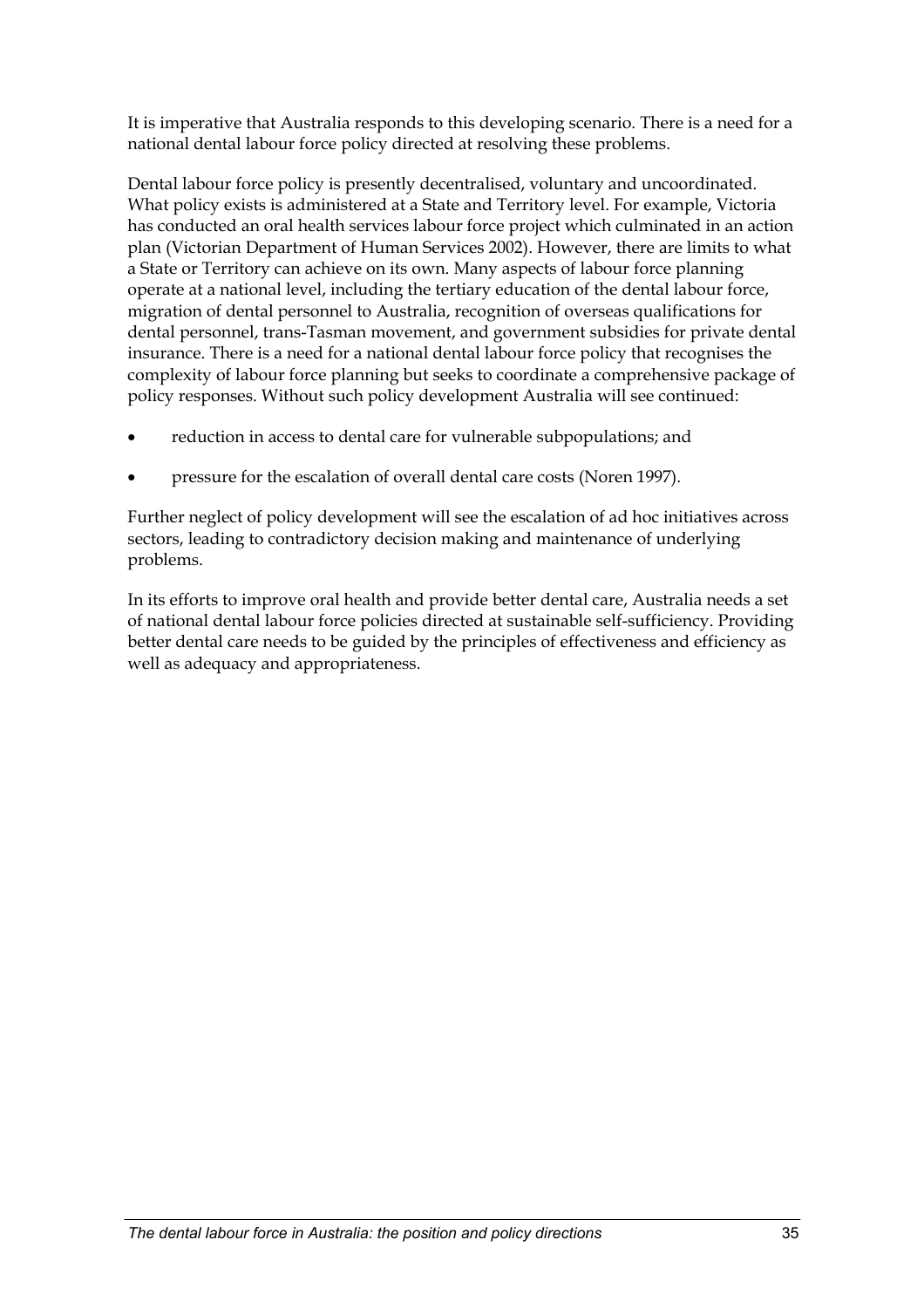# <span id="page-44-0"></span>**5.2 A model for considering policy**

A pragmatic and simplified model for examining the dental labour force is presented in [Figure 15.](#page-44-1) It is based on a model discussed by Reinhardt (1991).



<span id="page-44-1"></span>Whether or not there is a projected surplus or shortage  $(X)$  at time t is determined by the projected number in the labour force (A) at time t minus the projected labour required (M) at time t. The projected labour requirement is itself the product of the size of the population (N) at time t multiplied by the ratio of the projected per capita demand for dental services (D) at time t divided by the projected average dental productivity (Q), defined as the projected average output of dental services per full-time-equivalent at time t.

This model illustrates, in a straightforward manner, that the policy directions that can be pursued to bring a projected dental shortage back toward equilibrium include:

- increasing dental productivity
- decreasing per capita demand
- increasing labour force numbers.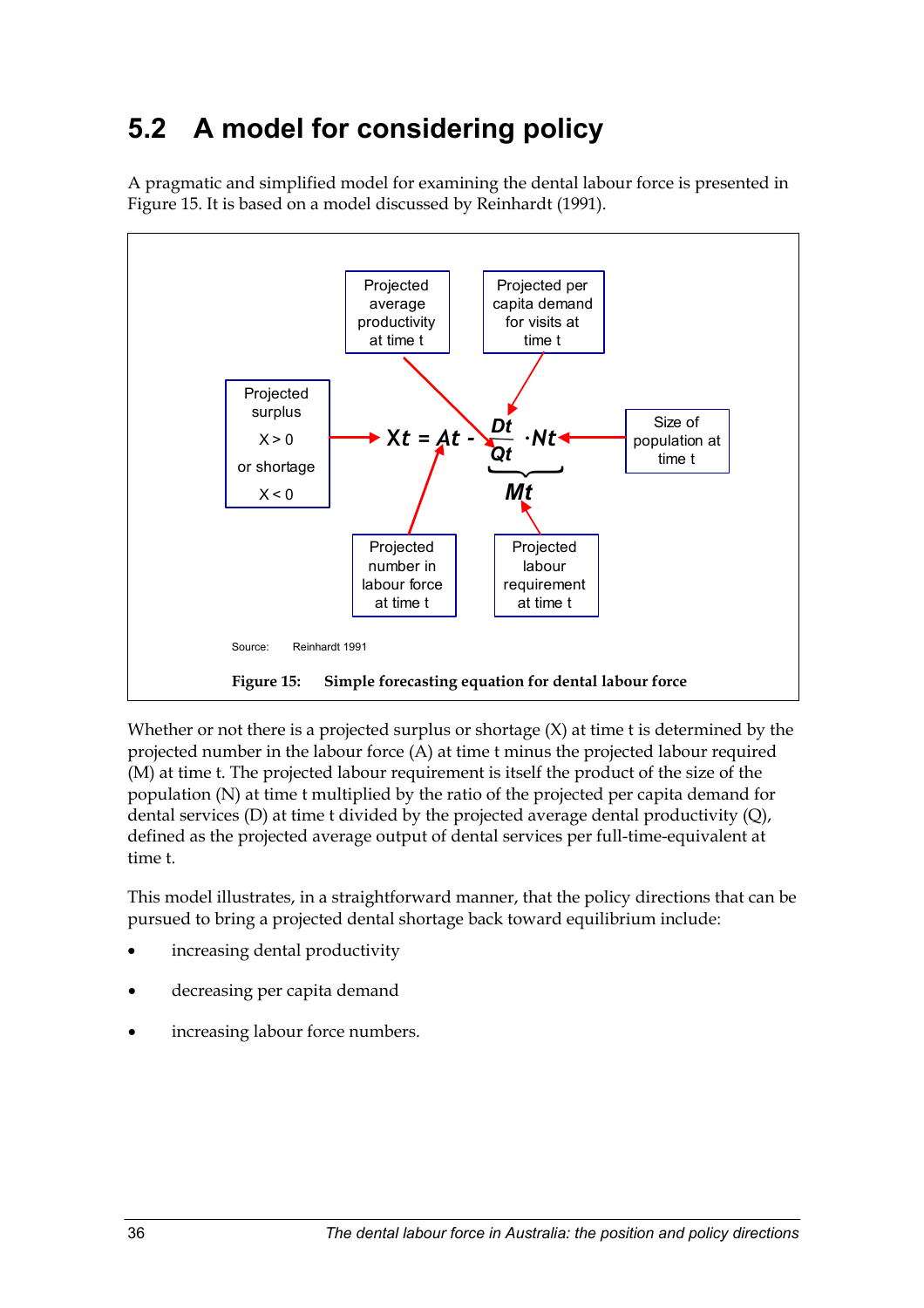# <span id="page-45-0"></span>**5.3 Dental productivity**

While increasing productivity has been pursued across the Australian economy for some two decades, gains in a human service delivery area like dental services seem elusive.

Gains could be achieved by the substitution of capital for human labour and improvements in technology such as materials and instruments. Examples include glass ionomer cements for some restorations where ideal conditions for other materials are difficult to meet, or mechanical preparation of root canals in endodontic treatment. If science and technology had an impact on dental service production in only these ways, then productivity gains would be expected.

However, as already seen, both the long-term and medium-term trends have indicated a decreasing number of visits provided per hour by dentists (AIHW DSRU: Brennan & Spencer 2002). Science and technology, rather than increasing productivity in terms of visits supplied per hour, are contributing to increased complexity and intensity of services provided, resulting in longer visits and decreasing productivity. Examples include infection control issues and the shift away from tooth extraction toward tooth retention and maintenance. This conclusion is dependent on the unit of measure of productivity, i.e. visits per hour. It is possible that productivity measured by services per hour, work units per hour or constant dollars generated per hour has not decreased. However, using such alternative measures also requires that demand be similarly expressed. Demand for services is considerably greater and increasing faster than demand for visits. This maintains the unfavourable Dt/Qt ratio in projections of labour force requirements. These productivity trends are also driven by population and patient demography, increased tooth retention and increased consumer awareness and expectations.

The second possibility for increased productivity lies with the configuration of the dental team. Historically, the team has consisted of dentist and chairside dental assistant. Increases in productivity (visits per hour) can be achieved by the substitution of allied dental labour personnel for a dentist. This has been most clearly established for dental hygienists in North American research. Increases in productivity may be more readily achieved in larger dental practices where there are favorable circumstances for expansion, and economies of scale that are likely to optimise the input of new team members. However, the assumption is that the increased dental team produces more of the same 'visits and services'. Further, in terms of the labour force model, there is no change in per capita demand.

While research on the impact of an expanded dental team is limited, it is most likely that any expansion of the dental team is a mix of 'more of the same', a substitution effect; and 'additional new services', a complementary effect. For example, a dental practice that adds a dental hygienist to the team is likely to produce not only the previous preventive and periodontal services (substitution) but also additional preventive and conservative periodontal services provided by the dental hygienist (complementarity), and possibly additional complex services provided by the dentist in the time freed from previously provided preventive and periodontal services. However, the nature of the dental service provided by the practice has changed and per capita demand from among its old patient pool or a new pool of patients may also increase. This may be generated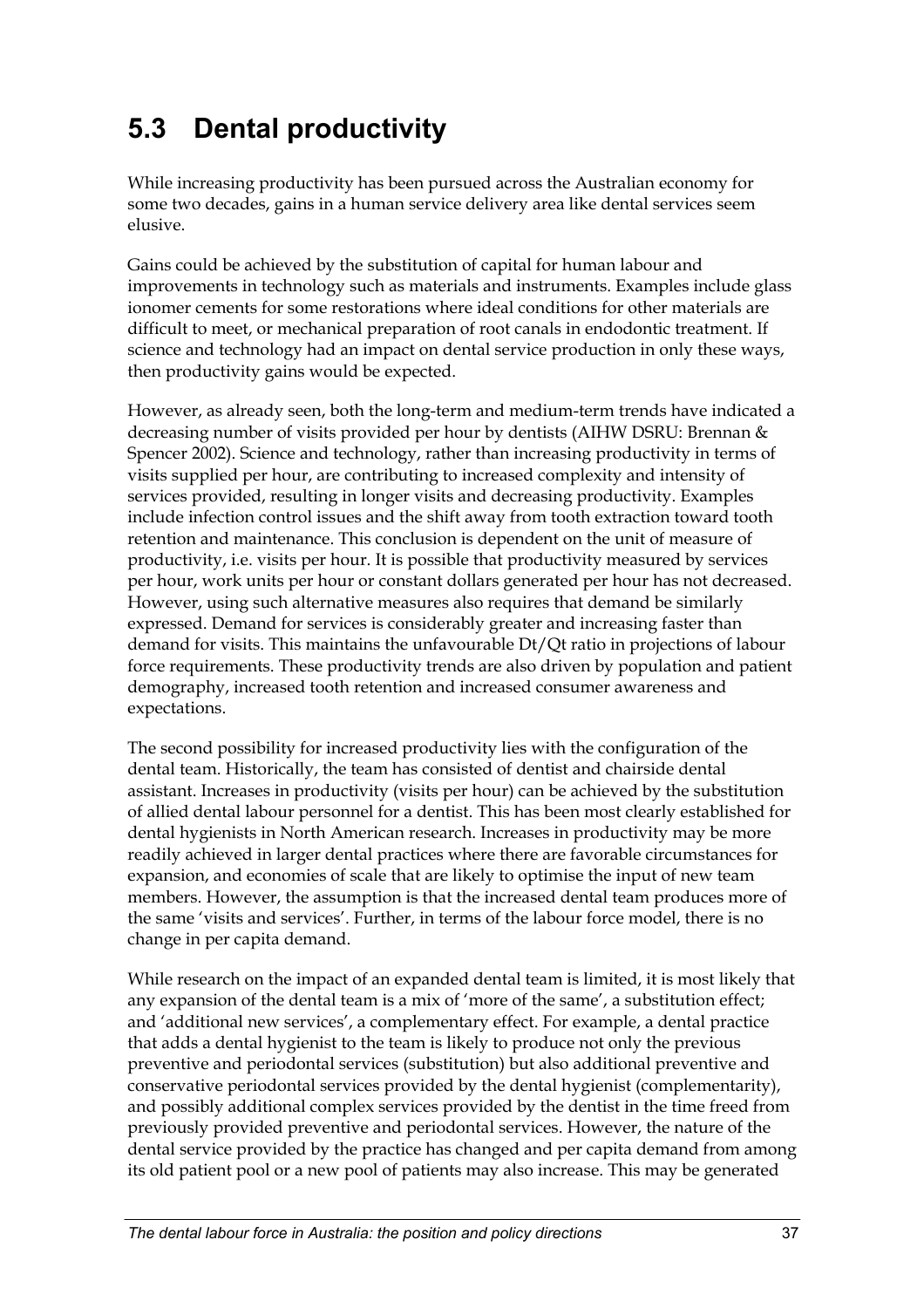<span id="page-46-0"></span>by the practice (demand creation) because the opportunity to service new demand exists or because of increased patient awareness and expectations.

If the ratio of per capita demand to average productivity does not decrease, the expansion of the dental team will not necessarily contribute to reducing the labour force shortage. Dental programs for school children, unemployed adults and older adults in residential care can be considered in a similar fashion to a dental practice.

Questions surrounding the impact of dental therapists, hygienists and prosthetists on projected shortages depend on the degree of substitution versus complementarity and the population per capita demand changes that may follow. The benefits associated with implementing an expanded dental team will reflect the value placed on:

- reduction in the dental labour force shortage
- new additional services and to whom they are provided
- development of dental team approaches.

What seems clear is that productivity gains are not easily achieved and expansion of the dental team may not contribute, per se, to reductions in the dental labour force shortage.

# **5.4 Per capita demand**

Another policy direction to pursue to reduce the dental labour force shortage is demand modification. This could involve two separate activities: a reduction in the rate of increase in per capita demand and alteration of the distribution of demand in the population.

It would seem possible, theoretically, to pursue a series of policies aimed at slowing or stopping the growth in per capita demand. Earlier it was seen that a continuation of past trends in per capita demand led to projections of demand in 2010 well in excess of capacity to supply dental services. Even the more cautious approach of assuming a halving of the future rate of growth in per capita demand could not avoid a severe dental labour force shortage. If growth in per capita demand could be halted, there would still be a gap between the population's demand for dental services and the capacity of the labour force to supply the dental services, but it would be smaller and more readily covered by other policies under consideration.

Demand growth could be diminished by increasing the cost of dental services to the population, which could take the form of removing public subsidy for private dental insurance or reducing the rebate paid on many individual dental services under private insurance. Both actions would exploit the price elasticity of dental demand.

However, such policies are blunt instruments. They would affect many Australians on low and middle incomes, including some eligible for public dental care who have covered their own dental costs and not drawn on the public sector. There has been little research on the economics of dental services in Australia, and the consequences of these actions are uncertain.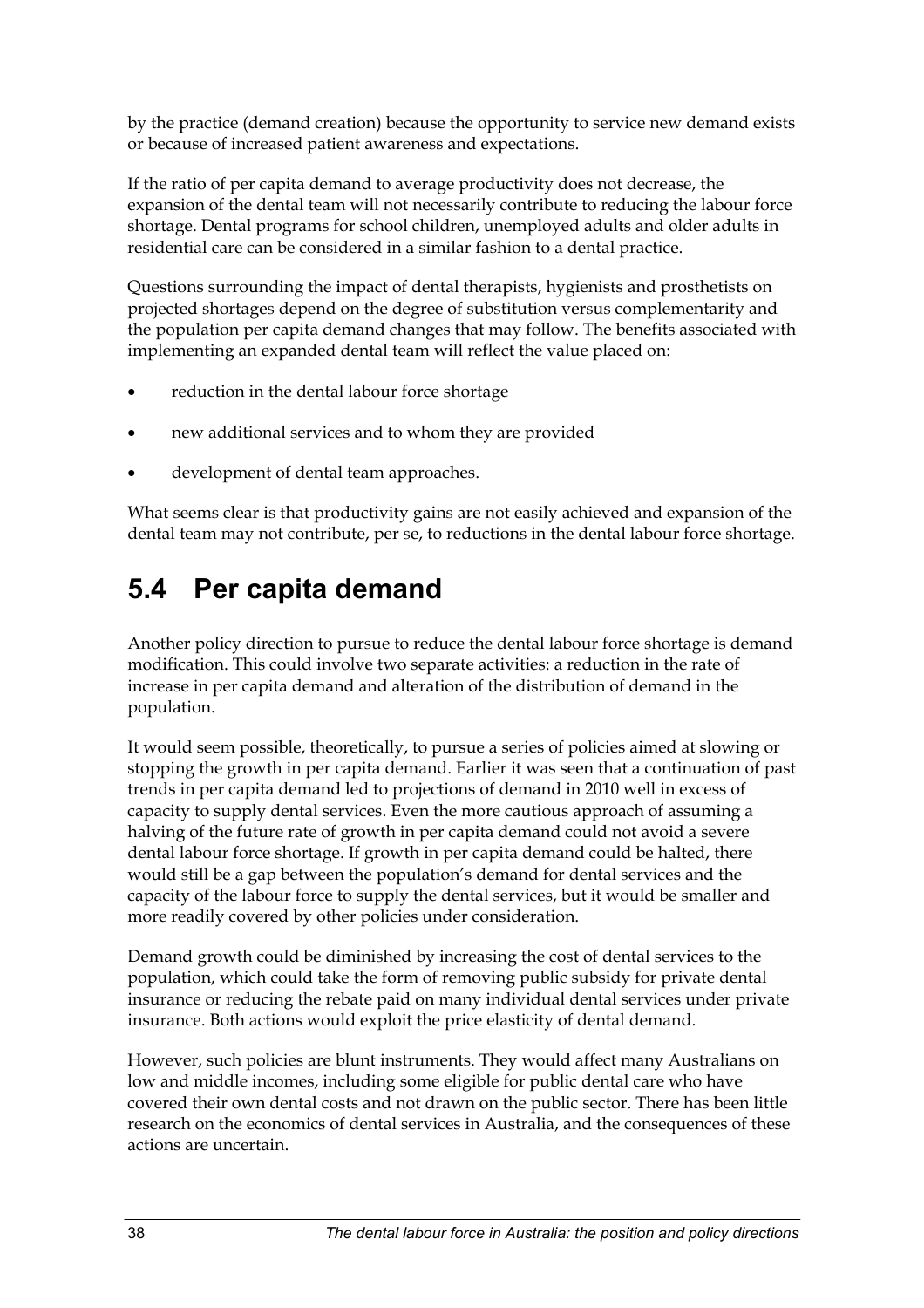A variant of price elasticity in the private sector is the use of co-payments in the public sector. This is a misnomer because co-payments have traditionally been a percentage of the fee charged, with varying percentages across dental service areas. Instead, public dental services have raised a charge for a visit, with differentials for emergency and general dental services, and a ceiling on the total charge. This is more akin to a deductible, a front end charge of a set amount. 'Co-payments' in the public dental services have depressed demand. However, they raise equity concerns given that eligibility for public dental care is already restricted to those with 'means-tested' low incomes. A further limitation is their relevance to less than 5% of the population who are eligible and use public dental care.

An alternative policy direction is to explore a range of managed dental care approaches. It may be possible to develop guidelines for appropriate dental care around frequency of courses of care and certain dental services, and adjust eligibility for insurance rebates to create incentives for adherence to those guidelines. Such approaches hold considerable theoretical appeal as they link dental labour force policy to improvements in the effectiveness and efficiency of service delivery.

How ready dentistry in Australia is to grapple with the substantial issues of managing demand through clinical guidelines and insurance rebate incentives is an unanswered question. Recently, international discussion on health labour force issues has given considerable space to the strengthening of the regulatory hand, especially given the failure of the invisible hand in a competitive market for health care. Grumbach (2002) emphasised the heavy hand or 'firm regulatory grasp' which would be required in a different health care market. Others are curious as to what a firm regulatory grasp on labour force policy would entail and how it could be made compatible with an unregulated demand side of the health care market. Reinhardt (2002) stated "Simply to wish away that chaotic demand side … in favour of a comprehensively planned health care system as a platform for … [labour force] planning is just to continue the health planners' century-old dream".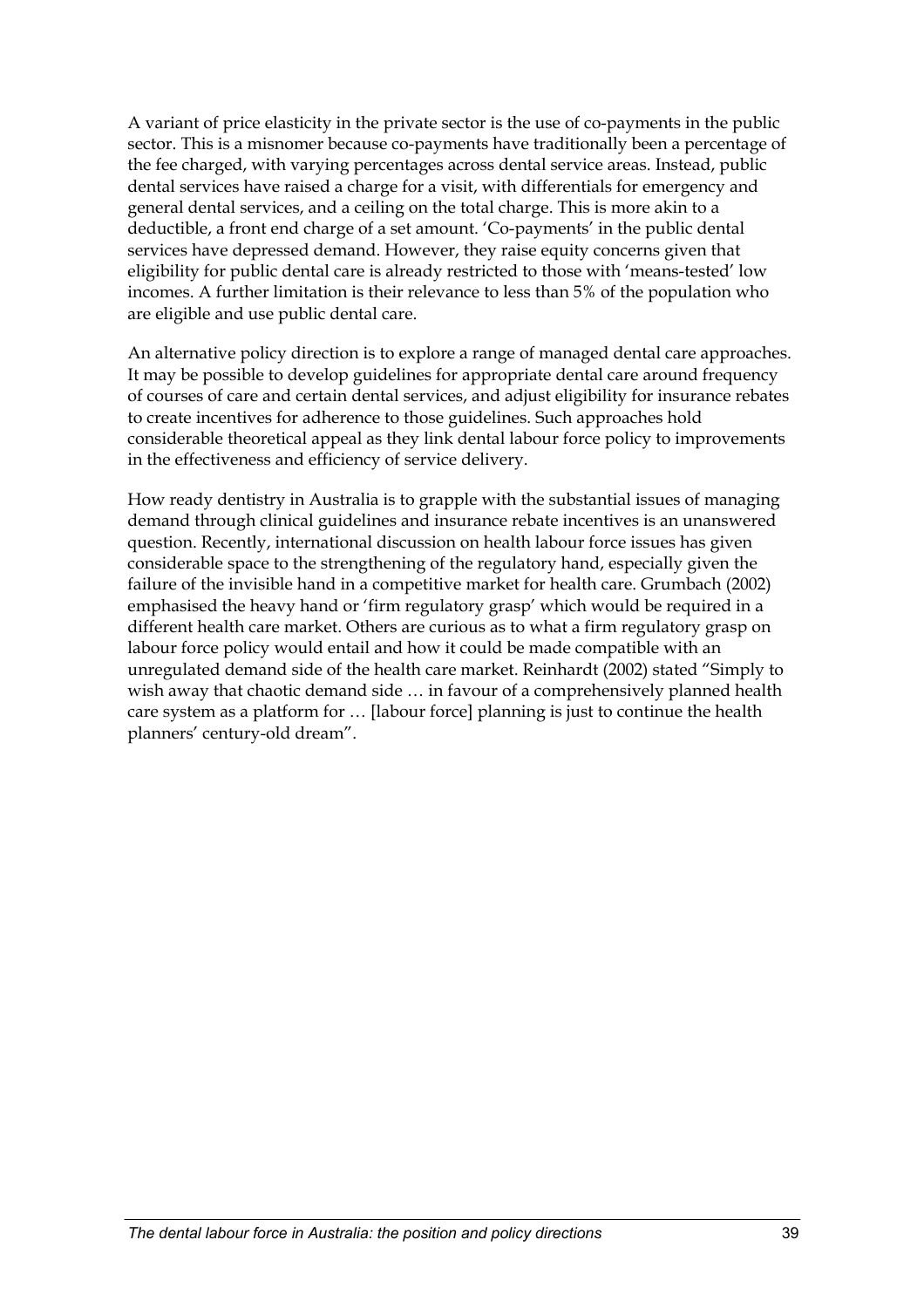# <span id="page-48-0"></span>**5.5 Labour force numbers**





<span id="page-48-1"></span>[Figure 16](#page-48-1) summarises recruitment and wastage from the dentist labour force. Dentists are recruited predominantly from the five Australian dental schools (Universities of Sydney, Melbourne, Queensland, Adelaide and Western Australia). As indicated earlier, recruitment of dental graduates who are Australian citizens or permanent residents is approximately 217 per year. A limited number (6) of these graduates are previous overseas dental graduates who have chosen to obtain Australian qualifications through bridging programs. A further 20+ graduates per year are international students who return to their country of origin upon completion of their degree.

The other source of recruitment is migration of overseas dental graduates into Australia. The flow of overseas dental graduates is strongly influenced by circumstances in both Australia and the countries of origin, but is estimated to be approximately 67 per year.

A number of issues drive the acceptance of basic qualifications of overseas dental graduates, including reciprocal registration arrangements. Approximately half of the overseas dental graduates are from the United Kingdom, Ireland and New Zealand, where the basic qualification is accepted for registration with the Australian State/Territory dental boards. Overseas dental graduates from all other countries, regardless of their further qualifications and/or experience, are required to pass the Australian Dental Council's (ADC) three stage examination. Historically, success rates have been low, but have greatly increased recently. This may in large part be due to preparatory 'bridging programs' for overseas dental graduates wishing to take the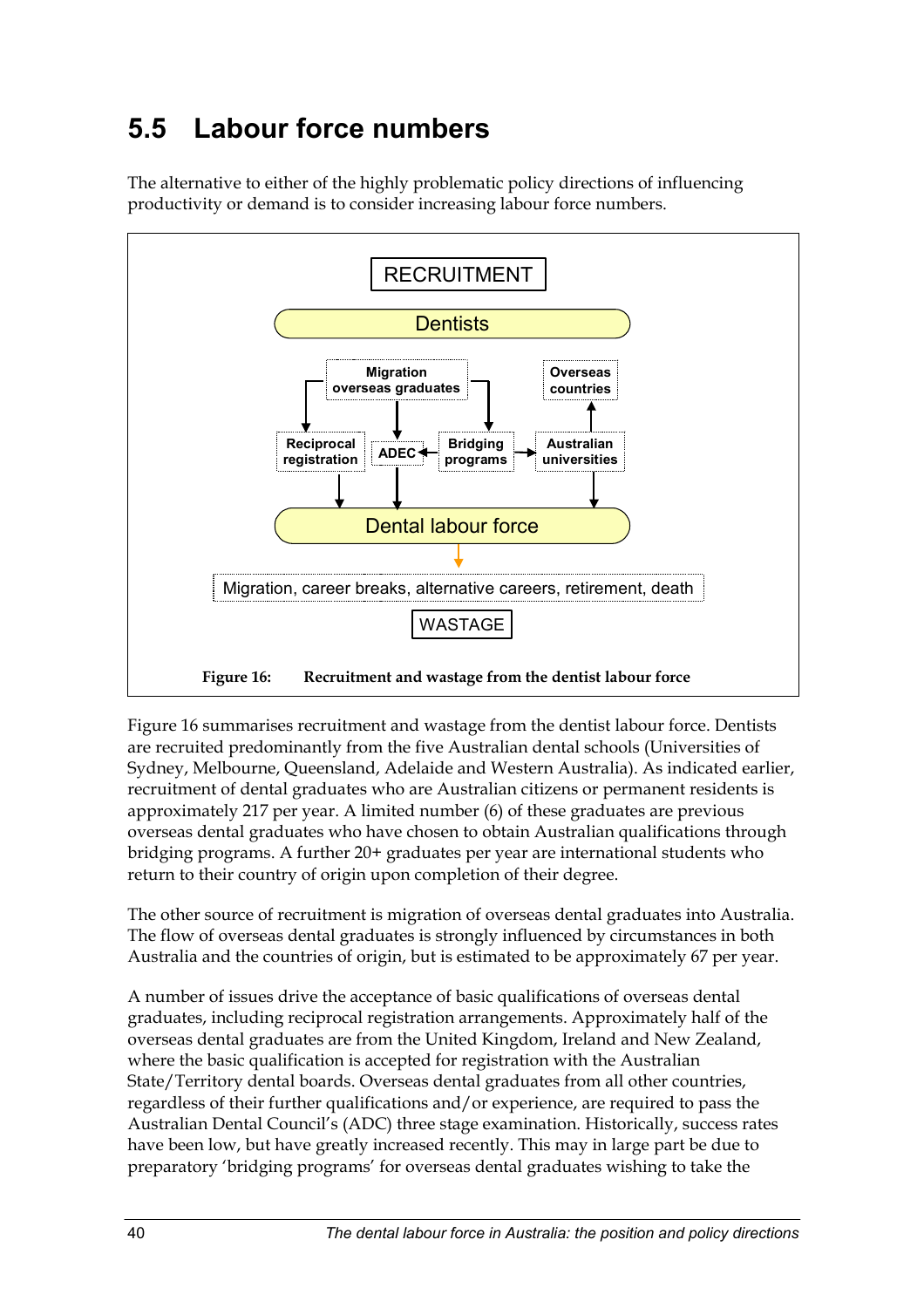<span id="page-49-0"></span>examination, especially the knowledge and clinical components. Greater assistance in preparing for the examinations, a greater number of locations where they can be taken and a higher frequency at which they are offered might reduce current barriers to success in the examination process.

Policies to increase the dentist labour force can be grouped according to their contribution to increased recruitment or reduced wastage. While many wastage factors cannot be influenced by policy, consideration should be given to decreasing career breaks and pursuit of alternative careers. One specific proposal in this area is retraining for re-entry into the active labour force, especially for women, after a career break.

The range of policy options is presented in [Table 7.](#page-49-1)

| Recruitment or wastage vector            | <b>Policy options</b>                                                                                                                    |  |
|------------------------------------------|------------------------------------------------------------------------------------------------------------------------------------------|--|
| Recruitment                              |                                                                                                                                          |  |
|                                          | Expand output of the existing dental schools                                                                                             |  |
| Australian universities                  | Add new dental schools or clinical schools, especially in regions without<br>education programs, e.g. Tas, NT, ACT                       |  |
| Migration of overseas                    | Remove barriers to migration, e.g. maximum age                                                                                           |  |
| dental graduates                         | Increase basic qualifications accepted for registration or create limited<br>registration options linked to work in under-supplied areas |  |
|                                          | Increase bridging programs both within universities and for the ADC<br>examination held at more locations and with greater frequency     |  |
| <b>Retention in dentist labour force</b> | Increase support for dentists in under-supplied areas                                                                                    |  |
|                                          | Provide retraining/re-entry programs for those who take a career break                                                                   |  |
|                                          | Increase sessional/locum opportunities to delay retirement from practice or<br>pursuit of alternative careers                            |  |

<span id="page-49-1"></span>**Table 7: Policy options for increasing the number of dentists in the labour force** 

Consideration of these policy options should give emphasis to developing, in the longer term, a self-sustaining approach to the dentist labour force. This would focus attention on retention of dentists and recruitment from Australian universities. However, some assistance could be obtained in the short term, up to five years, from policies directed at migration of overseas dental graduates.

Earlier data have indicated that the dentist labour force shortage (made up of an increase in practising rate per 100,000 population but a decrease in annual productivity) needs an increase in recruitment of dentists of 25% per year from 2001 to 2010 to meet their current proportion of the increase in demand under the medium supply projection. As increased recruitment from Australian universities cannot contribute before 2007 at the earliest (predominantly 2008), some of the short-term shortfall must be met by policies directed at migration of overseas graduates.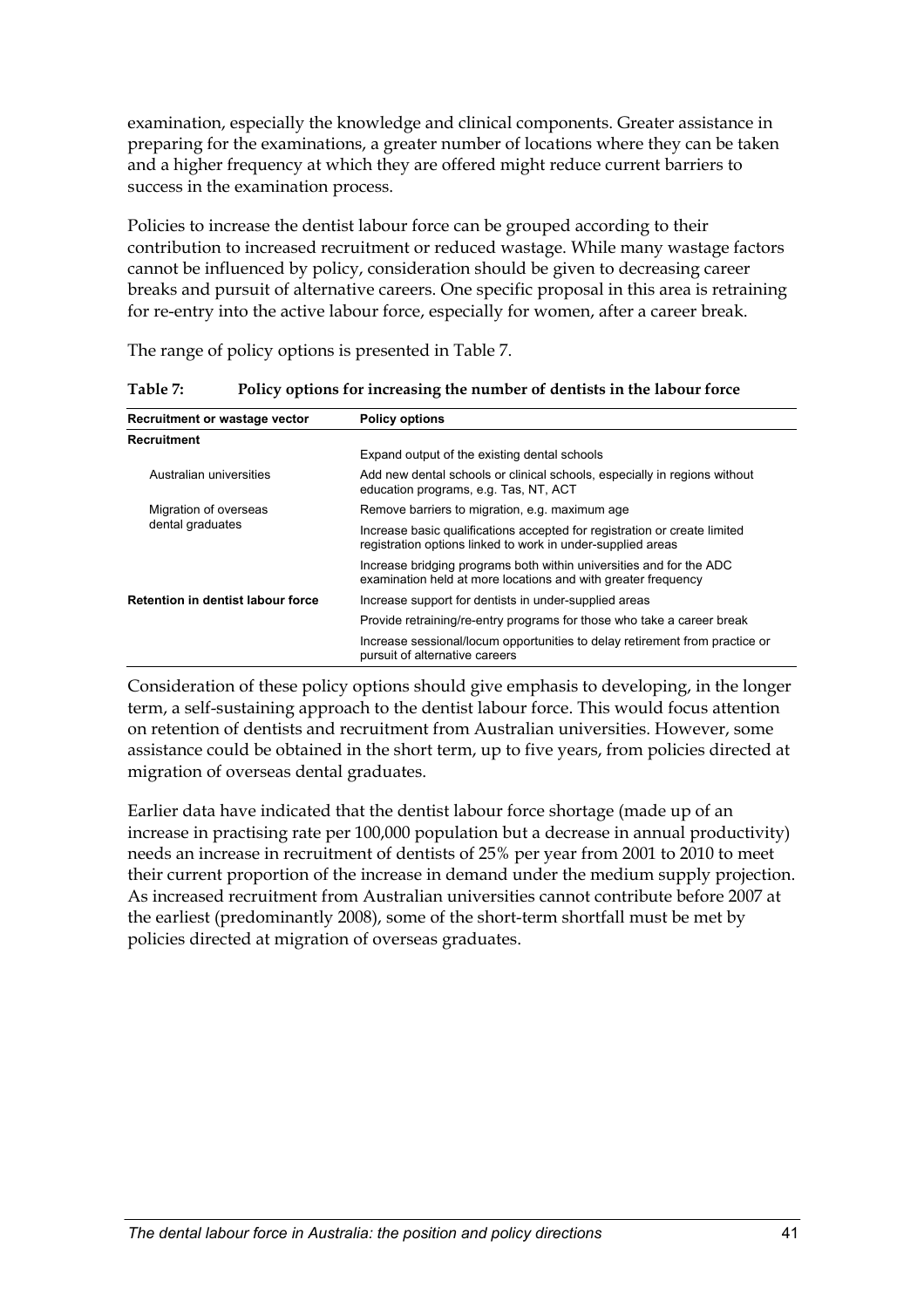# <span id="page-50-0"></span>**5.6 Allied dental practitioner labour force**

Recruitment of therapists, hygienists and prosthetists is predominantly from education programs at Australian universities and the post-secondary education sector (TAFE) (see Figure 17).



Projections for the allied dental practitioner labour force indicated shrinking rates per 100,000 population for dental therapists and prosthetists, with only limited growth for hygienists. The policy options for increasing numbers of practitioners in the allied dental practitioner labour force are outlined in Table 8.

#### **Table 8: Policy options for increasing the numbers of practitioners in the allied dental practitioner labour force**

| <b>Practioners</b>    | <b>Policy options</b>                                                                                             |
|-----------------------|-------------------------------------------------------------------------------------------------------------------|
| <b>Therapists</b>     | Expand output of existing programs                                                                                |
| <b>Prosthetists</b>   | Stabilise recruitment while further consideration is given to the need and appropriateness<br>of partial dentures |
|                       | Establish high technology dental laboratory training                                                              |
| <b>Hygienists</b>     | Expand output of existing programs                                                                                |
| Therapists/Hygienists | Position education within universities and integrate into a combined degree                                       |
|                       |                                                                                                                   |

Given the regulatory changes surrounding dental therapists, it seems highly likely that the decreasing rate of supply to their traditional sector, i.e. school children enrolled in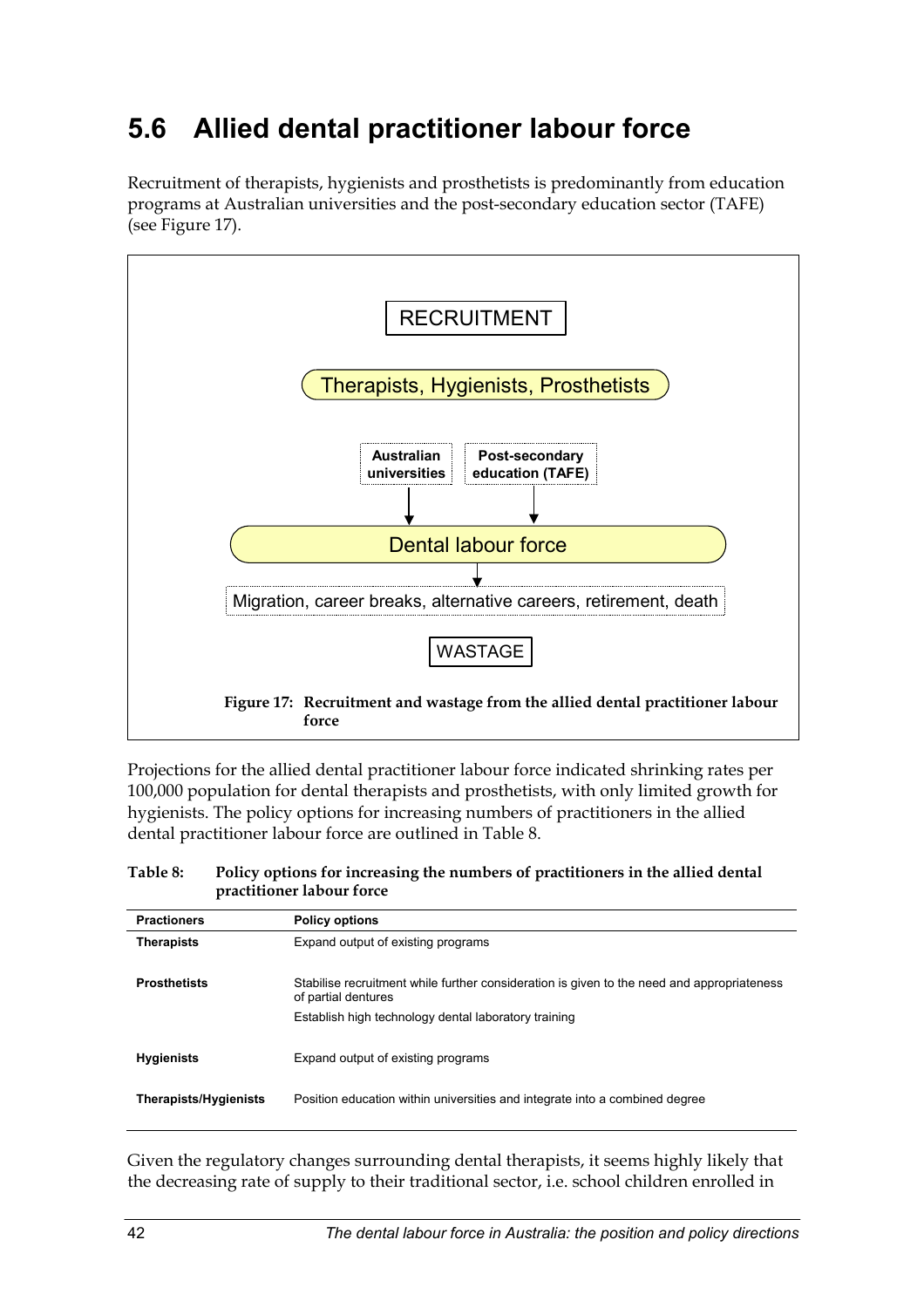<span id="page-51-0"></span>the school dental services, is likely to be accentuated. Some increase in the allied dental personnel able to work as dental therapists in the school dental services seems highly desirable.

Dental prosthetists practise removable prosthetics, the supply and fitting of full and partial dentures. Underlying patterns of tooth loss are having an impact on demand for removable prostheses. As edentulism decreases, the need for initial and replacement full prostheses also decreases, although there will still be a considerable ongoing demand for these services. The decrease in demand for full prostheses has been buffered by an increase in partial denture services. Two aspects of this work deserve attention. Firstly, is this a transition period between edentulism and no need for removable partial prostheses because tooth loss will continue to diminish? Secondly, removable partial dentures attract some criticism for supplier induced demand and over-servicing (as reflected in the proportion not being worn one year later), and iatrogenic oral disease such as increased periodontal tissue destruction and possibly caries increment.

In contrast to these uncertainties about dental prosthetists, there is increasing demand for high technology dental laboratory work involving porcelain bonded to metal, precious metals, ceramics, orthodontic appliances and implants. For some time dental prosthetists have been the only dental technicians recognised for their higher skills. There is a clear need to establish advanced dental laboratory training programs and recognition in parallel with dental prosthetists.

The remaining allied dental personnel are dental hygienists. While the dental labour force projections indicated a likely increase in their rate of supply, this is from an extremely low base. Dental hygienists offer the potential of shifting the service mix and thereby influencing oral health outcomes, especially in private dental practice where they are predominantly employed. They could also make a substantial contribution to the provision of preventive and oral health promotion services in non-traditional settings, such as residential care facilities. While many of these activities represent complementary roles to existing dentist provided services, and therefore only a marginal substitution effect and reduction in the supply shortage, the value of the complementary services provided supports an increased recruitment of dental hygienists.

A number of education programs for dental therapists and hygienists have been established at universities and integrated into a combined degree, a Bachelor of Oral Health. Such programs allow for integrated learning and subsequent articulation between these complementary allied dental professions. Because they offer a number of advantages, integrated programs should be encouraged. They offer to the dental industry the conceptual creation of a dental team; to universities the optimisation of resource use for education; and to students a more interesting and broader education as well as the occupational flexibility achieved in an uncertain allied dental practitioner labour force market.

# **5.7 Maldistribution of supply**

Maldistribution of the dental labour force can exist at several different distribution levels: specialty, sector, occupational, and geographic.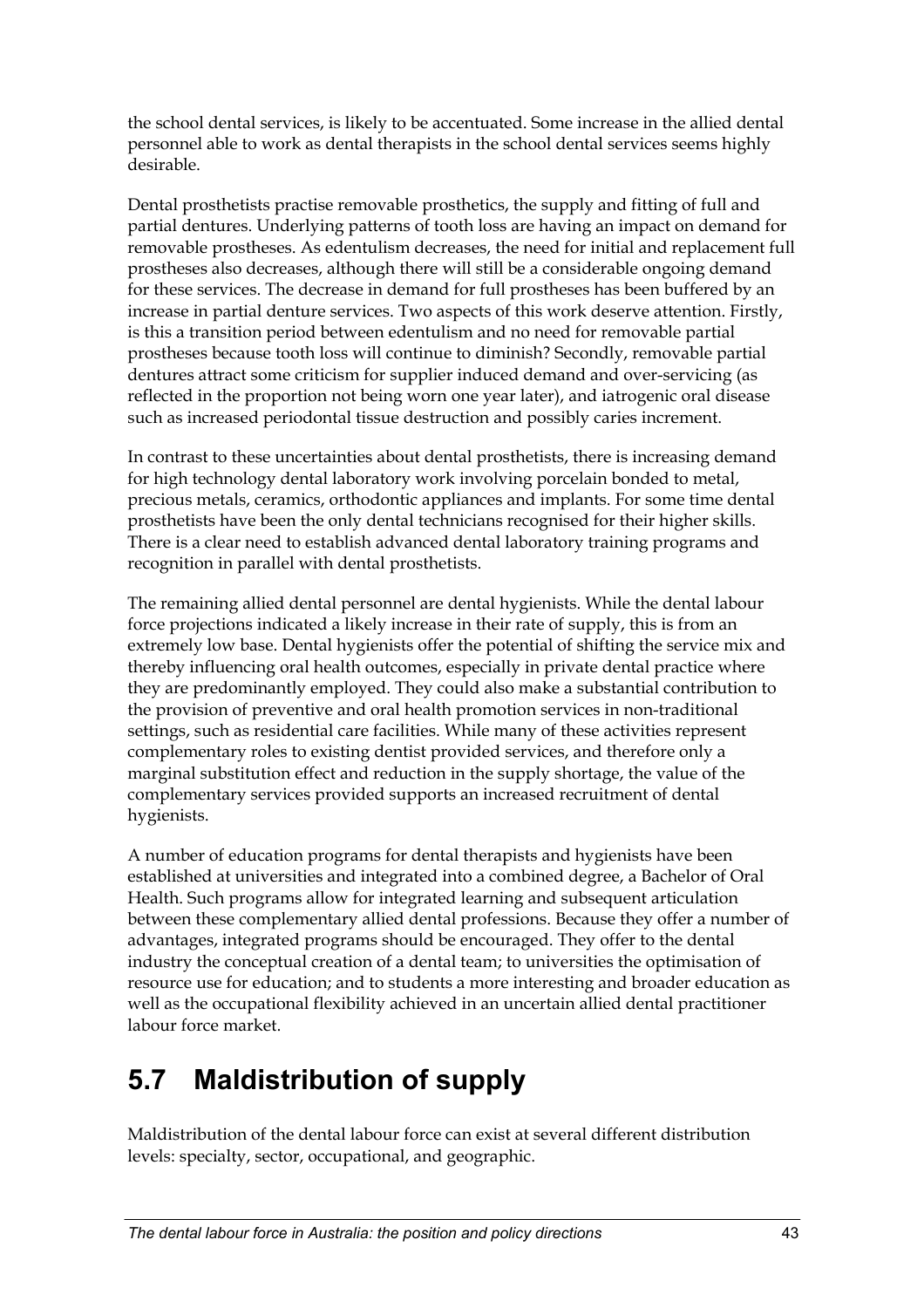<span id="page-52-0"></span>In Australia some 12% of dental practitioners are specialists, predominantly orthodontists and oral and maxillofacial surgeons. Specialists exist to provide exceptional services to 'special' patients. However, they also serve as a focal point for raising the quality of dental care, innovation and adoption of new procedures, clinical research and continuing education of general dental practitioners. Little attention has been paid to questions of the supply of dental specialists or their distribution across disciplines. Consideration should be given to a proactive policy of specialty recognition so as to contribute to professional leadership and exceptional service in new, emerging disciplines.

Of much more immediate concern are the areas of sector and geographic distribution. Fundamentally these concerns are embodied in the question 'Where will additional dentists practise?'

A paradox exists that an increase in new dentists recruited to the labour force is likely to see many of these recruits choose to practice in 'the main street' (Davis 1983). The main street symbolises those areas where there is already sufficient supply of dentists and where the community already has access to an increasing level of dental care. Given the freedom of practice location choice, many new recruits will choose to practise in the private sector in affluent areas with high social capital, where they will also live. Vulnerable groups who face access barriers to basic dental care (including those in rural/remote areas, eligible for public dental care, homebound or in residential care) are less likely to be able to recruit new dentists to serve their needs unless policies to increase recruitment take the opportunity to link at least a portion of that recruitment to practising in under-serviced areas.

Mertz and O'Neil (2002) allude to this issue in a recent commentary on the US situation.

"The standard response to the lack of dental services is to suggest increasing the number of dentists. Some increase may be warranted, and perhaps inevitable, but it may be more useful to understand this problem less as a problem of supply of practitioners and more as a poor fit between part of the current practice model, the patterns of disease, and the people needing care."

A number of policy options are readily identified which might be considered for their contribution to both increasing supply and addressing sector and geographic maldistribution issues. These are listed in the [Table 9.](#page-52-1)

#### <span id="page-52-1"></span>**Table 9: Policy options influencing maldistribution of the dental labour force**

|                                          | <b>Policy options</b>                                                                                                                                            |
|------------------------------------------|------------------------------------------------------------------------------------------------------------------------------------------------------------------|
| Recruitment<br>Australian universities   | Preferential selection/guotas for rural/remote students linked to<br>scholarships                                                                                |
| Recruitment of overseas dental graduates | Limited registration for practices in under-serviced areas                                                                                                       |
| Practice location decision making        | Undergraduate placements in under-serviced areas<br>Residencies/internships in under-serviced areas<br>Targeted recruitment of graduates to under-serviced areas |

Each of these policy options requires appropriate incentives and support for both institutions and students or practitioners. Failure to provide adequate support may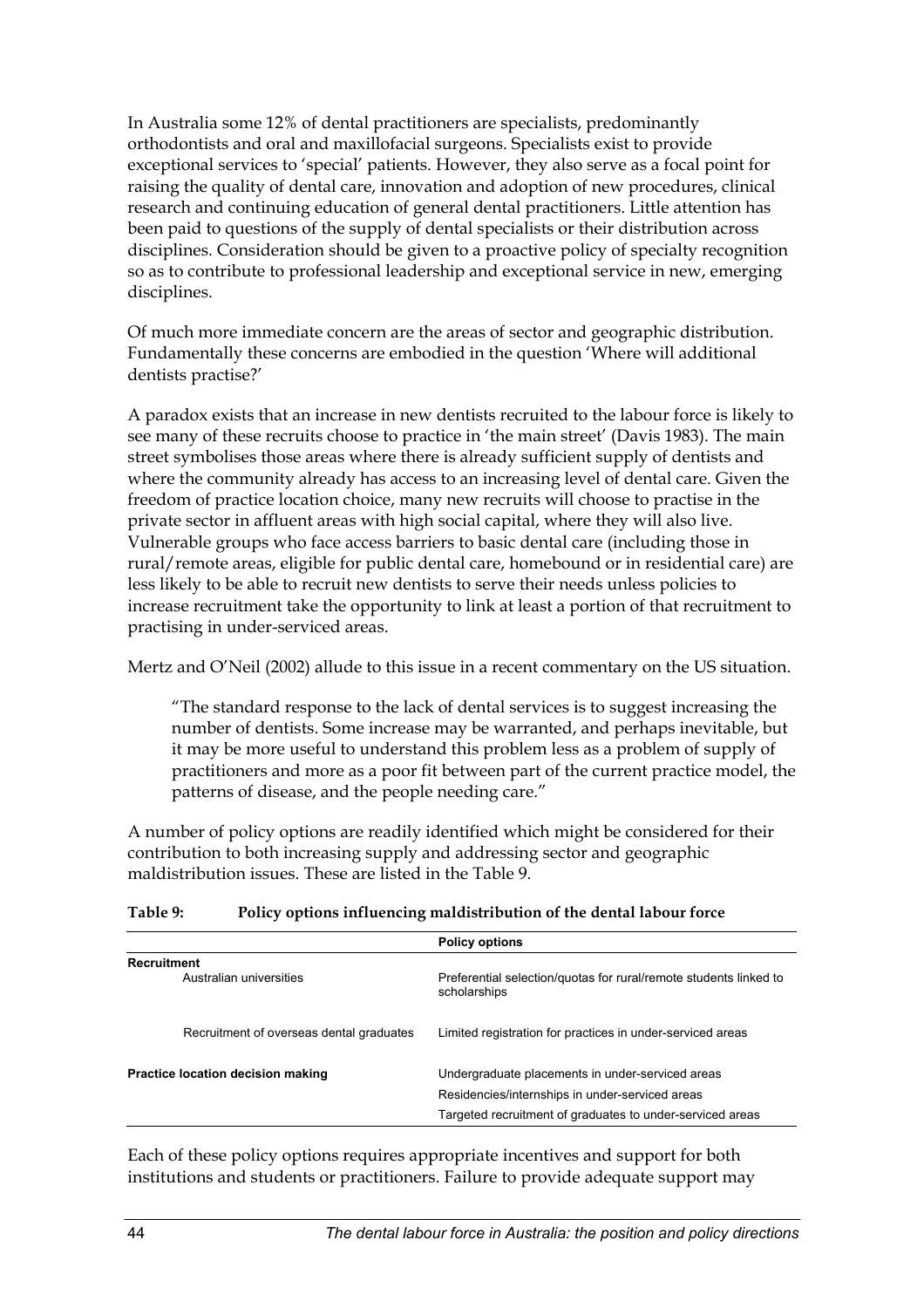simply reinforce the relative disadvantage that works against establishing practices in under-serviced areas.

The opportunity to link dental labour force policy to other issues in oral health and dental care should be explored. Concern exists that the projection approaches used in this report accept existing inequalities in access to dental care.

Bringing vulnerable groups into programs that promote access to an acceptable minimum standard of dental care is a substantial challenge for dental policy. Cross-linkage to dental labour force policy, as outlined for sector and geographic distribution issues, is essential. It is necessary to consider the position of vulnerable groups in the overall context of dental labour force policy.

Firstly, the vast majority of dental services provision and of the current labour force is centred around private dental practice. In order to minimise the consequences of a dentist labour force shortage, there is a high priority to continue to recruit most dentists to private practice. Similar logic dictates a similar attitude for dental hygienists and prosthetists with regard to private practice. Further, there is a need to ensure recruitment of most dental therapists into the school dental services for the provision of dental care to approximately half of all Australian school children.

Secondly, programs to improve the oral health and dental care available to special vulnerable groups in the Australian population must recognise that, while such groups present substantial service difficulties, their numbers are generally quite low. For example, there are approximately 140,000 older adults in residential care in Australia. Programs which might establish assessment and oral care plans for these adults and allow access to required dental treatment need limited additional dental labour force numbers (over that now involved in such care) when compared to the servicing of demand from 9–10 million Australians visiting private practices each year. Further, such programs create new demand beyond that in the demand projections in this report. The additional dental labour force numbers required to service that demand, while extremely valuable per se, do not contribute to resolving the dental labour force shortage. Hence, policy to convert unmet need among vulnerable groups in the population into effective demand for dental care requires further dental labour force growth.

The dental labour force shortage and the policy needed to address it highlight links to many other policy issues, and reveal a complexity that contrasts with the presently decentralised voluntary, uncoordinated responses by the dental profession and others. It is unrealistic to delay assessment of policy until such time as all the data and inter-relationships are known and verified. There is an imperative to begin, to 'muddle through inelegantly'.

"In a pluralistic society such as … [Australia], which does not have a national system of [dental] health care, it may be futile to pose the question whether the nation will have too many, too few, or just the right number of … [dental providers] a decade or two in the future. All we can hope to do is to address selected facets of the supply problem as they force themselves onto the nation's agenda. To do more is likely to lead to frustration: to do less is to stockpile problems for the future" (Ginzberg 1989).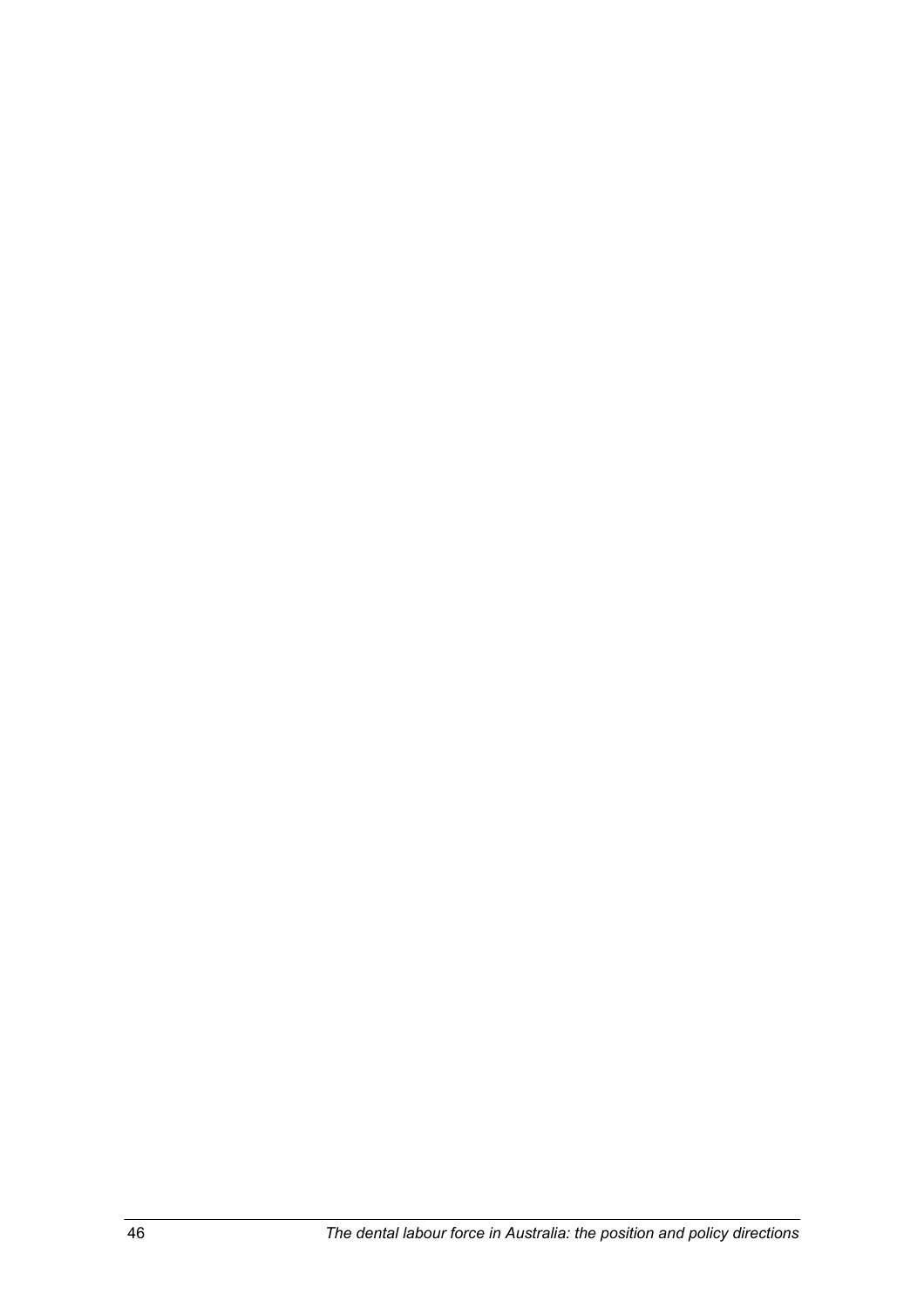# <span id="page-55-0"></span>**6 References**

ABS (Australian Bureau of Statistics) (n.d.a). Australian demographic statistics. Canberra: ABS Cat. No. 3101.0.

ABS (Australian Bureau of Statistics) (n.d.b). Population projections, Australia 1999–2101. Canberra: ABS Cat. No. 3222.0.

ABS (Australian Bureau of Statistics) 1979. Dental health (persons aged 15 years or more) February – May 1979. Canberra: ABS Cat. No. 4339.0.

ABS (Australian Bureau of Statistics) 1990. Estimated resident population by sex and age: States and Territories of Australia: June 1989 and preliminary 1990. Canberra: ABS Cat. No. 3201.0.

AHMAC (Australian Health Ministers' Advisory Council), Steering Committee for National Planning for Oral Health 2001. Oral health of Australians: national planning for oral health improvement: final report. Adelaide: South Australian Department of Human Services.

AIHW (Australian Institute of Health and Welfare) 2000. Australia's Health 2000: the seventh biennial report of the Australian Institute of Health and Welfare. Canberra: AIHW.

AIHW (Australian Institute of Health and Welfare) DSRU (Dental Statistics and Research Unit) 2002. Victorian Oral Health Services Labour Force Planning. Melbourne: Department of Human Services.

AIHW (Australian Institute of Health and Welfare) DSRU (Dental Statistics and Research Unit). The 2002 New South Wales Oral Health Workforce Planning Project. Unpublished.

AIHW (Australian Institute of Health and Welfare) DSRU (Dental Statistics and Research Unit) 2003. Demand for dental care. Research Report No. 8. AIHW Cat No. DEN 103. Adelaide: The University of Adelaide.

AIHW DSRU: Brennan DS & Spencer AJ 2002. Dentists' practice activity in Australia 1983–84 to 1998–99. AIHW Cat No. DEN 101. Dental Statistics and Research Series No. 26. Canberra: AIHW.

AIHW DSRU: Carter KD, Stewart J & Spencer AJ 2001. National Dental Telephone Interview Survey 1999. Adelaide: AIHW DSRU, The University of Adelaide.

AIHW DSRU: Teusner DN & Spencer AJ 2003. Dental labour force Australia 2000. AIHW Cat No. 116. Dental Statistics and Research Series No. 28. Canberra: AIHW.

Davis P 1983. Converting the need for care into demand for services. International Dental Journal 32:271–80.